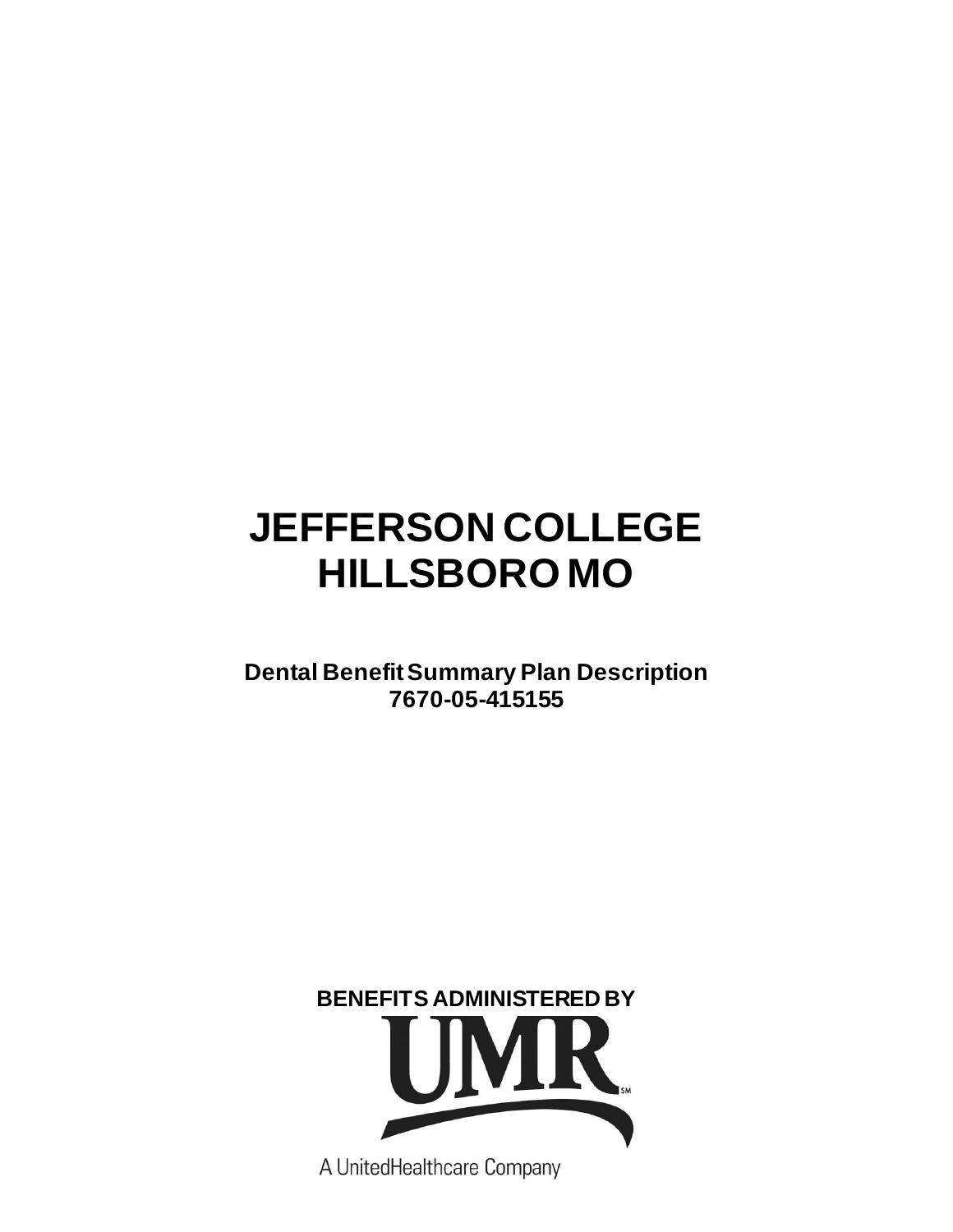# **Table of Contents**

| UNIFORMED SERVICES EMPLOYMENT AND REEMPLOYMENT RIGHTS ACT OF 199423          |  |
|------------------------------------------------------------------------------|--|
|                                                                              |  |
|                                                                              |  |
|                                                                              |  |
|                                                                              |  |
|                                                                              |  |
|                                                                              |  |
|                                                                              |  |
|                                                                              |  |
|                                                                              |  |
|                                                                              |  |
| HIPAA ADMINISTRATIVE SIMPLIFICATION MEDICAL PRIVACY AND SECURITY PROVISION47 |  |
|                                                                              |  |
|                                                                              |  |
|                                                                              |  |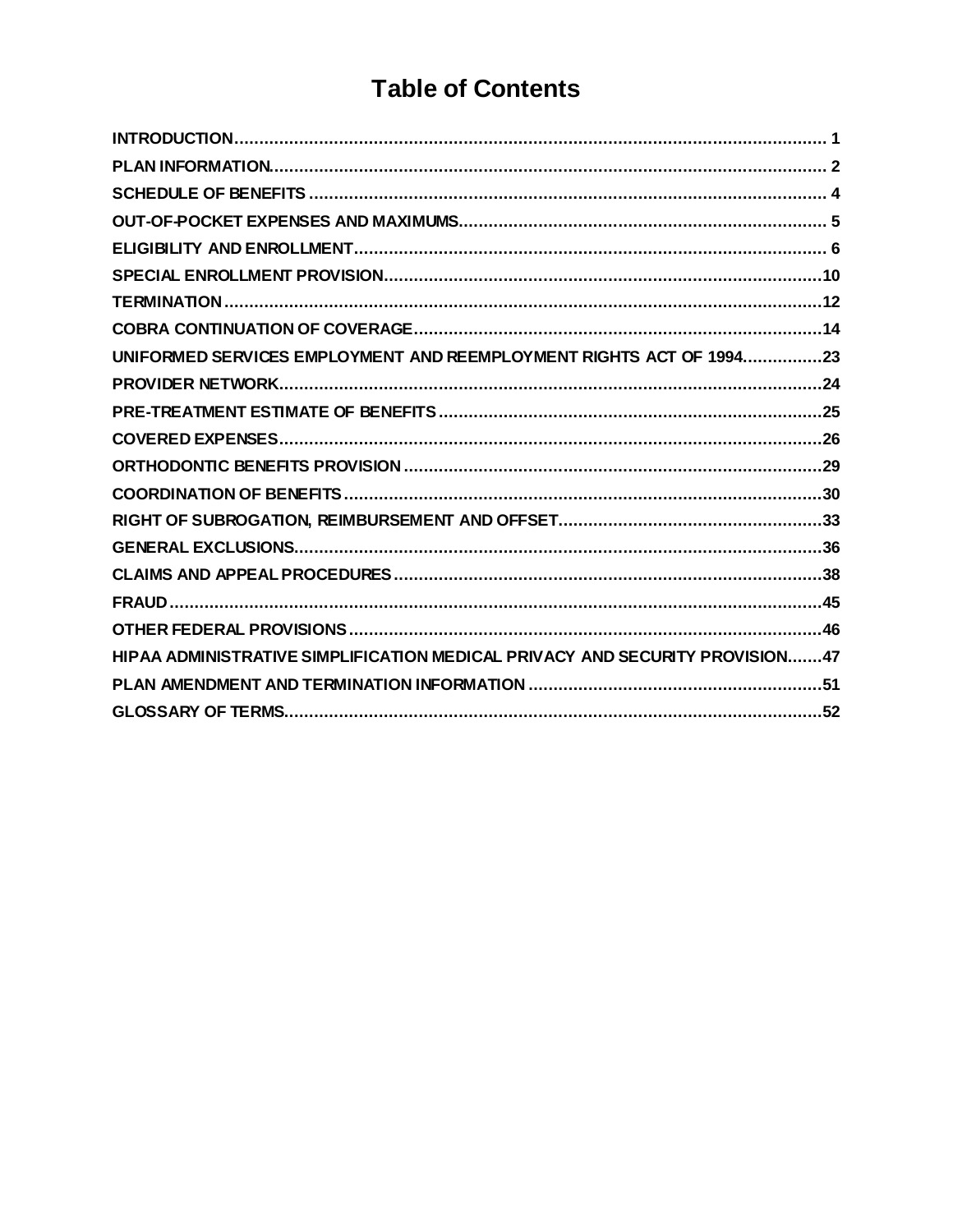# **JEFFERSON COLLEGE**

# **GROUP DENTAL BENEFIT PLAN**

# **SUMMARY PLAN DESCRIPTION**

# **INTRODUCTION**

The purpose of this document is to provide You and Your covered Dependents, if any, with summary information in English on benefits available under this Plan, as well as with information on a Covered Person's rights and obligations under the JEFFERSON COLLEGE Group Dental Benefit Plan (the "Plan"). You are a valued Employee of JEFFERSON COLLEGE, and Your employer is pleased to sponsor this Plan to provide benefits that can help meet Your dental care needs. Please read this document carefully and contact Your Human Resources or Personnel office if You have questions or if You have difficulty translating this document.

JEFFERSON COLLEGE is named the Plan Administrator for this Plan. The Plan Administrator has retained the services of an independent Third Party Administrator, UMR, Inc. (hereinafter "UMR") to process claims and handle other duties for this self-funded Plan. UMR, as the Third Party Administrator, does not assume liability for benefits payable under this Plan, since it is solely a claims-paying agent for the Plan Administrator.

The employer assumes the sole responsibility for funding the Plan benefits out of general assets; however, Employees help cover some of the costs of covered benefits through contributions, Deductibles, and Plan Participation amounts as described in the Schedule of Benefits. All claim payments and reimbursements are paid out of the general assets of the employer and there is no separate fund that is used to pay promised benefits.

Some of the terms used in this document begin with capital letters, even though such-terms normally would not be capitalized. These terms have special meaning under the Plan. Most capitalized terms are listed in the Glossary of Terms, but some are defined within the provisions in which they are used. Becoming familiar with the terms defined in the Glossary of Terms will help You to better understand the provisions of this Plan.

Each individual covered under this Plan will be receiving an identification card that he or she may present to providers whenever he or she receives services. On the back of this card are phone numbers to call in case of questions or problems.

This document contains information on the benefits and limitations of the Plan and will serve as both the Summary Plan Description (SPD) and Plan document. Therefore it will be referred to as both the SPD and the Plan document.

This document became effective on January 1, 2022.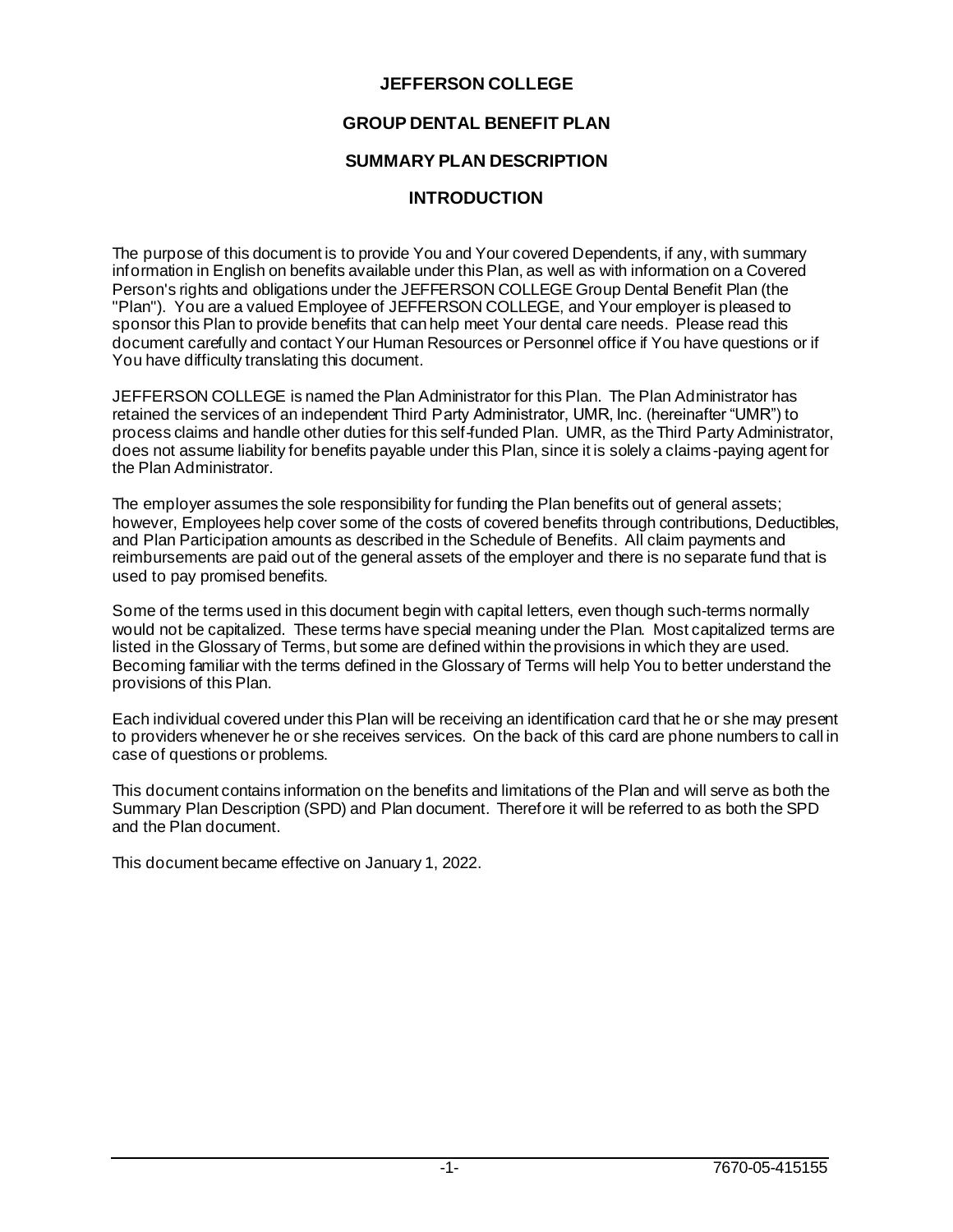# **PLAN INFORMATION**

| <b>Plan Name</b>                                                        | JEFFERSON COLLEGE GROUP DENTAL BENEFIT<br><b>PLAN</b>                                                                                                                                                                                                                                                             |
|-------------------------------------------------------------------------|-------------------------------------------------------------------------------------------------------------------------------------------------------------------------------------------------------------------------------------------------------------------------------------------------------------------|
| <b>Name And Address Of Employer</b>                                     | <b>JEFFERSON COLLEGE</b><br>1000 VIKING DR<br>HILLSBORO MO 63050                                                                                                                                                                                                                                                  |
| Name, Address, And Phone Number<br>Of Plan Administrator                | JEFFERSON COLLEGE<br>1000 VIKING DR<br>HILLSBORO MO 63050<br>636-481-3133                                                                                                                                                                                                                                         |
| <b>Named Fiduciary</b>                                                  | JEFFERSON COLLEGE                                                                                                                                                                                                                                                                                                 |
| <b>Claims Appeal Fiduciary For Dental</b><br><b>Claims</b>              | <b>UMR</b>                                                                                                                                                                                                                                                                                                        |
| <b>Employer Identification Number</b><br><b>Assigned By The IRS</b>     | 43-0793993                                                                                                                                                                                                                                                                                                        |
| <b>Type Of Benefit Plan Provided</b>                                    | Self-funded Health and Welfare Plan providing group<br>dental benefits.                                                                                                                                                                                                                                           |
| <b>Type Of Administration</b>                                           | The administration of the Plan is under the supervision of<br>the Plan Administrator. The Plan is not financed by an<br>insurance company and benefits are not guaranteed by a<br>contract of insurance. UMR provides administrative<br>services such as claim payments for dental claims.                        |
| <b>Name And Address Of Agent For</b><br><b>Service Of Legal Process</b> | <b>JEFFERSON COLLEGE</b><br>1000 VIKING DR<br>HILLSBORO MO 63050                                                                                                                                                                                                                                                  |
| <b>Funding Of The Plan</b>                                              | <b>Employer and Employee Contributions</b>                                                                                                                                                                                                                                                                        |
|                                                                         | Benefits are provided by a benefit Plan maintained on a<br>self-insured basis by Your employer.                                                                                                                                                                                                                   |
| <b>Collective Bargaining Provisions</b>                                 | The Plan is maintained pursuant to one or more collective<br>bargaining agreements. A copy of each agreement may<br>be obtained upon written request to the Plan Administrator,<br>and each agreement is available for examination.                                                                               |
| <b>Benefit Plan Year</b>                                                | Benefits begin on January 1 and end on the following<br>December 31. For new Employees and Dependents, a<br>Benef it Plan Year begins on the individual's Effective Date<br>and runs through December 31 of the same Benefit Plan<br>Year.                                                                        |
| Compliance                                                              | It is intended that this Plan comply with all applicable laws.<br>In the event of any conflict between this Plan and the<br>applicable law, the provisions of the applicable law will be<br>deemed controlling, and any conflicting part of this Plan<br>will be deemed superseded to the extent of the conflict. |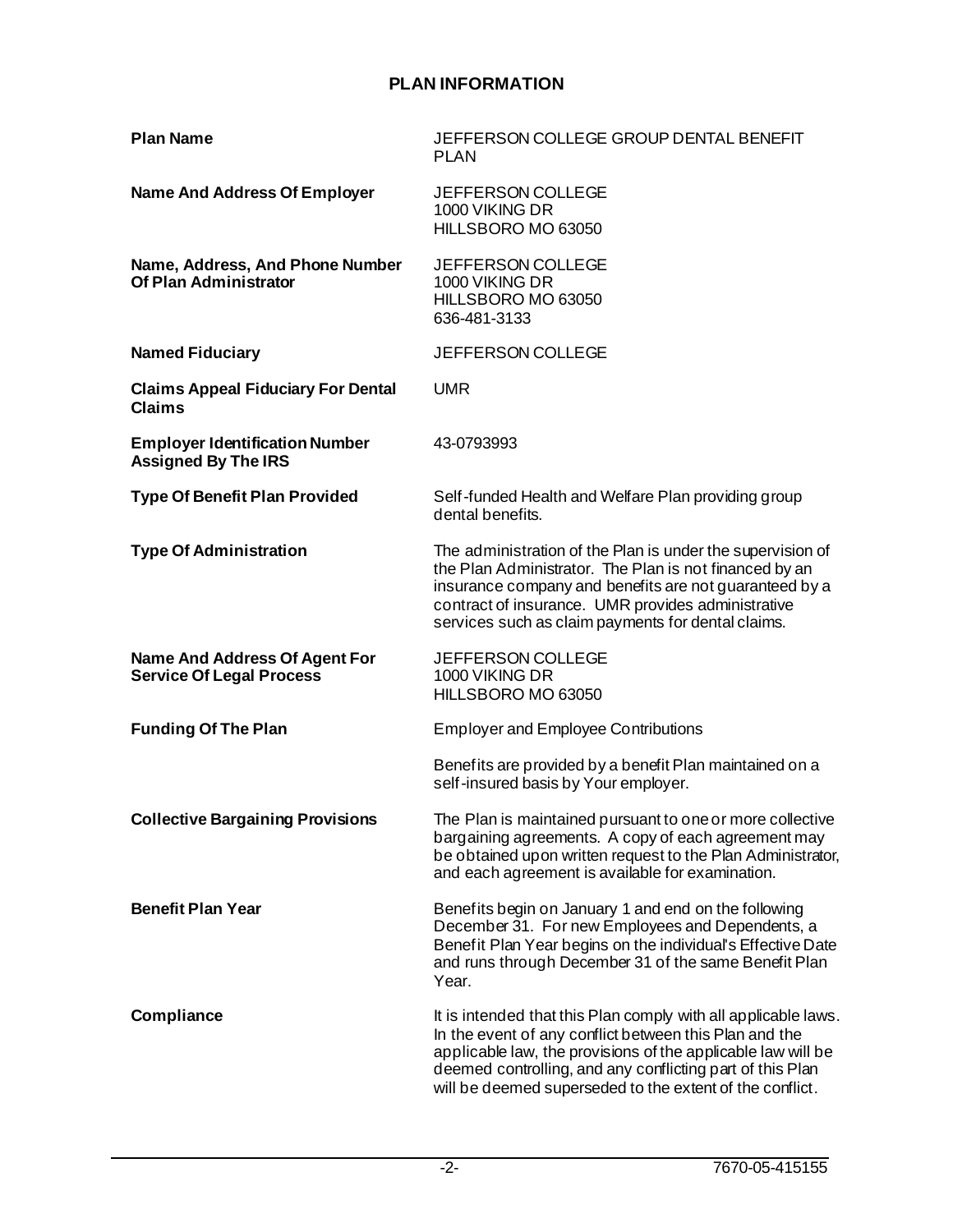**Discretionary Authority** The Plan Administrator will perform its duties as the Plan Administrator and, in its sole discretion, will determine appropriate courses of action in light of the reason and purpose for which this Plan is established and maintained. In particular, the Plan Administrator will have full and sole discretionary authority to interpret all Plan documents, including this SPD, and make all interpretive and factual determinations as to whether any individual is entitled to receive any benefit under the terms of this Plan. Any construction of the terms of any Plan document and any determination of fact adopted by the Plan Administrator will be final and legally binding on all parties, except that the Plan Administrator has delegated certain responsibilities to the Third Party Administrators for this Plan. Any interpretation, determination, or other action of the Plan Administrator or the Third Party Administrators will be subject to review only if a court of proper jurisdiction determines its action is arbitrary or capricious or otherwise a clear abuse of discretion. Any review of a final decision or action of the Plan Administrator or the Third Party Administrators will be based only on such evidence presented to or considered by the Plan Administrator or the Third Party Administrators at the time they made the decision that is the subject of review. Accepting any benefits or making any claim for benefits under this Plan constitutes agreement with and consent to any decisions that the Plan Administrator or the Third Party Administrators make, in their sole discretion, and further, means that the Covered Person consents to the limited standard and scope of review afforded under law.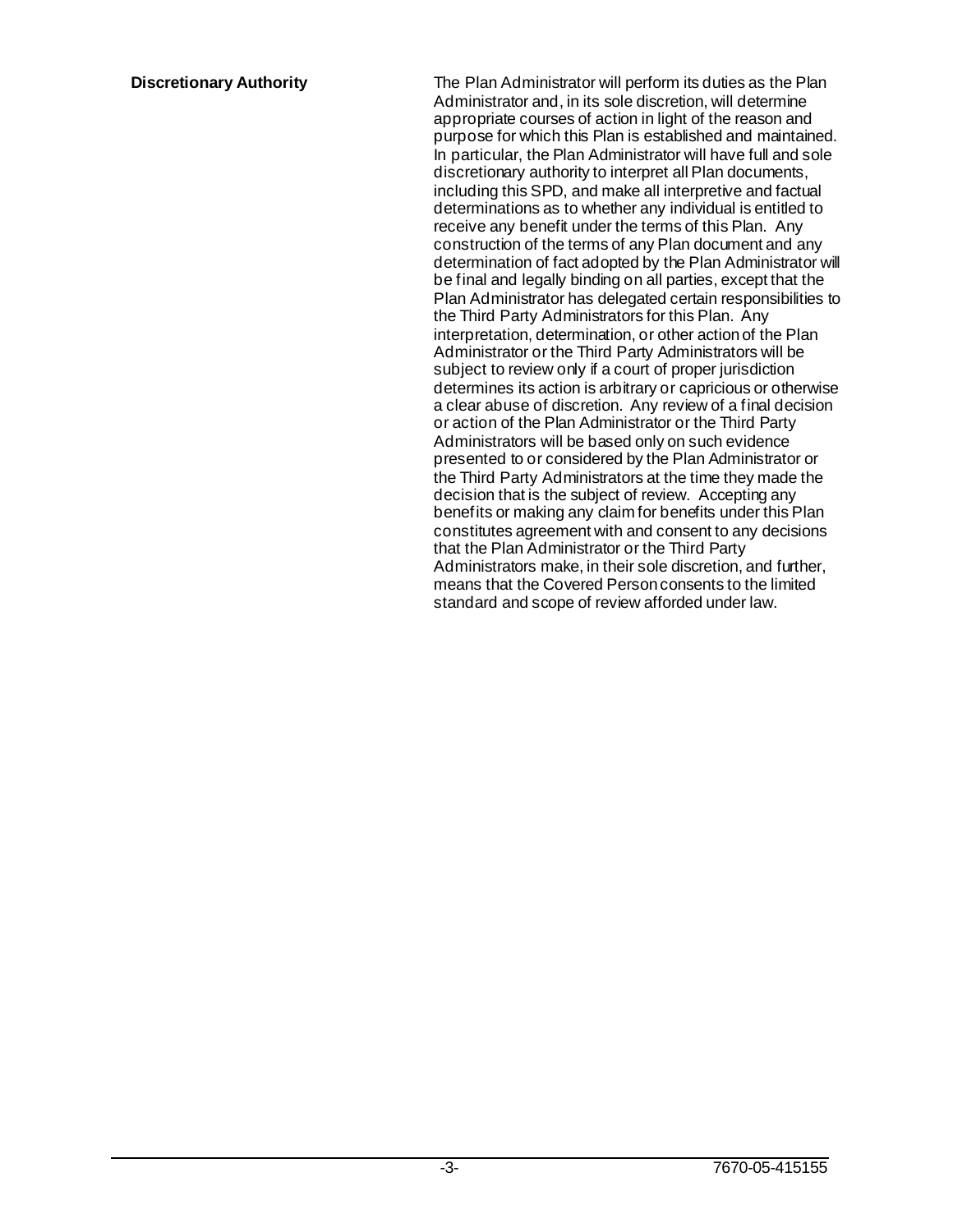# **SCHEDULE OF BENEFITS**

# **Benefit Plan 001**

Benefits for You and Your Dependents are listed below.

This coverage provides for the use of a Preferred Provider Organization (PPO). Certain benefits are paid at different levels if the service is not provided by a Participating Provider.

| <b>SUMMARY OF BENEFITS</b>                            | <b>PPO PROVIDER</b> |                                  | <b>NON-PPO PROVIDER</b> |             |  |
|-------------------------------------------------------|---------------------|----------------------------------|-------------------------|-------------|--|
|                                                       |                     | (Out-of-Network)<br>(In-Network) |                         |             |  |
| <b>Deductibles Per Calendar Year:</b>                 | <b>Individual</b>   | Family                           | <b>Individual</b>       | Family      |  |
| <b>Combined Basic Services And Major</b><br>$\bullet$ | Deductible          | Deductible                       | \$50                    | \$150       |  |
| <b>Services</b>                                       | Waived              | Waived                           |                         |             |  |
| <b>Maximums:</b>                                      |                     |                                  | <b>Individual</b>       |             |  |
| Calendar Year Benefit Maximum, Including<br>$\bullet$ |                     | \$1,500                          |                         |             |  |
| Preventive Services And Diagnostic                    |                     |                                  |                         |             |  |
| Services, Basic Services, And Major                   |                     |                                  |                         |             |  |
| Services                                              |                     |                                  |                         |             |  |
| Lifetime Orthodontic Maximum, Dependent<br>$\bullet$  |                     | \$1,000                          |                         |             |  |
| Children Only                                         |                     |                                  |                         |             |  |
| <b>Participation Percentage:</b>                      |                     | <b>The Plan Pays</b>             |                         |             |  |
| <b>Preventive Services And Diagnostic</b>             |                     | 100%                             |                         | 100%        |  |
| Services:                                             |                     |                                  |                         |             |  |
|                                                       |                     |                                  |                         |             |  |
| Routine Cleanings, Fluoride Treatments,               |                     |                                  |                         |             |  |
| And Sealants. Oral Exams And Bitewing                 |                     |                                  |                         |             |  |
| And Full-Mouth X-Rays. Refer To Covered               |                     |                                  |                         |             |  |
| Expenses For Any Limitations.                         |                     |                                  |                         |             |  |
| <b>Basic Services:</b>                                | 100%<br>80%         |                                  |                         |             |  |
|                                                       |                     |                                  |                         |             |  |
| Fillings, Endodontics, Periodontics, And Oral         |                     |                                  |                         |             |  |
| Surgery. Refer To Covered Expenses For                |                     |                                  |                         |             |  |
| Any Limitations.                                      |                     |                                  |                         |             |  |
|                                                       |                     |                                  |                         |             |  |
| <b>Major Services:</b><br>$\bullet$                   |                     | 60%                              |                         | 50%         |  |
|                                                       |                     |                                  |                         |             |  |
| Inlays, Onlays And Crowns, Bridges,                   |                     |                                  |                         |             |  |
| Dentures, Implants. Refer To Covered                  |                     |                                  |                         |             |  |
| Expenses For Any Limitations.                         |                     |                                  |                         |             |  |
| <b>Orthodontic Services:</b>                          |                     | 50%                              |                         | 50%         |  |
|                                                       |                     |                                  |                         |             |  |
| Orthodontic Diagnosis, Treatment, And                 |                     |                                  |                         |             |  |
| Appliances. Refer To Covered Expenses                 |                     |                                  |                         |             |  |
| For Any Limitations.                                  |                     |                                  |                         |             |  |
| <b>Limitations and Exclusions:</b>                    |                     |                                  |                         |             |  |
|                                                       |                     |                                  |                         |             |  |
| Refer To General Exclusions.                          |                     | Not Payable                      |                         | Not Payable |  |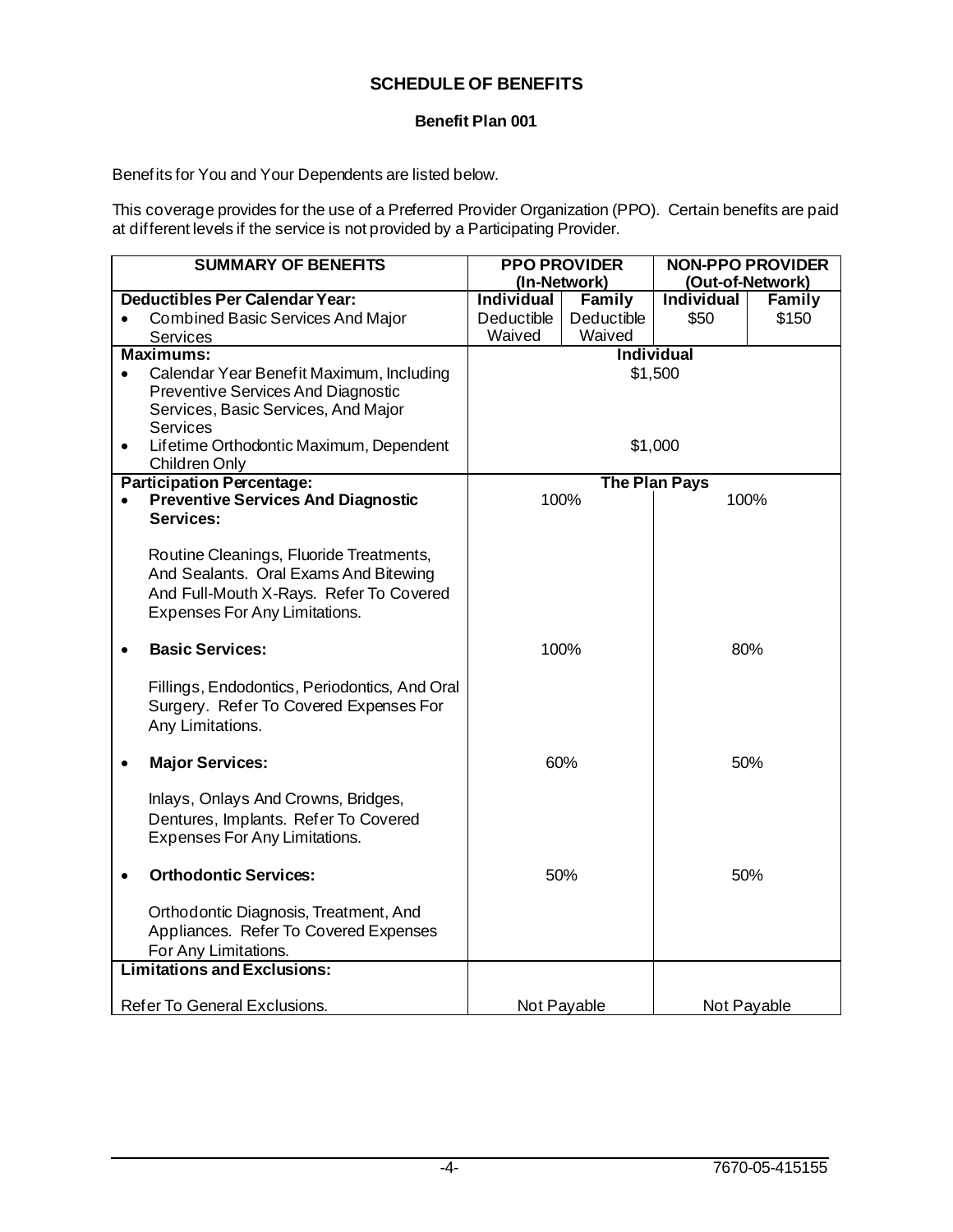# **OUT-OF-POCKET EXPENSES AND MAXIMUMS**

# **DEDUCTIBLES**

A Deductible is an amount of money paid once per Plan Year by the Covered Person before any Covered Expenses are paid by this Plan. A Deductible applies to each Covered Person up to a family Deductible limit. When a new Plan Year begins, a new Deductible must be satisfied.

Deductible amounts are shown on the Schedule of Benefits. Generally, the applicable Deductible must be met before any benefits will be paid under this Plan.

The Deductible amounts that the Covered Person incurs at an in-network provider will apply to the innetwork total individual and family Deductible. The Deductible amounts that the Covered Person incurs at an out-of-network provider will apply to the out-of-network total individual and family Deductible.

If You have family coverage, any combination of covered family members may help meet the maximum family Deductible, up to each person's individual Deductible amount.

### **PLAN PARTICIPATION**

Plan Participation means that, after the Covered Person satisfies the Deductible, the Covered Person and the Plan each pay a percentage of the Covered Expenses. The Plan Participation rate is shown on the Schedule of Benefits. The Covered Person will be responsible for paying any remaining charges due to the provider after the Plan has paid its portion of the Covered Expense, subject to the Plan's maximum fee schedule, Negotiated Rate, or Usual and Customary amounts, as applicable.

# **ADDITIONAL OUT-OF-POCKET EXPENSES**

In addition to the Deductible, if applicable, and Plan Participation percentage, the Covered Person is also responsible for the following costs:

- Any remaining charges due to the provider after the Plan's benefits are determined.
- Full charges for services that are not covered benefits under this Plan.
- Penalties, legal fees, and interest charged by a provider.

### **INDIVIDUAL CALENDAR YEAR MAXIMUM BENEFIT**

All Covered Expenses will count toward the Covered Person's individual dental Calendar Year Maximum Benefit that is shown on the Schedule of Benefits, as applicable.

# **NO FORGIVENESS OF OUT-OF-POCKET EXPENSES**

The Covered Person is required to pay the out-of-pocket expenses (including Deductibles or required Plan Participation) under the terms of this Plan. The requirement that You and Your Dependent(s) pay the applicable out-of-pocket expenses may not be waived by a provider under any "fee forgiveness," "not out-of-pocket," or similar arrangement. If a provider waives the required out-of-pocket expenses, the Covered Person's claim may be denied and the Covered Person will be responsible for payment of the entire claim. The claim(s) may be reconsidered if the Covered Person provides satisfactory proof that he or she paid the out-of-pocket expenses under the terms of this Plan.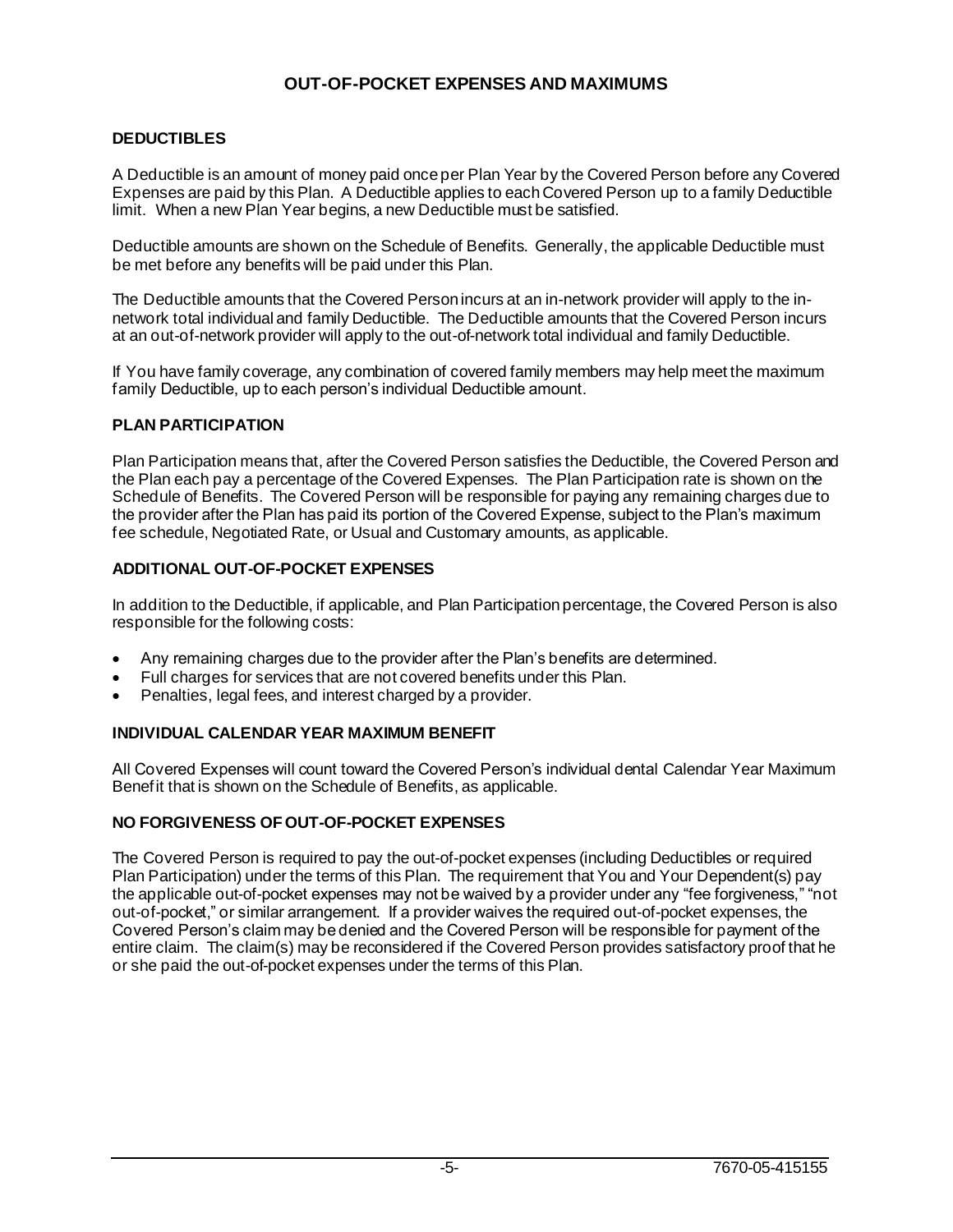# **ELIGIBILITY AND ENROLLMENT**

# **ELIGIBILITY AND ENROLLMENT PROCEDURES**

You are responsible for enrolling in the manner and form prescribed by Your employer. The Plan's eligibility and enrollment procedures include administrative safeguards and processes designed to ensure and verify that eligibility and enrollment determinations are made in accordance with the Plan. From time to time, the Plan may request documentation from You or Your Dependents in order to make determinations for continuing eligibility. The coverage choices that will be offered to You will be the same choices offered to other, similarly situated Employees.

# **ELIGIBILITY REQUIREMENTS**

An **eligible Employee** is a person who is classified by the employer on both payroll and personnel records as an Employee who regularly works full-time 30 or more hours per week or part-time 25 or more hours per week, but for purposes of this Plan, it does not include the following classifications of workers except as determined by the employer in its sole discretion:

- Leased Employees.
- Independent Contractors as defined in this Plan.
- Consultants who are paid on other than a regular wage or salary basis by the employer.
- Members of the employer's Board of Directors, owners, partners, or officers, unless engaged in the conduct of the business on a full-time, regular basis.

For purposes of this Plan, eligibility requirements are used only to determine a person's initial eligibility for coverage under this Plan. An Employee may retain eligibility for coverage under this Plan if the Employee is temporarily absent on an approved leave of absence, which is combined with the employer's short-term disability policy, with the expectation of returning to work following the approved leave as determined by the employer's leave policy, provided that contributions continue to be paid on a timely basis. COBRA is not applicable until short-term disability is exhausted. The employer's classification of an individual is conclusive and binding for purposes of determining eligibility under this Plan. No reclassification of a person's status, for any reason, by a third party, whether by a court, governmental agency, or otherwise, without regard to whether or not the employer agrees to such reclassification, will change a person's eligibility for benefits.

An eligible Employee who is covered under this Plan and who retires under the employer's formal retirement plan will be eligible to continue participating in the Plan upon retirement, provided the individual continues to make the required contribution. Retirees may continue coverage under this Plan until death or non-payment of premium, whichever occurs first.

Note: Eligible Employees and Dependents who decline to enroll in this Plan must state so in writing. In order to preserve potential special enrollment rights, eligible individuals declining coverage must state in writing that enrollment is declined due to coverage under another group health plan or health insurance policy. Proof of such plan or policy may be required upon application for special enrollment. See the Special Enrollment Provision section of this Plan.

### An **eligible Dependent** includes:

• Your legal spouse, provided he or she is not covered as an Employee under this Plan. For purposes of eligibility under this Plan, a legal spouse does not include a Common-Law Marriage spouse, even if such partnership is recognized as a legal marriage in the state in which the couple resides. An eligible Dependent does not include an individual from whom You have obtained a legal separation or divorce. Documentation on a Covered Person's marital status may be required by the Plan Administrator.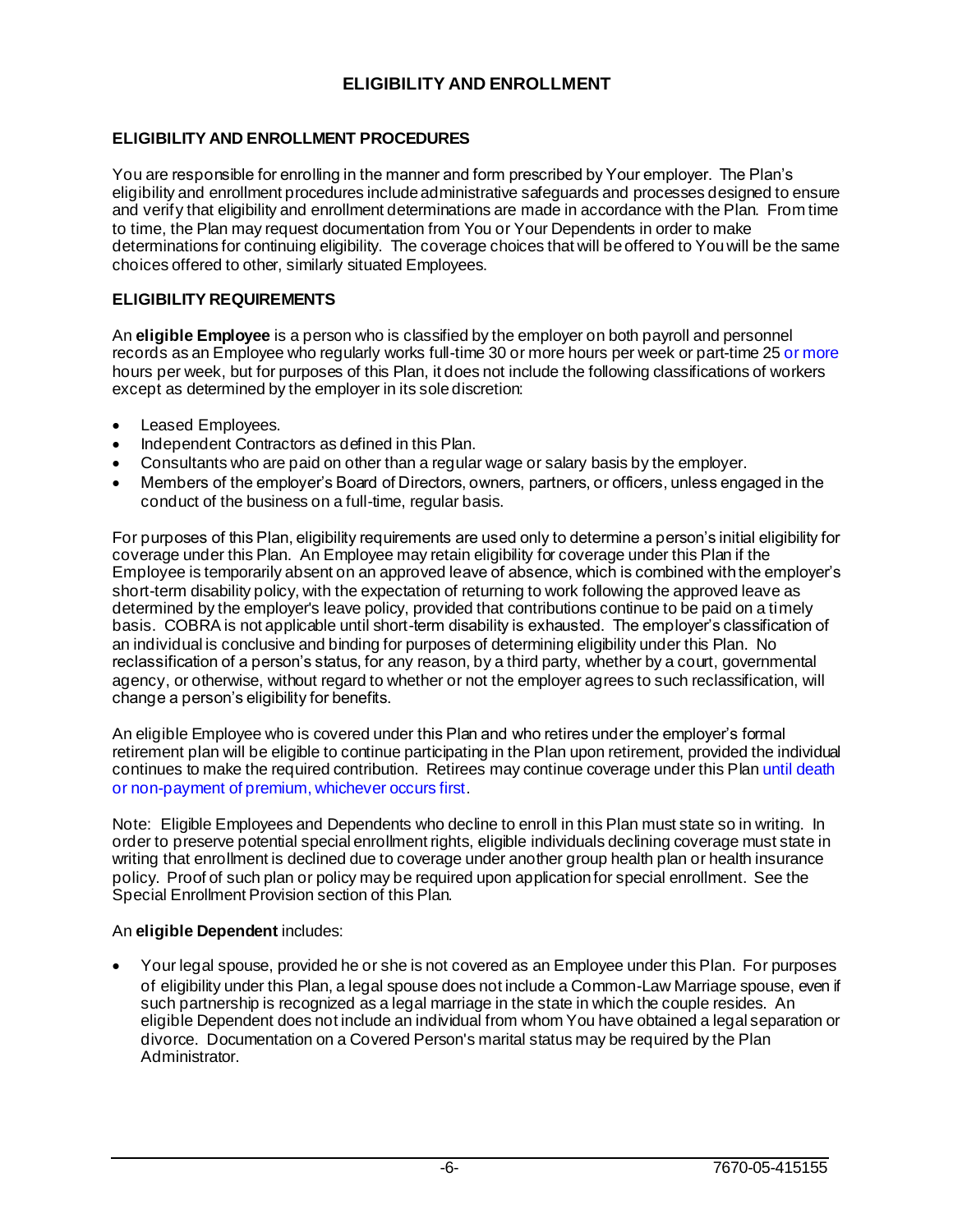- A Dependent Child until the Child reaches his or her 26th birthday. The term "**Child**" includes the following Dependents:
	- $\triangleright$  A natural biological Child;
	- $\triangleright$  A stepchild:
	- $\triangleright$  A legally adopted Child or a Child legally Placed for Adoption as granted by action of a federal, state, or local governmental agency responsible for adoption administration or a court of law if the Child has not attained age 26 as of the date of such placement;
	- $\triangleright$  A Child under Your (or Your spouse's) Legal Guardianship as ordered by a court;
	- $\triangleright$  A Child who is considered an alternate recipient under a Qualified Medical Child Support Order (QMCSO).
- A Dependent does not include the following:
	- $\triangleright$  A foster Child;
	- $\triangleright$  A Child of a Domestic Partner or a Child under Your Domestic Partner's Legal Guardianship;
	- $\triangleright$  A grandchild;
	- ➢ A Domestic Partner;
	- $\triangleright$  A Dependent Child if the Child is covered as a Dependent of another Employee at this company;
	- $\triangleright$  Any other relative or individual unless explicitly covered by this Plan.

Note: An Employee must be covered under this Plan in order for Dependents to qualify for and obtain coverage.

**Eligibility Criteria:** To be an eligible Totally Disabled Dependent Child, the following conditions must all be met:

- A Totally Disabled Dependent Child age 26 or over must be dependent upon the Employee for more than 50 percent of his or her support and maintenance. This financial requirement does not apply to Children who are enrolled in accordance with a Qualified Medical Child Support Order because of the Employee's divorce or separation decree.
- A Totally Disabled Dependent Child age 26 or over must be unmarried.

**NON-DUPLICATION OF COVERAGE:** Any person who is covered as an eligible Employee will not also be considered an eligible Dependent under this Plan.

**RIGHT TO CHECK A DEPENDENT'S ELIGIBILITY STATUS:** The Plan reserves the right to check the eligibility status of a Dependent at any time throughout the year. You and Your Dependent have an obligation to notify the Plan should the Dependent's eligibility status change during the Plan Year. Please notify Your Human Resources Department regarding status changes.

# **EXTENDED COVERAGE FOR DEPENDENT CHILDREN**

A Dependent Child may be eligible for extended Dependent coverage under this Plan under the following circumstances:

- The Dependent Child was covered by this Plan on the day before the Child's 26th birthday; or
- The Dependent Child is a Dependent of an Employee newly eligible for the Plan; or
- The Dependent Child is eligible due to a special enrollment event or a Qualifying Status Change event, as outlined in the Section 125 Plan.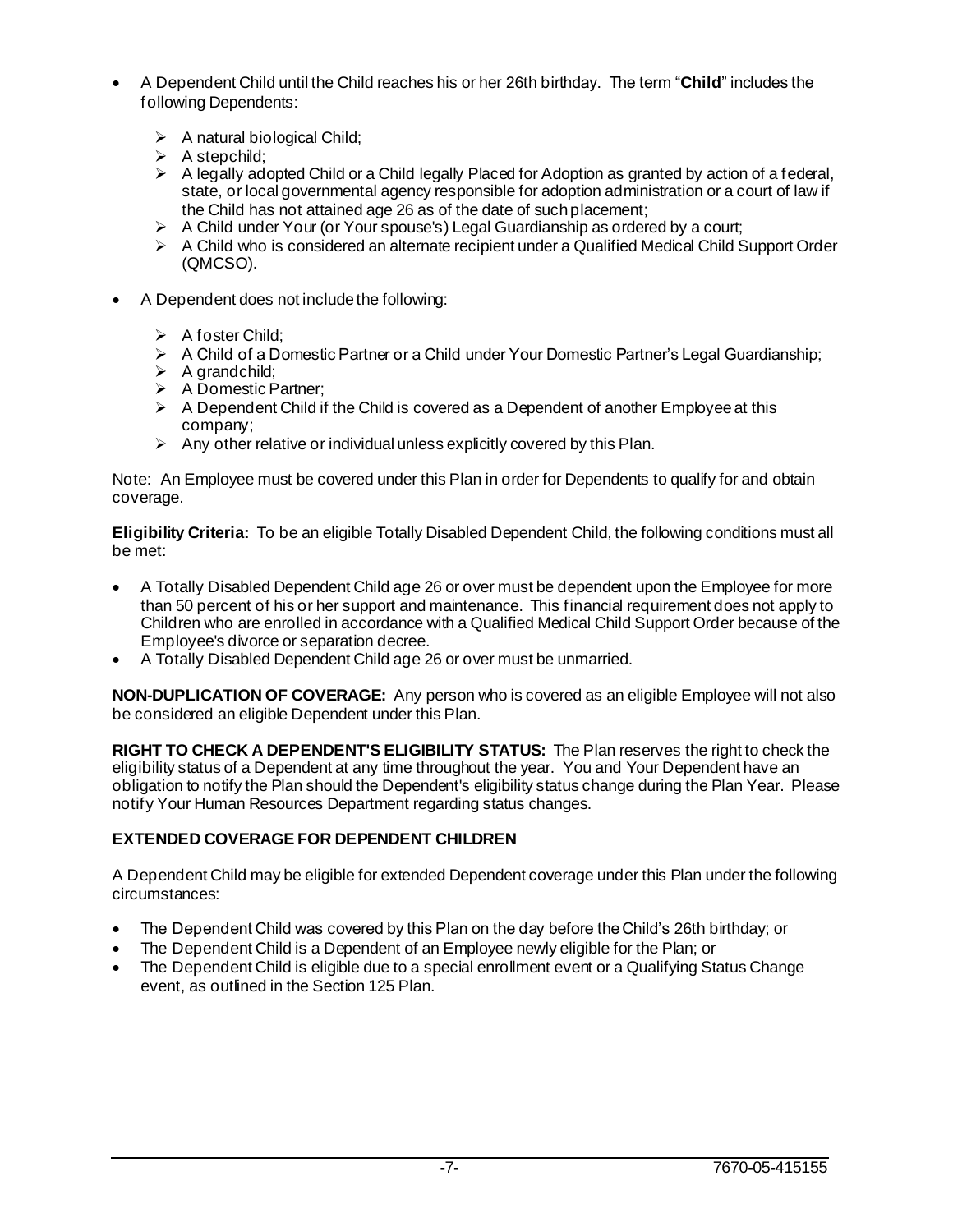The Dependent Child must also fit the following category:

If You have a Dependent Child covered under this Plan who is under the age of 26 and Totally Disabled, either mentally or physically, that Child's health coverage may continue beyond the day the Child would otherwise cease to be a Dependent under the terms of this Plan. You must submit written proof that the Child is Totally Disabled within 30 calendar days after the day coverage for the Dependent would normally end. The Plan may, for three years, ask for additional proof at any time, after which the Plan may ask for proof not more than once per year. Coverage may continue subject to the following minimum requirements:

- The Dependent must not be able to hold a self-sustaining job due to the disability; and
- Proof of the disability must be submitted as required (Notice of Award of Social Security Income is acceptable); and
- The Employee must still be covered under this Plan.

A Totally Disabled Dependent Child older than 26 who loses coverage under this Plan may not re-enroll in the Plan under any circumstances.

**IMPORTANT:** It is Your responsibility to notify the Plan Sponsor within 60 days if Your Dependent no longer meets the criteria listed in this section. If, at any time, the Dependent fails to meet the qualifications of a Totally Disabled Dependent, the Plan has the right to be reimbursed from the Dependent or Employee for any dental claims paid by the Plan during the period that the Dependent did not qualify for extended coverage. Please refer to the COBRA Continuation of Coverage section in this document.

Employees have the right to choose which eligible Dependents are covered under the Plan.

# **EFFECTIVE DATE OF EMPLOYEE'S COVERAGE**

Your coverage will begin on the later of the following dates:

- If You apply within 30 days of hire, Your coverage will become effective Your date of hire; or
- If You are eligible to enroll under the Special Enrollment Provision, Your coverage will become effective on the date set forth under the Special Enrollment Provision if application is made within 30 calendar days of the event.

# **EFFECTIVE DATE OF COVERAGE FOR YOUR DEPENDENTS**

Your Dependent's coverage will be effective on the later of the following dates:

- The date Your coverage under the Plan begins if You enroll the Dependent at that time; or
- The date You acquire Your Dependent if application is made within 30 calendar days of acquiring the Dependent; or
- The date set forth under the Special Enrollment Provision if Your Dependent is eligible to enroll under the Special Enrollment Provision and application is made within 30 calendar days following the event; or
- The date specified in a Qualified Medical Child Support Order or the date the Plan Administrator determines that the order is a QMCSO.

A contribution will be charged from the first day of coverage for the Dependent if an additional contribution is required. In no event will Your Dependent be covered prior to the day Your coverage begins.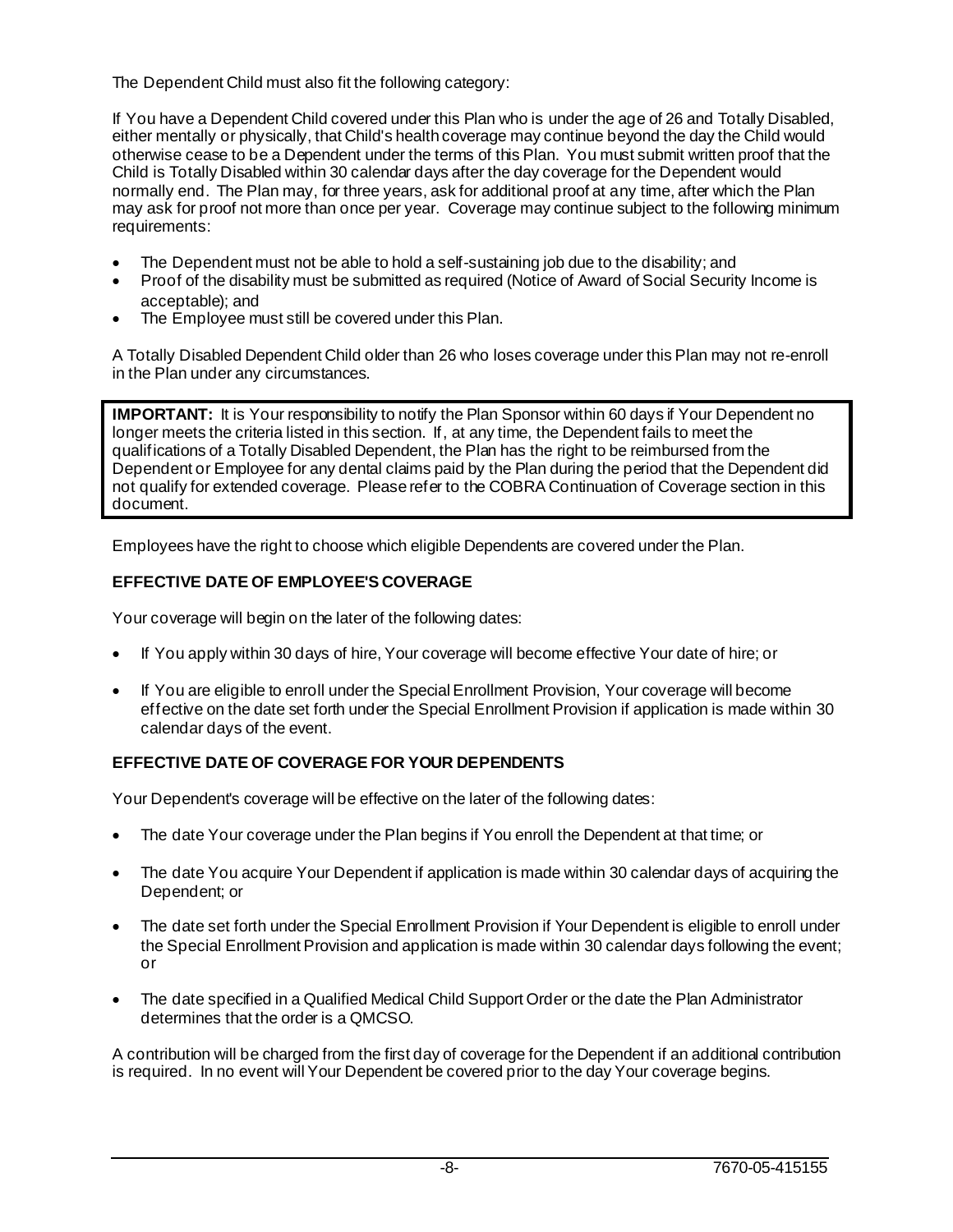# **ANNUAL OPEN ENROLLMENT PERIOD**

During the annual open enrollment period, eligible Employees will be able to enroll themselves and their eligible Dependents for coverage under this Plan. Covered Employees and covered Retirees will be able to make changes in coverage for themselves and their eligible Dependents.

If You and/or Your Dependent becomes covered under this Plan as a result of electing coverage during the annual open enrollment period, the following will apply:

- The employer will give eligible Employees written notice prior to the start of an annual open enrollment period; and
- This Plan does not apply to charges for services performed or treatment received prior to the Effective Date of the Covered Person's coverage; and
- The Effective Date of coverage will be January 1 following the annual open enrollment period.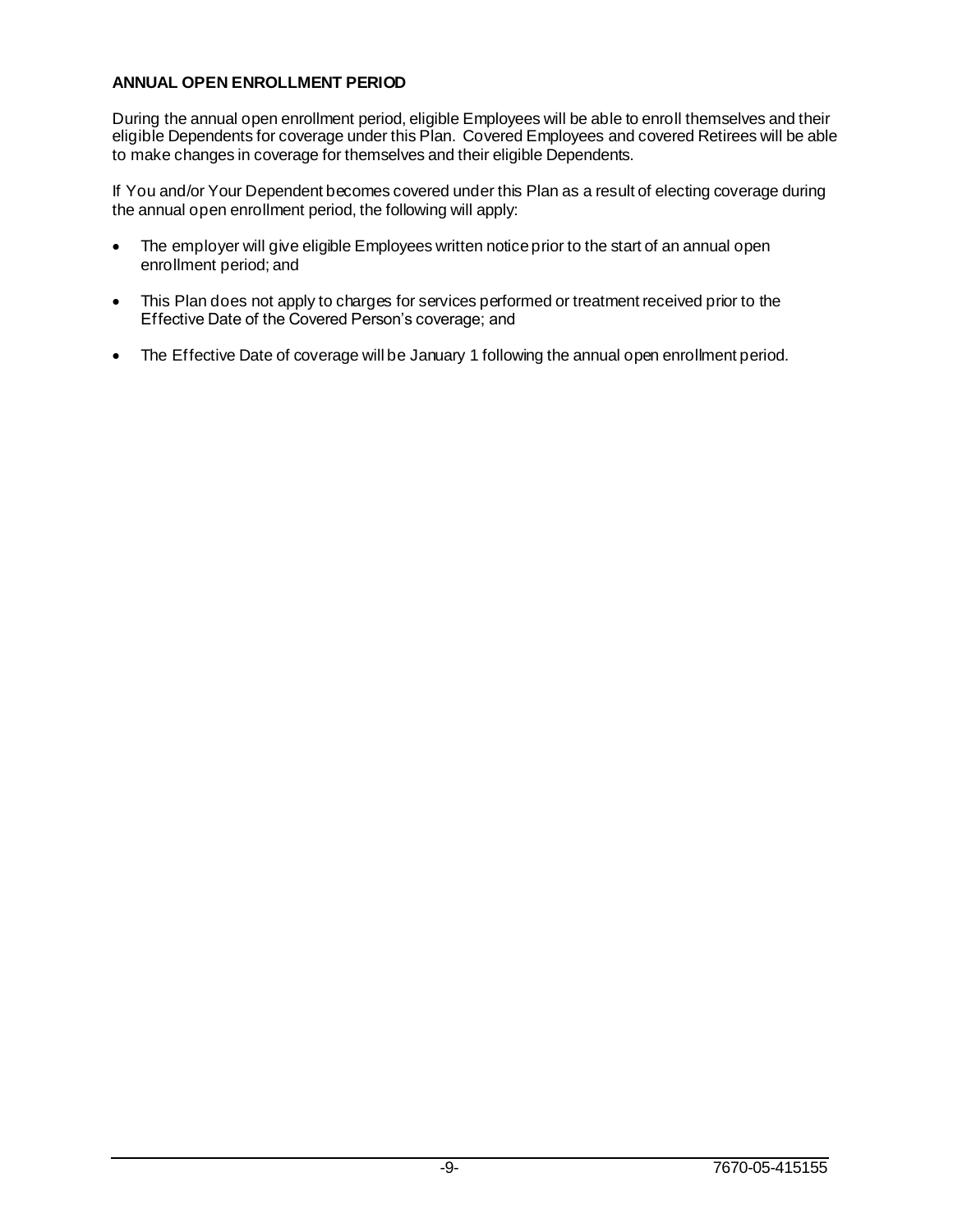# **SPECIAL ENROLLMENT PROVISION**

## Note: Retirees are eligible to elect coverage up to one year from the date of retirement.

# **LOSS OF DENTAL COVERAGE**

If You or Your Dependents lose other dental insurance or group dental coverage and are otherwise eligible under this Plan, and did not enroll when first eligible because You or Your Dependents had other dental coverage, then You or Your Dependents may enroll for dental coverage under this Plan if You meet the following condition:

- You and/or Your Dependents were covered under a group dental plan or dental insurance policy at the time coverage under this Plan was offered; and
- You and/or Your Dependents stated in writing that You declined coverage due to coverage under another group dental plan or dental insurance policy; and
- The coverage under the other group dental plan or dental insurance policy was:
	- $\triangleright$  COBRA continuation coverage and that coverage was exhausted; or
	- $\triangleright$  Under another type of coverage and that coverage terminated as a result of:
		- − Loss of eligibility for the coverage due to legal separation, divorce, death, termination of employment, or reduction in the number of hours of employment; or
			- The current or former employer no longer contributing toward the coverage; and
	- $\triangleright$  Not terminated due to the person's failure to pay timely premiums or for cause, such as making a fraudulent claim or an intentional misrepresentation of material fact.

You or Your Dependent must request and apply for coverage under this Plan no later than 30 calendar days after the date the other coverage ended.

You and/or Your Dependents were covered under a Medicaid plan or state child health plan and coverage for You or Your Dependents was terminated due to loss of eligibility. You must request coverage under this Plan within 60 days after the date of termination of such coverage.

#### **NEWLY ELIGIBLE FOR PREMIUM ASSISTANCE UNDER MEDICAID OR CHILDREN'S HEALTH INSURANCE PROGRAM**

A current Employee and his or her Dependents may be eligible for a Special Enrollment period if the Employee and/or Dependents are determined eligible, under a state's Medicaid plan or state child health plan, for premium assistance with respect to coverage under this Plan. The Employee must request coverage under this Plan within 60 days after the date the Employee and/or Dependents are determined to be eligible for such assistance.

# **CHANGE IN FAMILY STATUS**

Current Employees and their Dependents, COBRA qualified beneficiaries, and other eligible persons have special opportunities to enroll for coverage under this Plan if they experience changes in family status. Retired Employees who are Covered Persons have special opportunities to enroll newly acquired Dependents for coverage under this Plan if they experience changes in family status.

If a person becomes an eligible Dependent through marriage, birth, adoption or Placement for Adoption, the Employee, spouse, and newly acquired Dependent(s) who are not already enrolled may enroll for dental coverage under this Plan during a special enrollment period. The Employee must request and apply for coverage within 30 calendar days of the marriage, birth, adoption, or Placement for Adoption.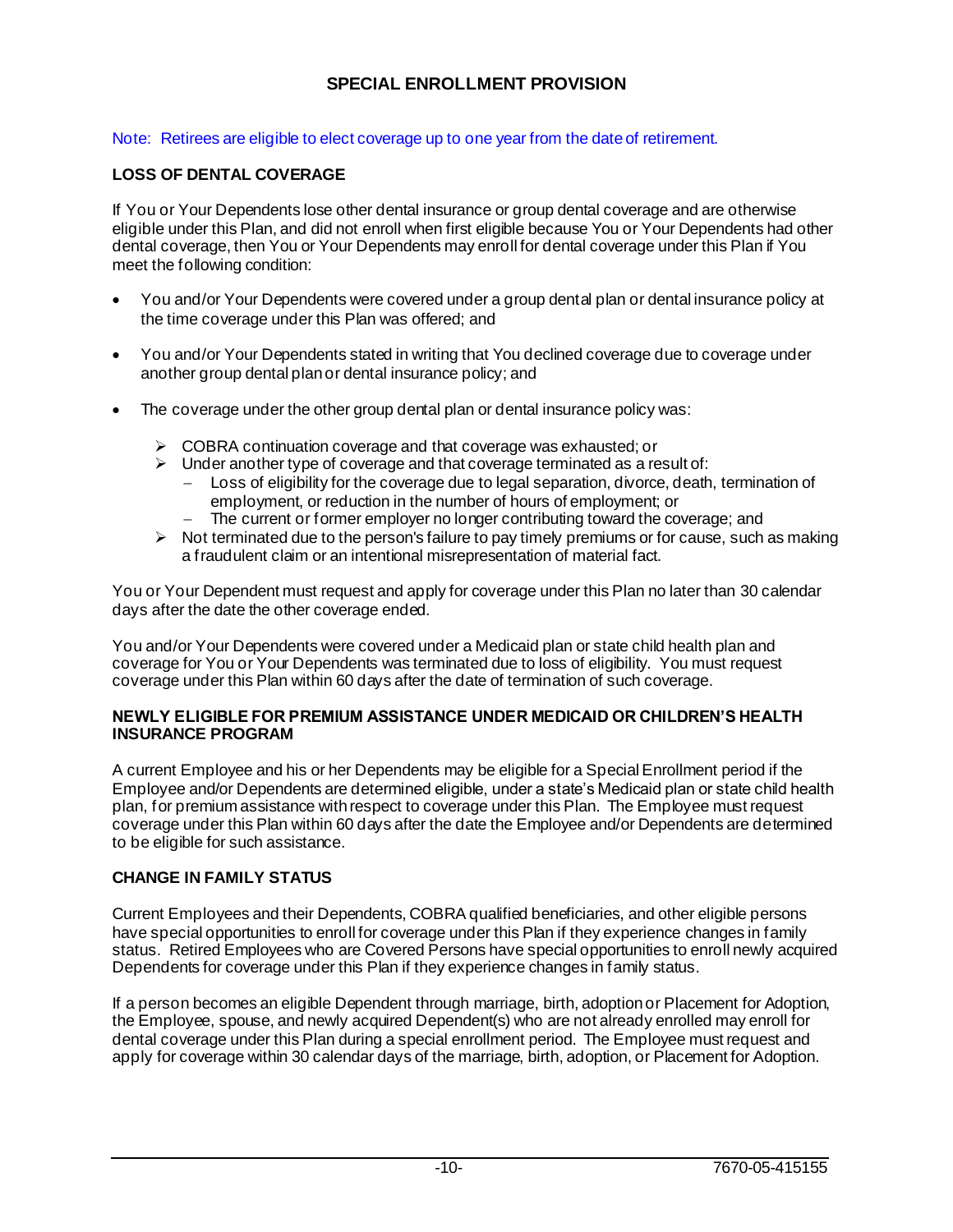# **EFFECTIVE DATE OF COVERAGE UNDER SPECIAL ENROLLMENT PROVISION**

If an eligible person properly applies for coverage during this special enrollment period, the coverage will become effective as follows:

- In the case of marriage, on the date of the marriage (note that eligible individuals must submit their enrollment forms prior to the Effective Dates of coverage in order for salary reductions to have preferred tax treatment from the date coverage begins); or
- In the case of a Dependent's birth, on the date of such birth; or
- In the case of a Dependent's adoption, the date of such adoption or Placement for Adoption; or
- In the case of eligibility for premium assistance under a state's Medicaid plan or state child health plan, on the date the approved request for coverage is received; or
- In the case of loss of coverage, on the date following loss of coverage.

# **RELATION TO SECTION 125 CAFETERIA PLAN**

This Plan may also allow additional changes to enrollment due to change in status events under the employer's Section 125 Cafeteria Plan. Refer to the employer's Section 125 Cafeteria Plan for more information.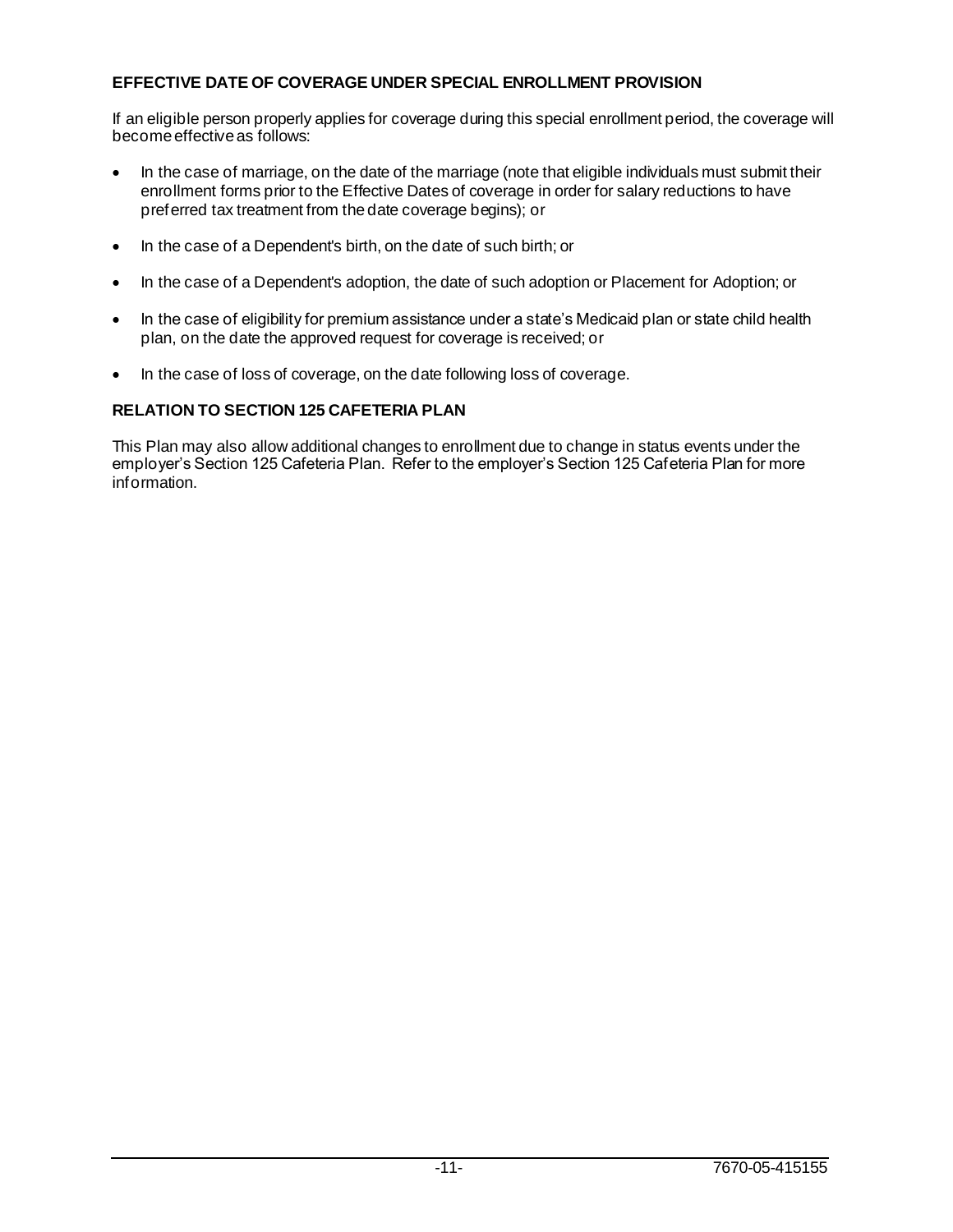# **TERMINATION**

For information about continuing coverage, refer to the COBRA Continuation of Coverage section of this SPD.

# **EMPLOYEE'S COVERAGE**

Your coverage under this Plan will end on the earliest of:

- The end of the period for which Your last contribution is made, if You fail to make any required contribution toward the cost of coverage when due; or
- The date this Plan is canceled; or
- The date coverage for Your benefit class is canceled; or
- The last day of the month in which You tell the Plan to cancel Your coverage if You are voluntarily canceling it while remaining eligible because of a change in status, because of special enrollment or at annual open enrollment periods; or
- The end of the stability period in which You became a member of a non-covered class, as determined by the employer except as follows:
	- $\triangleright$  If You are temporarily absent from work due to an approved leave of absence for medical or other reasons, Your coverage under this Plan will continue during that leave for no more than 60 days, provided the applicable Employee contribution is paid when due.
	- $\triangleright$  If You are temporarily absent from work due to active military duty, refer to USERRA under the Uniformed Services Employment and Reemployment Rights Act of 1994 section; or
- The last day of the month in which Your employment ends; or
- The date You submit a false claim or are involved in any other fraudulent act related to this Plan or any other group plan.

# **YOUR DEPENDENT'S COVERAGE**

Coverage for Your Dependent will end on the earliest of the following:

- The end of the period for which Your last contribution is made if You fail to make any required contribution toward the cost of Your Dependent's coverage when due; or
- The day of the month in which Your coverage ends; or
- The last day of the month in which Your Dependent is no longer Your legal spouse due to legal separation or divorce, as determined by the law of the state in which You reside; or
- The last day of the month in which Your Dependent Child attains the limiting age listed under the Eligibility and Enrollment section; or
- If Your Dependent Child qualifies for extended Dependent coverage because he or she is Totally Disabled, the last day of the month in which Your Dependent Child is no longer deemed Totally Disabled under the terms of the Plan; or
- The last day of the month in which Your Dependent Child no longer satisfies a required eligibility criterion listed in the Eligibility and Enrollment Section; or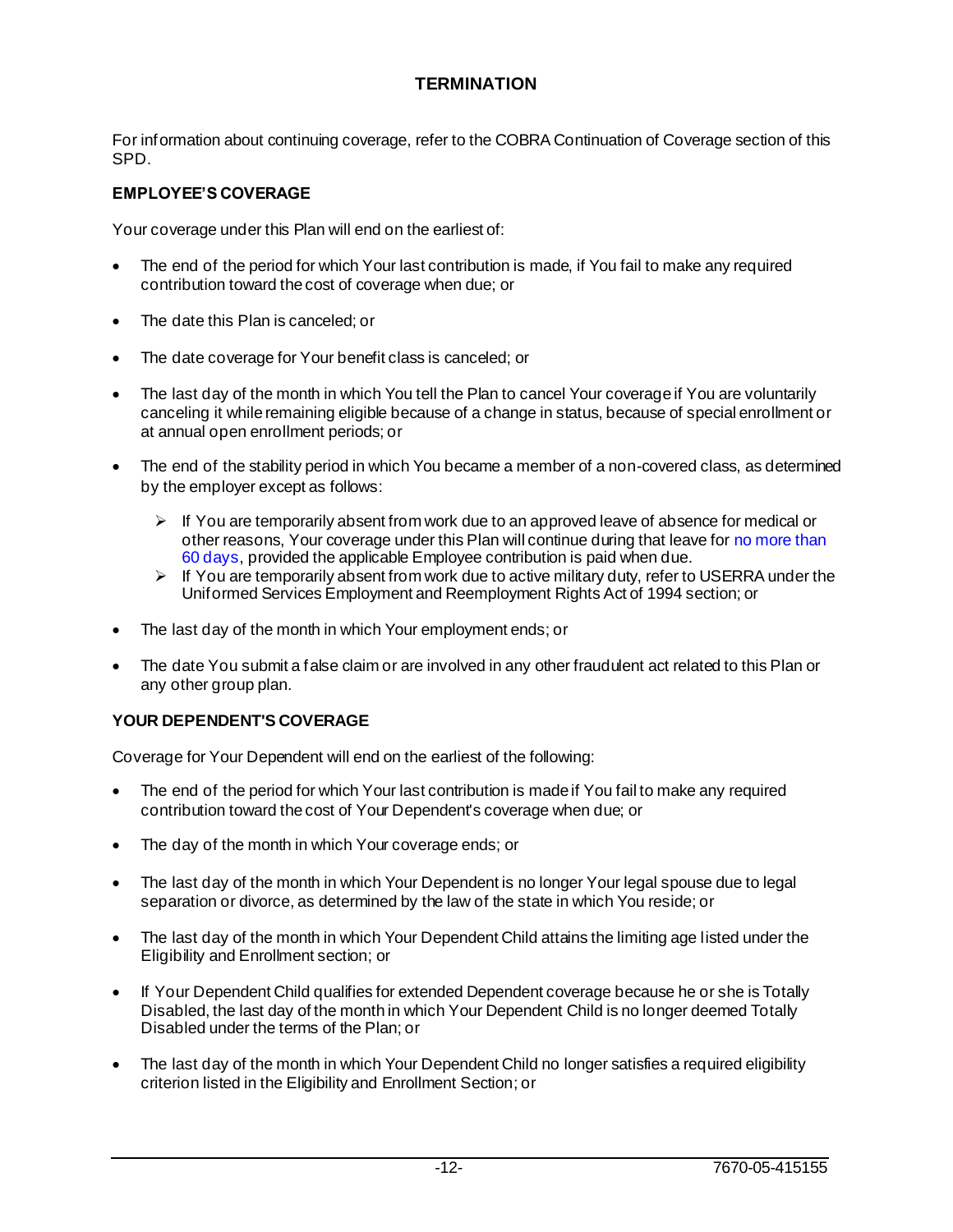- The date Dependent coverage is no longer offered under this Plan; or
- The last day of the month in which You tell the Plan to cancel Your Dependent's coverage if You are voluntarily canceling it while remaining eligible because of a change in status, because of special enrollment or at annual open enrollment periods; or
- The last day of the month in which the Dependent becomes covered as an Employee under this Plan; or
- The date You or Your Dependent submits a false claim or is involved in any fraudulent act related to this Plan or any other group plan.

# **REINSTATEMENT OF COVERAGE**

If Your coverage ends due to termination of employment, leave of absence, reduction of hours, or layoff and You qualify for eligibility under this Plan again (are rehired or considered to be rehired for purposes of the Affordable Care Act) within 26 weeks from the date Your coverage ended, Your coverage will be reinstated. If Your coverage ends due to termination of employment, leave of absence, reduction of hours, or layoff and You do not qualify for eligibility under this Plan again (are not rehired or considered to be rehired for purposes of the Affordable Care Act) within 26 weeks from the date Your coverage ended, and You did not perform any hours of service that were credited within the 26-week period, You will be treated as a new hire and will be required to meet all the requirements of a new Employee. Refer to the information on the Family and Medical Leave Act and the Uniformed Services Employment and Reemployment Rights Act for possible exceptions, or contact Your Human Resources or Personnel office.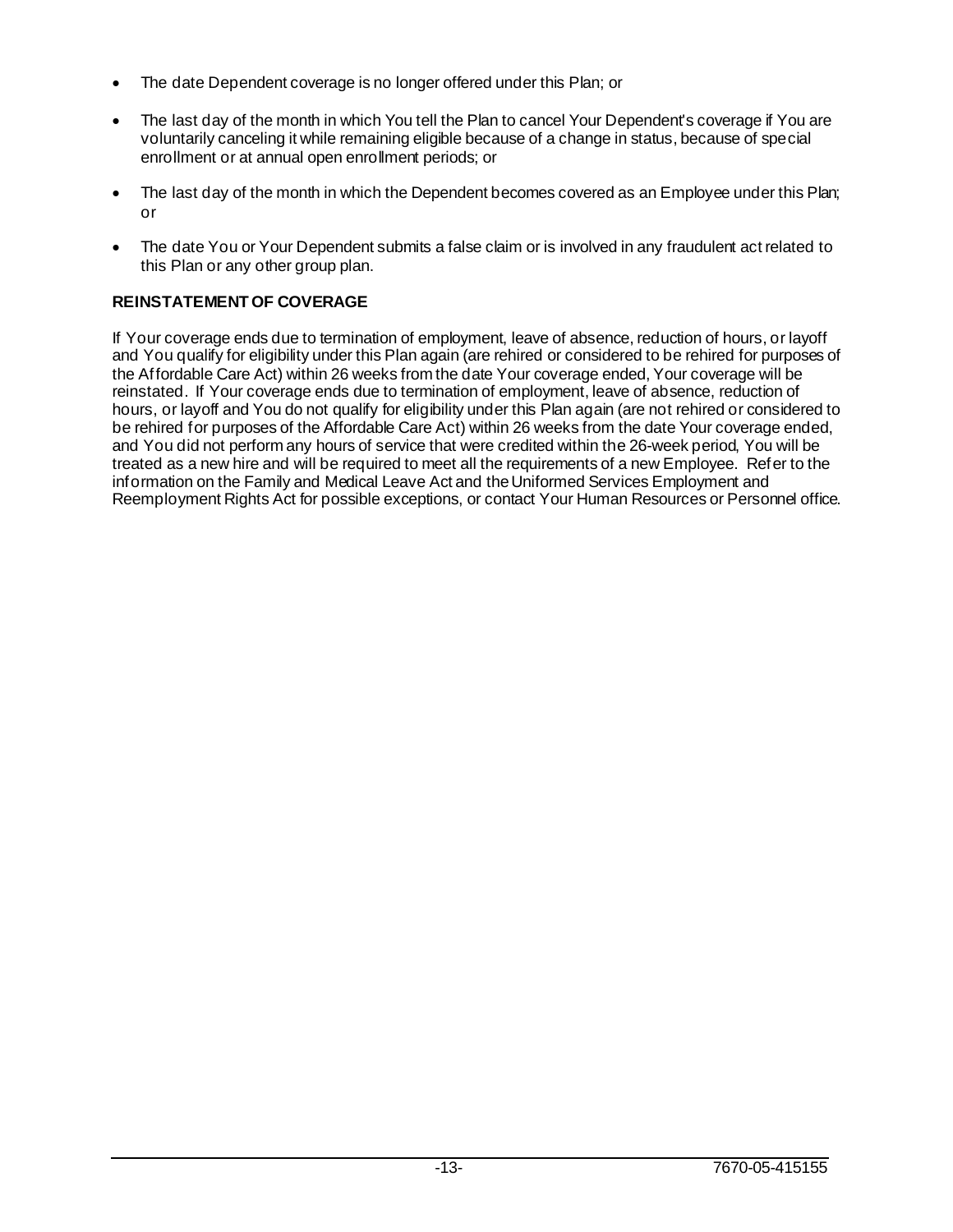# **COBRA CONTINUATION OF COVERAGE**

**Note:** UMR (the claims administrator) does not administer the benefits or services described within this provision. Please contact the benefit manager or Your employer with any questions related to this coverage or service.

**Important:** Read this entire provision to understand a Covered Person's COBRA rights and obligations.

The following is a summary of the federal continuation requirements under the Consolidated Omnibus Budget Reconciliation Act of 1985 (COBRA), as amended. This summary generally explains COBRA continuation coverage, when it may become available to You and Your family, and what You and Your Dependents need to do to protect the right to receive it. When You become eligible for COBRA, You may also become eligible for other coverage options that may cost less than COBRA continuation coverage. This summary provides a general notice of a Covered Person's rights under COBRA, but is not intended to satisfy all the requirements of federal law. Your employer or the COBRA Administrator will provide additional information to You or Your Dependents as required.

You may have other options available to You when You lose group health coverage. For example, You may be eligible to buy an individual plan through the Health Insurance Marketplace. By enrolling in coverage through the Marketplace, You may qualify for lower costs on Your monthly premiums and lower out-of-pocket costs. Additionally, You may qualify for a 30-day special enrollment period for another group health plan for which You are eligible (such as a spouse's plan), even if that plan generally does not accept Late Enrollees.

### **INTRODUCTION**

Federal law gives certain persons, known as Qualified Beneficiaries (defined below), the right to continue their health care benefits (including dental benefits) beyond the date that they might otherwise lose coverage. The Qualified Beneficiary must pay the entire cost of the COBRA continuation coverage, plus an administrative fee. In general, a Qualified Beneficiary has the same rights and obligations under the Plan as an active participant.

A Qualified Beneficiary may elect to continue coverage under this Plan if such person's coverage would terminate because of a life event known as a Qualifying Event (outlined below). When a Qualifying Event causes (or will cause) a Loss of Coverage, the Plan must offer COBRA continuation coverage. Loss of Coverage means more than losing coverage entirely. It means that a person ceases to be covered under the same terms and conditions that are in effect immediately before the Qualifying Event. In short, a Qualifying Event plus a Loss of Coverage allows a Qualified Beneficiary the right to elect coverage under COBRA.

Generally, You, Your covered spouse, and Your Dependent Children may be Qualified Beneficiaries and eligible to elect COBRA continuation coverage, even if You or Your Dependent is already covered under another employer-sponsored group health plan or is enrolled in Medicare at the time of the COBRA election.

#### **COBRA CONTINUATION COVERAGE FOR QUALIFIED BENEFICIARIES**

The length of COBRA continuation coverage that is offered varies based on who the Qualified Beneficiary is and what **Qualifying Event** is experienced as outlined below.

If You are an Employee, You will become a Qualified Beneficiary if You lose coverage under the Plan because either one of the following Qualifying Events happens:

# **Qualifying Event Length of Continuation**

- Your employment ends for any reason other than Your gross misconduct up to 18 months
- Your hours of employment are reduced up to 18 months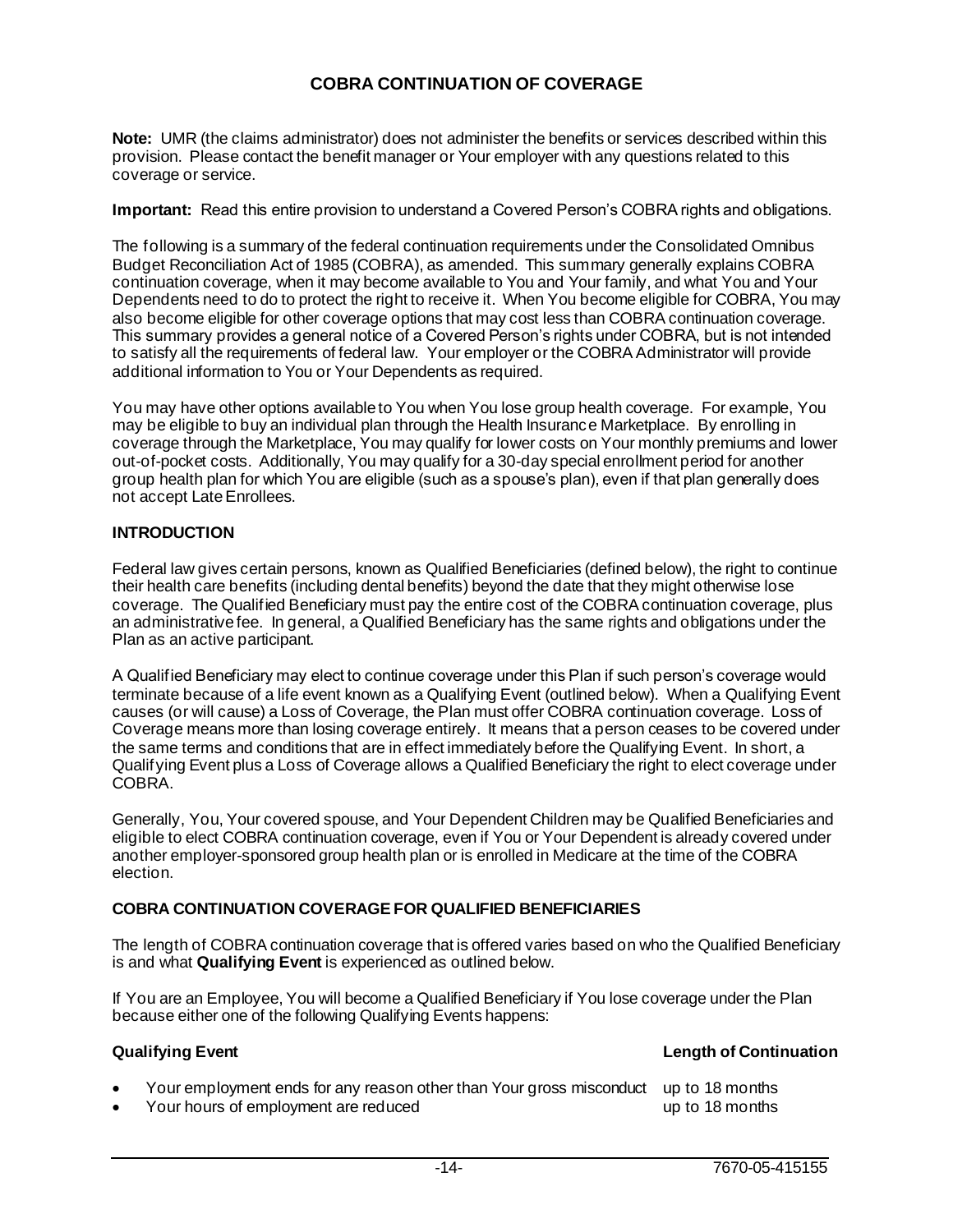(There are two ways in which this 18-month period of COBRA continuation coverage may be extended. See the section below entitled "The Right to Extend the Length of COBRA Continuation Coverage" for more information.)

The spouse of an Employee will become a Qualified Beneficiary if he or she loses coverage under the Plan because any one of the following Qualifying Events happens:

### **Qualifying Event Length of Continuation**

| $\bullet$ | The Employee dies                                                      | up to 36 months |
|-----------|------------------------------------------------------------------------|-----------------|
| $\bullet$ | The Employee's hours of employment are reduced                         | up to 18 months |
| $\bullet$ | The Employee's employment ends for any reason other than his or her    | up to 18 months |
|           | gross misconduct                                                       |                 |
| $\bullet$ | The Employee becomes entitled to Medicare benefits (under Part A, Part | up to 36 months |
|           | B, or both)                                                            |                 |
| $\bullet$ | The Employee and spouse become divorced or legally separated           | up to 36 months |

The Dependent Children of an Employee will become Qualified Beneficiaries if they lose coverage under the Plan because any one of the following Qualifying Events happens:

# **Qualifying Event Length of Continuation**

up to 36 months

- The parent-Employee dies and the parent-Employee dies up to 36 months The parent-Employee's employment ends for any reason other than his or her gross misconduct up to 18 months The parent-Employee's hours of employment are reduced up to 18 months • The parent-Employee becomes entitled to Medicare benefits (Part A, Part up to 36 months B, or both)
- The parents become divorced or legally separated up to 36 months
- The Child loses eligibility for coverage under the Plan as a Dependent up to 36 months

COBRA continuation coverage for Retired Employees and their Dependents is described below:

# **Qualifying Event Length of Continuation**

- If You are a Retired Employee and Your coverage is reduced or terminated due to Your Medicare entitlement, and as a result Your Dependent's coverage is also terminated, Your spouse and Dependent Children may also become Qualified Beneficiaries.
- If You are a Retired Employee and Your employer files bankruptcy under Title 11 of the United States Code, the bankruptcy may be a Qualifying Event. If the bankruptcy results in the Retired Employee's Loss of Coverage under this Plan, then the Retired Employee is a Qualified Beneficiary. The Retired Employee's spouse or surviving spouse and Dependent Children will also be Qualified Beneficiaries if bankruptcy results in their Loss of Coverage under this Plan.
	- ➢ Retired Employee Lifetime ➢ Dependents 36 months

**Note: A spouse or a Dependent Child newly acquired through birth or adoption during a period of continuation coverage is eligible to be enrolled as a Dependent. The standard enrollment provision of the Plan applies to enrollees during continuation coverage. A Dependent other than a newborn or newly adopted Child who is acquired and enrolled after the original Qualifying Event is not eligible as a Qualified Beneficiary if a subsequent Qualifying Event occurs.**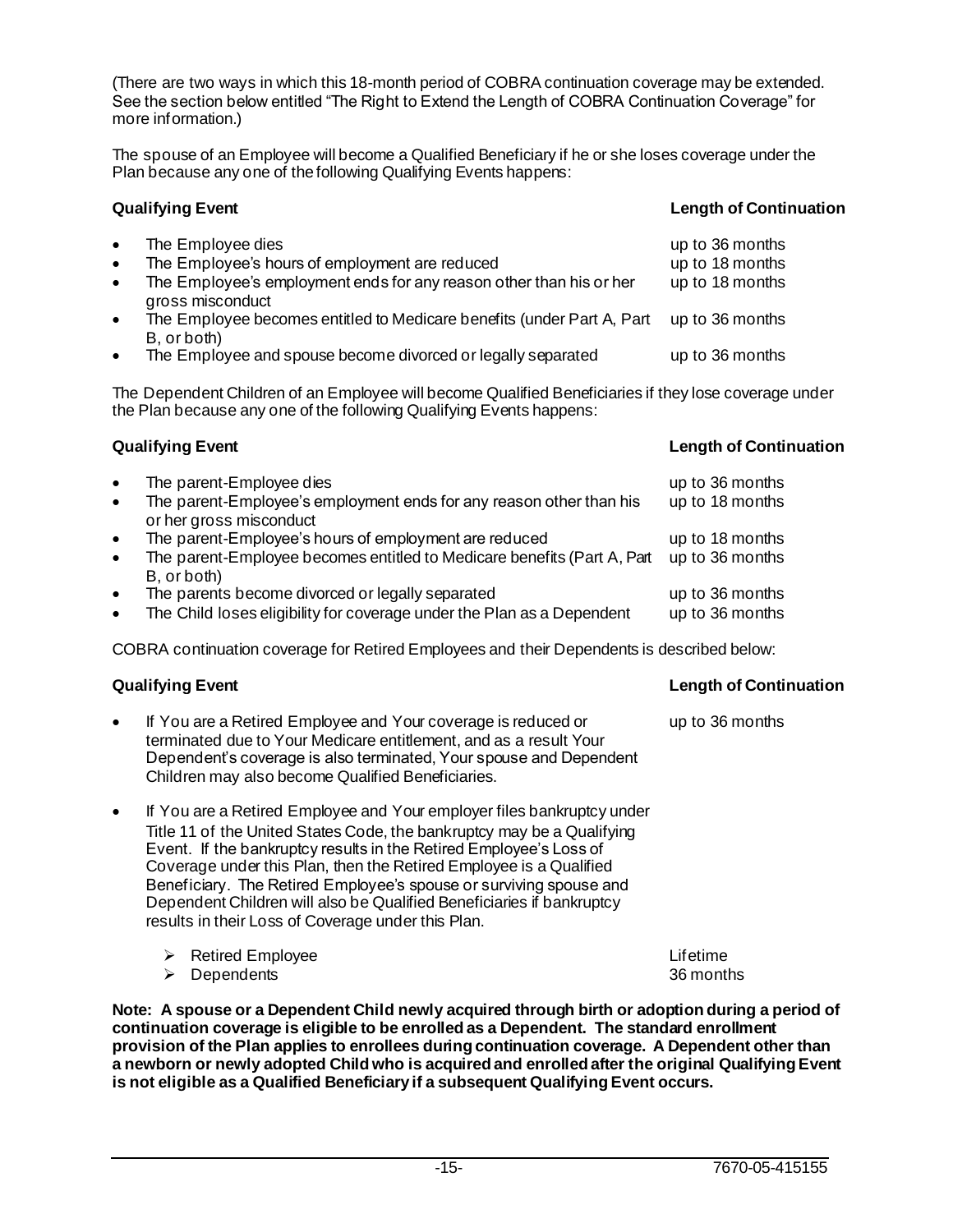# **COBRA NOTICE PROCEDURES**

# **THE NOTICE(S) A COVERED PERSON MUST PROVIDE UNDER THIS SUMMARY PLAN DESCRIPTION**

In order to be eligible to receive COBRA continuation coverage, covered Employees and their Dependents have certain obligations with respect to certain Qualifying Events (including divorce or legal separation of the Employee and spouse or a Dependent Child's loss of eligibility for coverage as a Dependent) to provide written notices to the administrator. Follow the rules described in this procedure when providing notice to the administrator, whether to Your employer or to the COBRA Administrator.

A Qualified Beneficiary's written notice must include all of the following information (a form for notifying the COBRA Administrator is available upon request):

- The Qualified Beneficiary's name, current address, and complete phone number,
- The group number and the name of the Employee's employer,
- A description of the Qualifying Event (i.e., the life event experienced), and
- The date the Qualifying Event occurred or will occur.

For purposes of the deadlines described in this Summary Plan Description, the notice must be postmarked by the deadline. In order to protect Your family's rights, the Plan Administrator should be informed of any changes to the addresses of family members. Keep copies of all notices You send to the Plan Administrator or COBRA Administrator.

# **COBRA NOTICE REQUIREMENTS AND ELECTION PROCESS**

# **EMPLOYER OBLIGATIONS TO PROVIDE NOTICE OF THE QUALIFYING EVENT**

Your employer will give notice to the COBRA Administrator when coverage terminates due to the Employee's termination of employment or reduction in hours, the death of the Employee, or the Employee's becoming entitled to Medicare benefits due to age or disability (Part A, Part B, or both). Your employer will notify the COBRA Administrator within 30 calendar days of when one of these events occurs.

### **EMPLOYEE OBLIGATIONS TO PROVIDE NOTICE OF THE QUALIFYING EVENT**

The Covered Person must give notice to the Plan Administrator in the case of divorce or legal separation of the Employee and a spouse, a Dependent Child ceasing to be eligible for coverage under the Plan, or a second Qualifying Event. The covered Employee or Qualified Beneficiary must provide written notice to the Plan Administrator in order to ensure rights to COBRA continuation coverage. The Covered Person must provide this notice within the 60-calendar-day period that begins on the latest of:

- The date of the Qualifying Event; or
- The date on which there is a Loss of Coverage (or would be a Loss of Coverage) due to the original Qualifying Event; or
- The date on which the Qualified Beneficiary is informed of this notice requirement by receiving this Summary Plan Description or the General COBRA Notice.

The Plan Administrator will notify the COBRA Administrator within 30 calendar days from the date that notice of the Qualifying Event has been provided.

The COBRA Administrator will, in turn, provide an election notice to each Qualified Beneficiary within 14 calendar days of receiving notice of a Qualifying Event from the employer, the covered Employee, or the Qualified Beneficiary.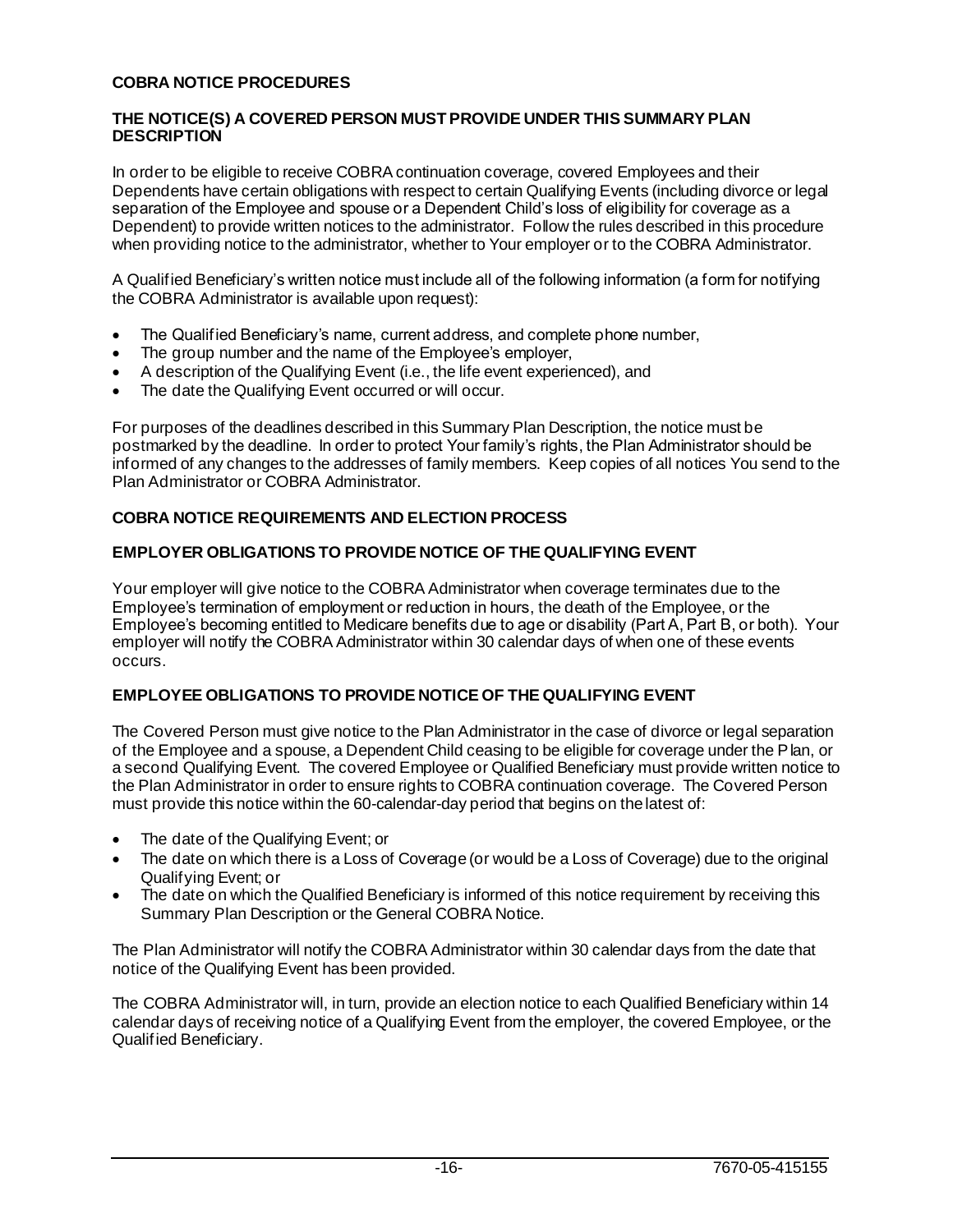# **MAKING AN ELECTION TO CONTINUE GROUP DENTAL COVERAGE**

Each Qualified Beneficiary has the independent right to elect COBRA continuation coverage. A Qualified Beneficiary will receive a COBRA election form that should be completed in order to elect to continue group health coverage under this Plan. A Qualified Beneficiary may elect COBRA coverage at any time within the 60-day election period. The election period ends 60 calendar days after the later of:

- The date Plan coverage terminates due to a Qualifying Event; or
- The date the Plan Administrator provides the Qualified Beneficiary with an election notice.

A Qualified Beneficiary must notify the COBRA Administrator of his or her election in writing in order to continue group dental coverage and must make the required payments when due in order to remain covered. If the Qualified Beneficiary does not choose COBRA continuation coverage within the 60-day election period, group dental coverage will end on the day of the Qualifying Event.

# **PAYMENT OF CLAIMS AND DATE COVERAGE BEGINS**

No claims will be paid under this Plan for services the Qualified Beneficiary receives on or after the date coverage is lost due to a Qualifying Event. If, however, the Qualified Beneficiary has not completed a waiver and decides to elect COBRA continuation coverage within the 60-day election period, group dental coverage will be reinstated retroactively to the date coverage was lost, provided the Qualified Beneficiary makes the required payment when due. Any claims that were denied during the initial COBRA election period will be reprocessed once the COBRA Administrator receives the completed COBRA election form and required payment.

If a Qualified Beneficiary previously waived COBRA coverage but revokes that waiver within the 60-day election period, coverage will not be retroactive to the date of the Qualifying Event but instead will become effective on the date the waiver is revoked.

# **PAYMENT FOR CONTINUATION COVERAGE**

Qualified Beneficiaries are required to pay the entire cost of continuation coverage, which includes both the employer and Employee contributions. This cost may also include a 2% additional fee to cover administrative expenses (or, in the case of the 11-month extension due to disability, a 50% additional fee). The cost of continuation coverage is subject to change at least once per year.

If Your employer offers annual open enrollment opportunities for active Employees, each Qualified Beneficiary will have the same options under COBRA (for example, the right to add or eliminate coverage for Dependents). The cost of continuation coverage will be adjusted accordingly.

The **initial payment** is due no later than 45 calendar days after the Qualified Beneficiary elects COBRA as evidenced by the postmark date on the envelope. This first payment must cover the cost of continuation coverage from the time coverage under the Plan would have otherwise terminated, up to the time the first payment is made. If the initial payment is not made within the 45-day period, then coverage will remain terminated without the possibility of reinstatement. There is no grace period for the initial payment.

The due date for **subsequent payments** is typically the first day of the month for any particular period of coverage. However, the Qualified Beneficiary will receive specific payment information, including due dates when the Qualified Beneficiary becomes eligible for and elects COBRA continuation coverage.

If, for whatever reason, any Qualified Beneficiary receives any benefits under the Plan during a month for which the payment was not made on time, the Qualified Beneficiary will be required to reimburse the Plan for the benefits received.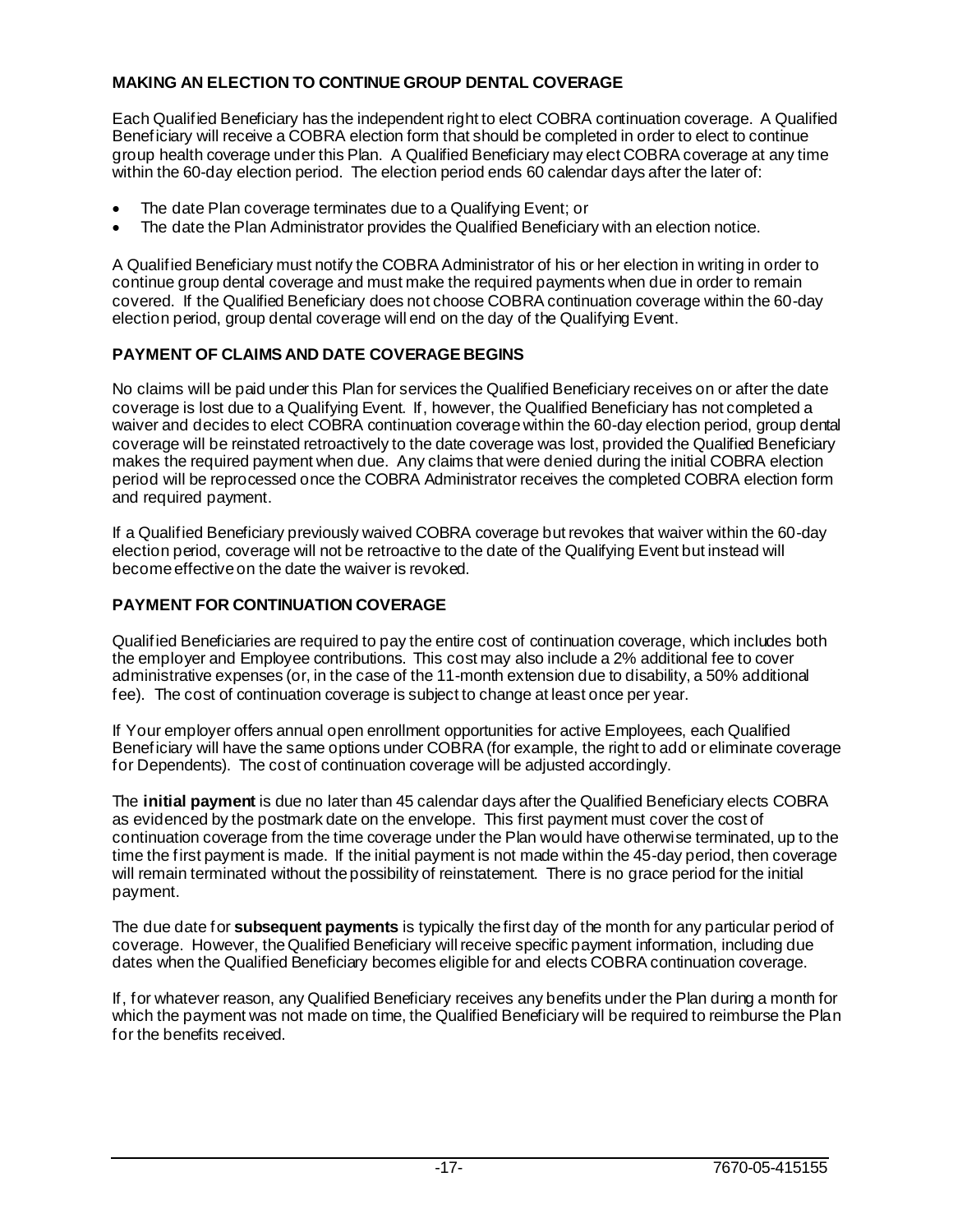If the COBRA Administrator receives a check that is missing information or contains discrepancies regarding the information on the check (e.g., the numeric dollar amount does not match the written dollar amount), the COBRA Administrator will provide a notice to the Qualified Beneficiary with information regarding what needs to be done to correct the mistake.

# **Note: Payment will not be considered made if a check is returned for non-sufficient funds.**

# **A QUALIFIED BENEFICIARY'S NOTICE OBLIGATIONS WHILE ON COBRA**

Always keep the COBRA Administrator informed of the current addresses of all Covered Persons who are or who may become Qualified Beneficiaries. Failure to provide this information to the COBRA Administrator may cause You or Your Dependents to lose important rights under COBRA.

In addition, written notice to the COBRA Administrator is required within 30 calendar days of the date any one of the following events occurs:

- The Qualified Beneficiary marries. Refer to the Special Enrollment Provision section of this SPD for additional information regarding special enrollment rights.
- A Child is born to, adopted by, or Placed for Adoption by a Qualified Beneficiary. Refer to the Special Enrollment Provision section of this SPD for additional information regarding special enrollment rights.
- A final determination is made by the Social Security Administration that a disabled Qualified Beneficiary is no longer disabled.
- Any Qualified Beneficiary becomes covered by another group dental plan.

Additionally, if the COBRA Administrator or the Plan Administrator requests additional information from the Qualified Beneficiary, the Qualified Beneficiary must provide the requested information in the timeframe outlined in the request document.

### **LENGTH OF CONTINUATION COVERAGE**

COBRA coverage is available up to the maximum periods described below, subject to all COBRA regulations and the conditions of this Summary Plan Description:

- For Employees and Dependents: 18 months from the Qualifying Event if due to the Employee's termination of employment or reduction of work hours. (If an active Employee enrolls in Medicare before his or her termination of employment or reduction in hours, then the covered spouse and Dependent Children will be entitled to COBRA continuation coverage for up to the greater of 18 months from the Employee's termination of employment or reduction in hours, or 36 months from the earlier Medicare Enrollment Date, whether or not Medicare enrollment is a Qualifying Event.)
- For Dependents only: 36 months from the Qualifying Event if coverage is lost due to one of the following events:
	- $\triangleright$  The Employee's death.
	- ➢ The Employee's divorce or legal separation.
	- ➢ The former Employee's enrollment in Medicare.
	- $\triangleright$  A Dependent Child's loss of eligibility as a Dependent as defined by the Plan.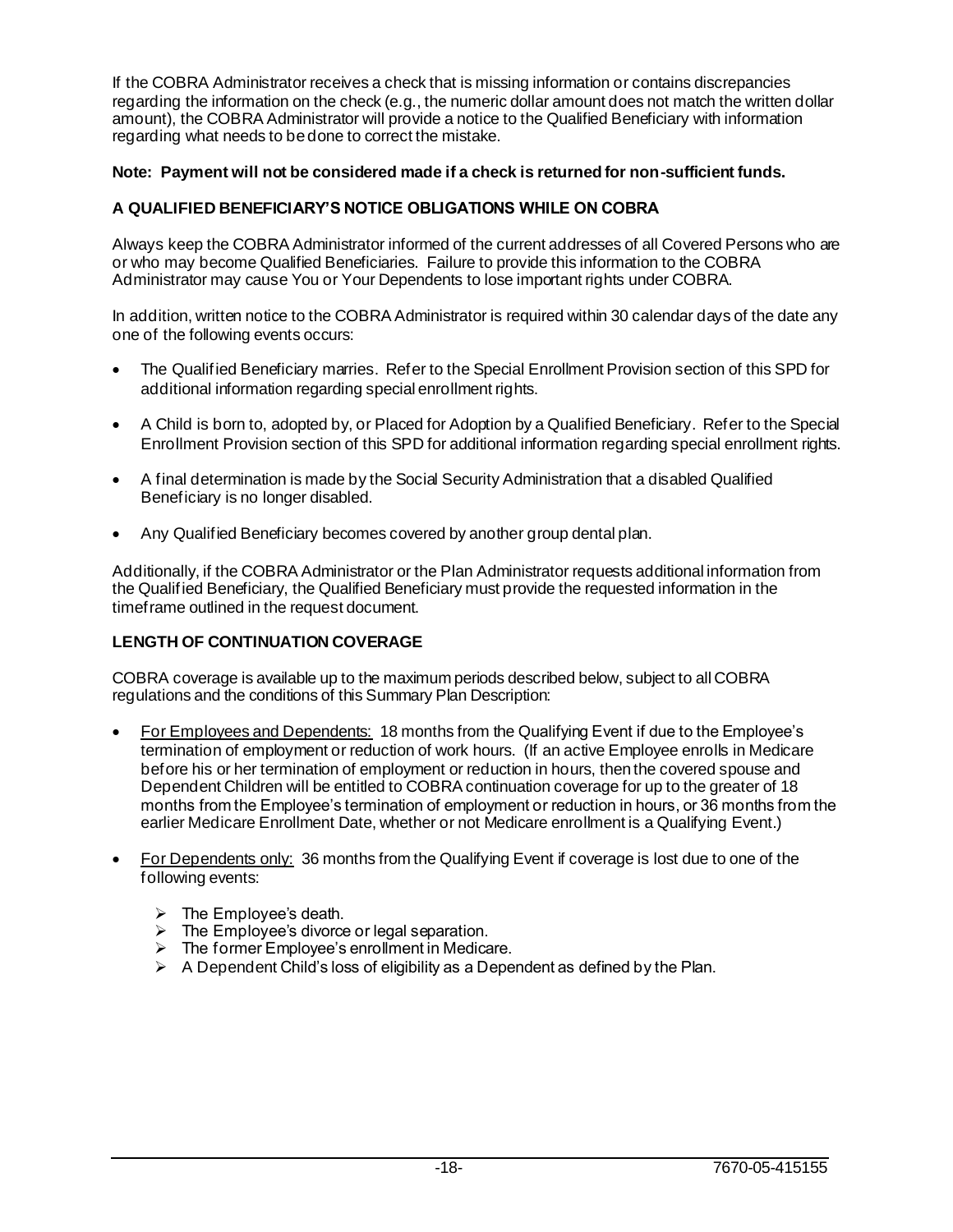- For Retired Employees and Dependents of Retired Employees only: If bankruptcy of the employer is the Qualifying Event that causes Loss of Coverage, the Qualified Beneficiaries may elect COBRA continuation coverage for the following maximum periods, subject to all COBRA regulations. The covered Retired Employee may continue COBRA coverage for the rest of his or her life. The covered spouse or surviving spouse or the Dependent Child of the covered Retired Employee may continue coverage until the earlier of:
	- $\triangleright$  The date the Qualified Beneficiary dies; or
	- ➢ The date that is 36 months after the death of the covered Retired Employee.

# **THE RIGHT TO EXTEND THE LENGTH OF COBRA CONTINUATION COVERAGE**

While on COBRA continuation coverage, certain Qualified Beneficiaries may have the right to extend continuation coverage provided written notice is given to the COBRA Administrator as soon as possible, but no later than the **required** timeframes stated below.

**Social Security Disability Determination (For Employees and Dependents)**: A Qualified Beneficiary may be granted an 11-month extension to the initial 18-month COBRA continuation period, for a total maximum of 29 months of COBRA, in the event that the Social Security Administration determines the Qualified Beneficiary to be disabled either before becoming eligible for, or within the first 60 days of being covered by, COBRA continuation coverage. This extension will not apply if the original COBRA continuation was for 36 months.

If the Qualified Beneficiary has non-disabled family members who are also Qualified Beneficiaries, those non-disabled family members are also entitled to the disability extension.

The Qualified Beneficiary must give the COBRA Administrator a copy of the Social Security Administration letter of disability determination before the end of the initial 18-month period and within 60 days of the later of:

- The date of the Social Security Administration disability determination;
- The date the Qualifying Event occurs:
- The date the Qualified Beneficiary loses (or would lose) coverage due to the original Qualifying Event; or
- The date on which the Qualified Beneficiary is informed of the requirement to notify the COBRA Administrator of the disability by receiving this Summary Plan Description or the General COBRA Notice.

Note: Premiums may be higher after the initial 18-month period for persons exercising this disability extension provision available under COBRA.

If the Social Security Administration determines the Qualified Beneficiary is no longer disabled, the Qualified Beneficiary must notify the Plan of that fact within 30 days after the Social Security Administration's determination.

**Second Qualifying Events (Dependents Only):** If Your family experiences another Qualifying Event while receiving 18 months of COBRA continuation coverage, the spouse and Dependent Children in Your family who are Qualified Beneficiaries may receive up to 18 additional months of COBRA continuation coverage, for a maximum of 36 months, if notice of the second event is provided to the COBRA Administrator. This additional coverage may be available to the spouse or Dependent Children who are Qualified Beneficiaries if the Employee or former Employee dies, becomes entitled to Medicare (Part A, Part B, or both) or is divorced or legally separated, or if the Dependent Child loses eligibility under the Plan as a Dependent. This extension is available only if the Qualified Beneficiaries were covered under the Plan prior to the original Qualifying Event or in the case of a newborn Child being added as a result of a HIPAA special enrollment right. Dependents acquired during COBRA continuation (other than newborns and newly adopted Children) are not eligible to continue coverage as the result of a subsequent Qualifying Event. These events will lead to the extension only when the event would have caused the spouse or Dependent Child to lose coverage under the Plan had the first Qualifying Event not occurred.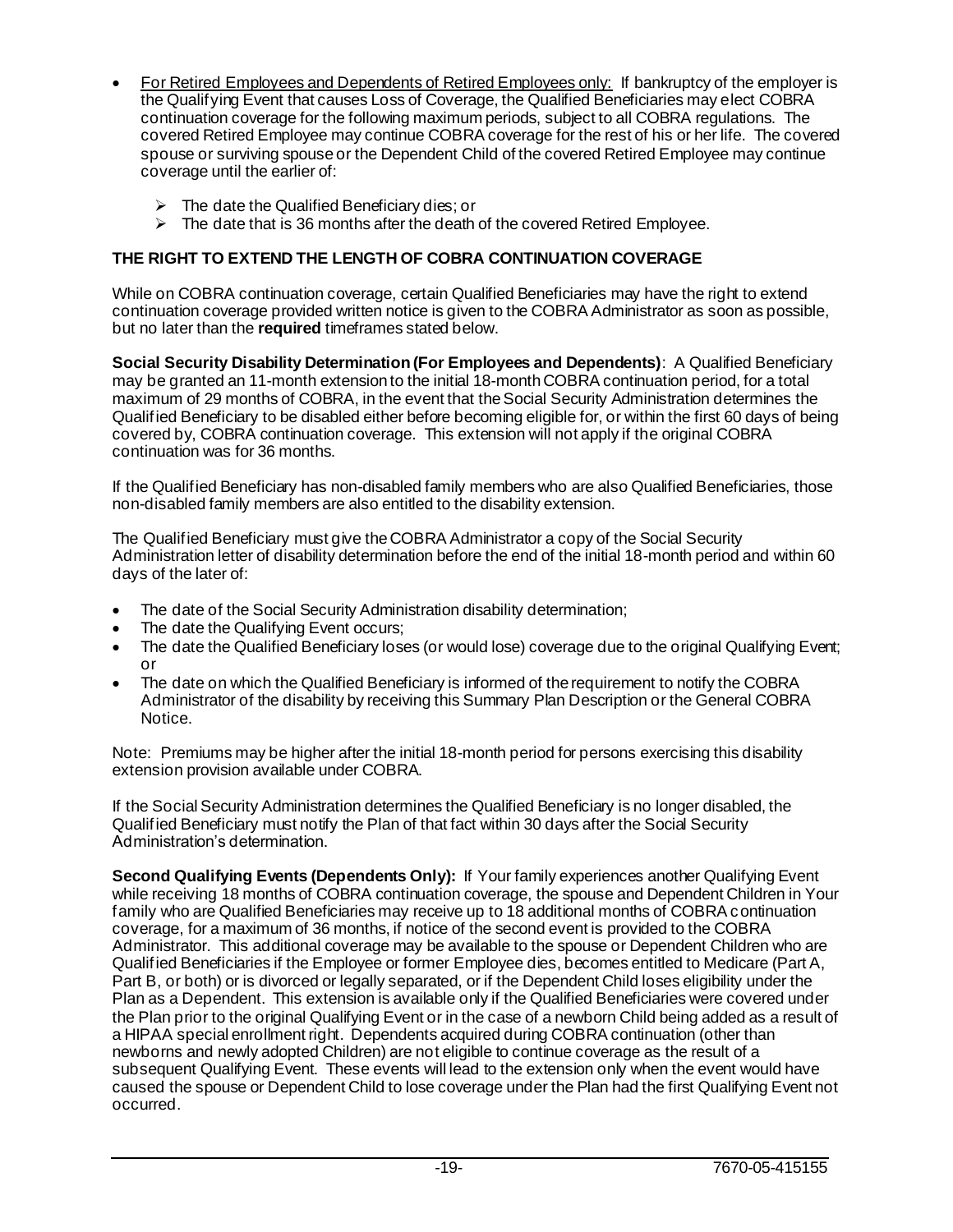You or Your Dependents must provide the notice of a second Qualifying Event to the COBRA Administrator within a 60-day period that begins to run on the latest of:

- The date of the second Qualifying Event; or
- The date the Qualified Beneficiary loses (or would lose) coverage due to the second Qualifying Event; or
- The date on which the Qualified Beneficiary is informed of the requirement to notify the COBRA Administrator of the second Qualifying Event by receiving this Summary Plan Description or the General COBRA Notice.

# **COVERAGE OPTIONS OTHER THAN COBRA CONTINUATION COVERAGE**

There may be other coverage options for You and Your family through the Health Insurance Marketplace, Medicare, Medicaid, the Children's Health Insurance Program (CHIP), or other group health plan coverage (such as a spouse's plan) through what is called a "special enrollment period." Some of these options may cost less than COBRA continuation coverage. You can learn more about many of these options a[t www.healthcare.gov](http://www.healthcare.gov/).

In general, if You do not enroll in Medicare Part A or B when You are first eligible because You are still employed, after the Medicare initial enrollment period You have an eight-month special enrollment period to sign up for Medicare Part A or B, beginning on the earlier of (a) the month after Your employment ends, or (b) the month after group health plan coverage based on current employment ends.

If You do not enroll in Medicare and elect COBRA continuation coverage instead, You may have to pay a Part B late enrollment penalty and You may have a gap in coverage if You decide You want Part B later. If You elect COBRA continuation coverage and later enroll in Medicare Part A or B before the COBRA continuation coverage ends, the Plan may terminate Your continuation coverage. However, if Medicare Part A or B is effective on or before the date of the COBRA election, COBRA coverage may not be discontinued on account of Medicare entitlement, even if You enroll in the other part of Medicare after the date of the election of COBRA coverage. If You are enrolled in both COBRA continuation coverage and Medicare, Medicare will generally pay first (as the primary payer) and COBRA continuation coverage will pay second. For more information visi[t https://www.medicare.gov/medicare-and-you](https://www.medicare.gov/medicare-and-you).

# **EARLY TERMINATION OF COBRA CONTINUATION**

COBRA continuation coverage may terminate before the end of the above maximum coverage periods for any of the following reasons:

- The employer ceases to maintain a group dental plan for any Employees. (Note that if the employer terminates the group dental plan under which the Qualified Beneficiary is covered, but still maintains another group dental plan for other, similarly situated Employees, the Qualified Beneficiary will be offered COBRA continuation coverage under the remaining group dental plan, although benefits and costs may not be the same.)
- The required contribution for the Qualified Beneficiary's coverage is not paid within the timeframe expressed in the COBRA regulations.
- After electing COBRA continuation coverage, the Qualified Beneficiary becomes entitled to and enrolled in Medicare.
- After electing COBRA continuation coverage, the Qualified Beneficiary becomes covered under another group dental plan.
- The Qualified Beneficiary is found not to be disabled during the disability extension. The Plan will terminate the Qualified Beneficiary's COBRA continuation coverage one month after the Social Security Administration makes a determination that the Qualified Beneficiary is no longer disabled.
- Termination for cause, such as submitting fraudulent claims.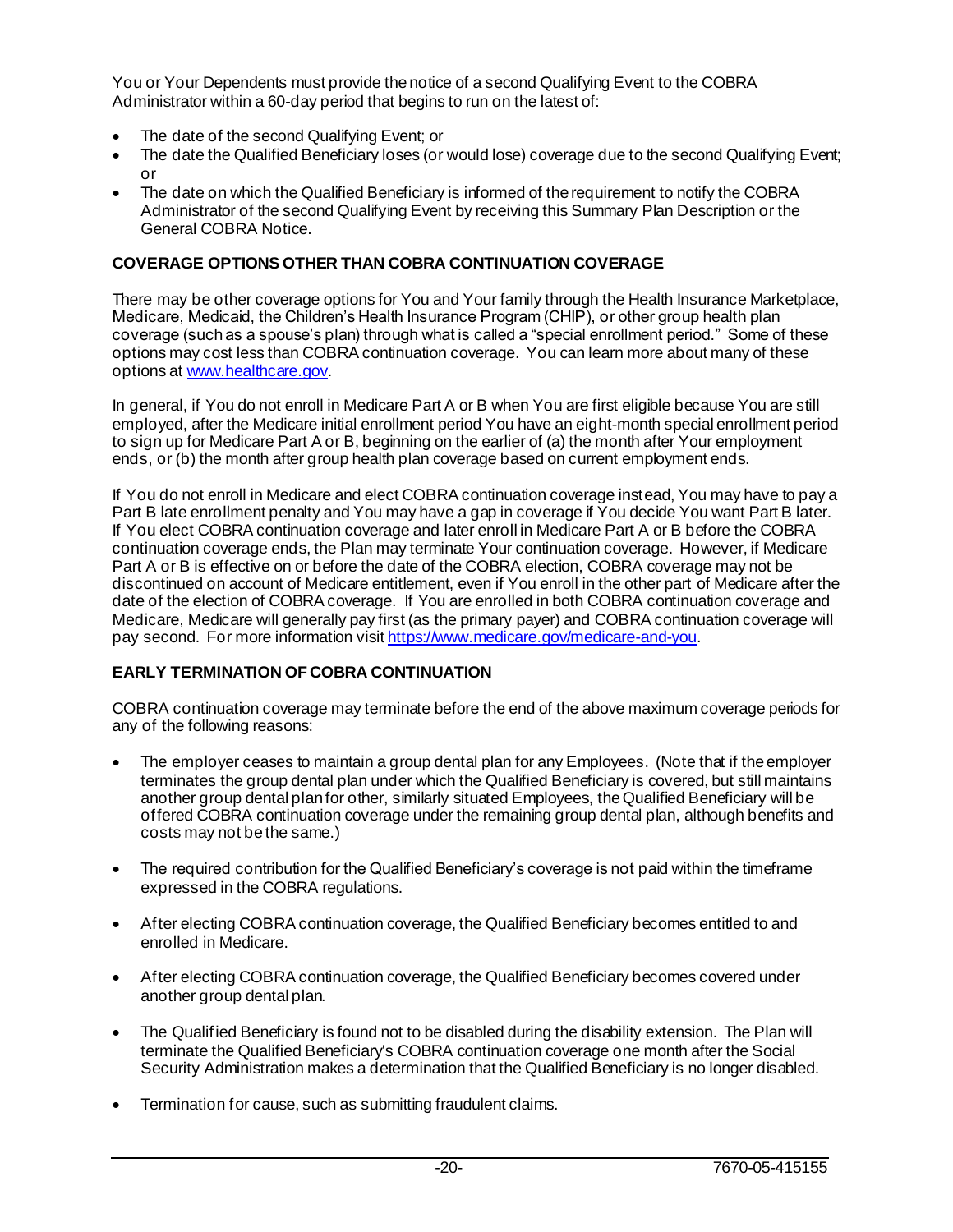# **SPECIAL NOTICE**

If COBRA continuation coverage is elected, the continuation coverage must be maintained (by paying the cost of the coverage) for the duration of the COBRA continuation period. If the continuation coverage is not exhausted and maintained for the duration of the COBRA continuation period, the Qualified Beneficiary will lose his or her special enrollment rights. It is important to note that losing HIPAA special enrollment rights may have adverse effects for the Qualified Beneficiary since it will make it difficult to obtain coverage, whether group health coverage or insurance coverage through the individual market or the exchange. After COBRA continuation coverage is exhausted, the Qualified Beneficiary will have the option of electing other group health coverage or insurance coverage through the individual market or the exchange, in accordance with his or her HIPAA special enrollment rights.

# **DEFINITIONS**

**Qualified Beneficiary** means a person covered by this group dental Plan immediately before a Qualifying Event. A Qualified Beneficiary may be an Employee, the spouse of a covered Employee, or the Dependent Child of a covered Employee. This includes a Child who is born to or Placed for Adoption with a covered Employee during the Employee's COBRA coverage period if the Child is enrolled within the Plan's Special Enrollment Provision for newborns and adopted Children. This also includes a Child who was receiving benefits under this Plan pursuant to a Qualified Medical Child Support Order (QMCSO) immediately before the Qualifying Event.

**Qualifying Event** means Loss of Coverage due to one of the following:

- The death of the covered Employee.
- Voluntary or involuntary termination of the covered Employee's employment (other than for gross misconduct).
- A reduction in work hours of the covered Employee.
- Divorce or legal separation of the covered Employee from the Employee's spouse. (Also, if an Employee terminates coverage for his or her spouse in anticipation of a divorce or legal separation, and a divorce or legal separation later occurs, then the later divorce or legal separation may be considered a Qualifying Event even though the ex-spouse lost coverage earlier. If the ex-spouse notifies the Plan or the COBRA Administrator in writing within 60 calendar days after the divorce or legal separation and can establish that the coverage was originally eliminated in anticipation of the divorce or legal separation, then COBRA coverage may be available for the period after the divorce or legal separation.)
- The covered former Employee becomes enrolled in Medicare.
- A Dependent Child no longer qualifies as a Dependent as defined by the Plan.

**Loss of Coverage** means any change in the terms or conditions of coverage in effect immediately before a Qualifying Event. Loss of Coverage includes a change in coverage terms, a change in plans, termination of coverage, partial Loss of Coverage, an increase in Employee cost, and other changes that affect terms or conditions of coverage. Loss of Coverage does not always occur immediately after a Qualifying Event, but must always occur within the applicable 18- or 36-month coverage period. A Loss of Coverage that is not caused by a Qualifying Event may not trigger COBRA rights.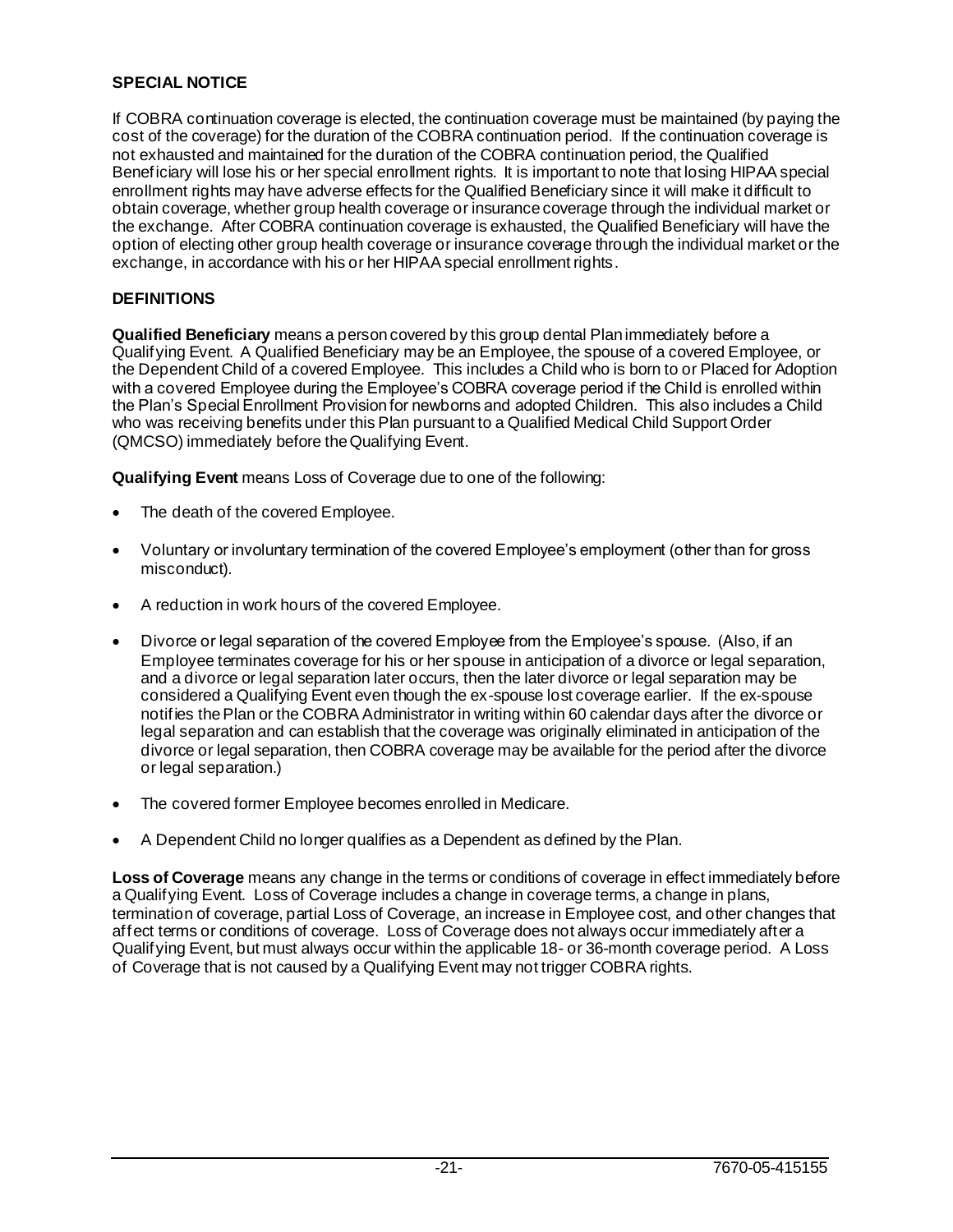# **IF YOU HAVE QUESTIONS**

Questions concerning Your Plan or Your COBRA continuation coverage rights should be addressed to the contact or contacts identified below. For more information about COBRA, the Patient Protection and Affordable Care Act, and other laws affecting group health plans, contact the nearest Regional or District Office of the U.S. Department of Labor's Employee Benefits Security Administration (EBSA) in Your area or visit the EBSA website a[t www.dol.gov/ebsa](http://www.dol.gov/ebsa). (Addresses and phone numbers of Regional and District EBSA Offices are available through EBSA's website.) For more information about the Marketplace, visit [www.healthcare.gov](http://www.healthcare.gov/).

The Plan Administrator: JEFFERSON COLLEGE 1000 VIKING DR HILLSBORO MO 63050

The COBRA Administrator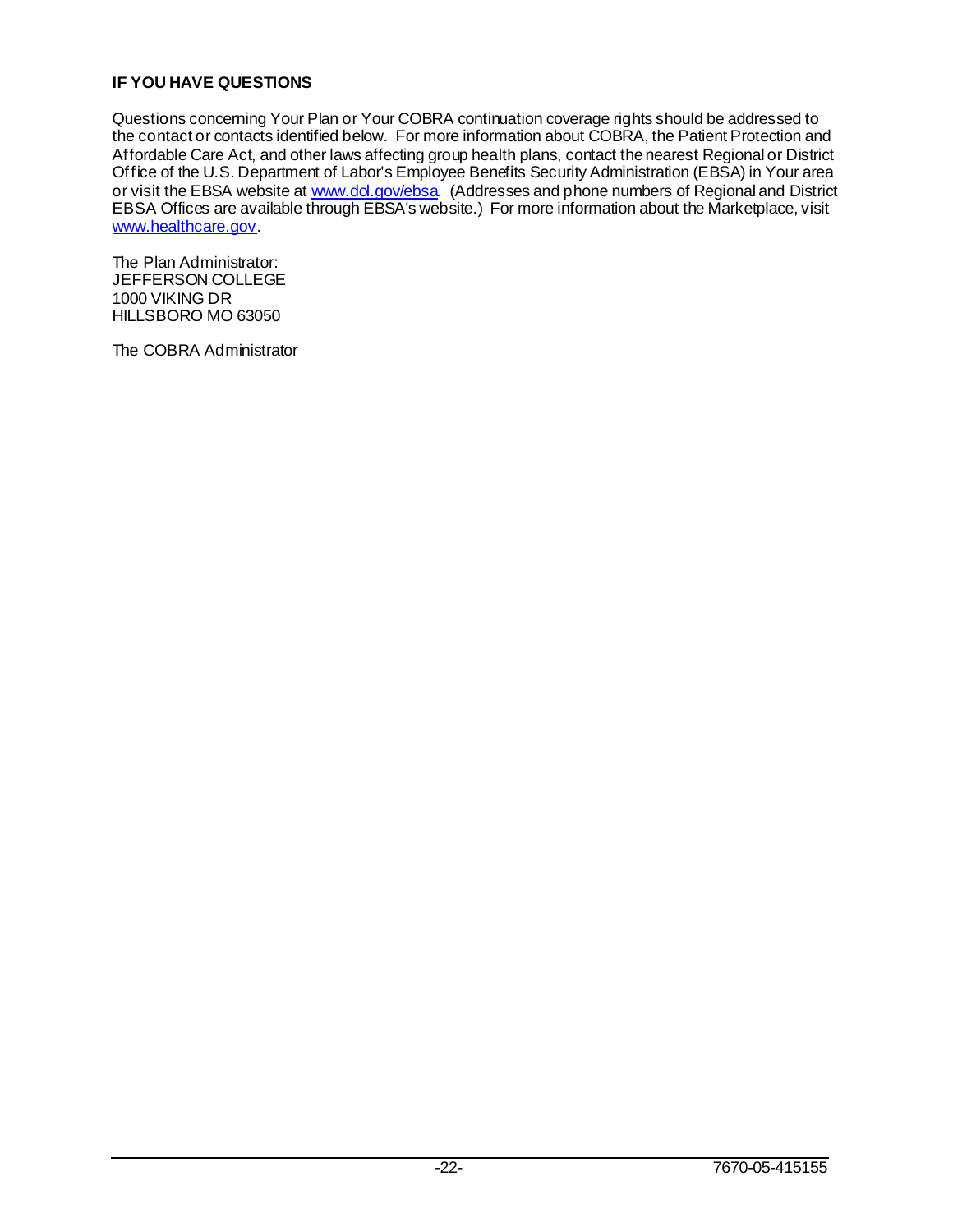# **UNIFORMED SERVICES EMPLOYMENT AND REEMPLOYMENT RIGHTS ACT OF 1994**

# **INTRODUCTION**

Employers are required to offer COBRA-like health care continuation coverage to persons in the armed service if the absence for military duty would result in a loss of coverage. Employees on leave for military service must be treated as if they are on leaves of absence and are entitled to any other rights and benefits accorded to similarly situated Employees on leaves of absence or furloughs. If an employer has different types of benefits available depending on the type of leave of absence, the most favorable comparable leave benefits must apply to Employees on military leave. Reinstatement following a military leave of absence may not be subject to Waiting Periods.

# **COVERAGE**

The maximum length of health care continuation coverage required under the Uniformed Services Employment and Reemployment Rights Act of 1994 (USERRA) is the lesser of:

- 24 months beginning on the day that the uniformed service leave begins, or
- A period beginning on the day that the service leave begins and ending on the day after the Employee fails to return to or reapply for employment within the time allowed by USERRA.

# **USERRA NOTICE AND ELECTION**

An Employee or an appropriate officer of the uniformed service in which his or her service is to be performed must notify the employer that the Employee intends to leave the employment position to perform service in the uniformed services. An Employee should provide notice as far in advance as is reasonable under the circumstances. The Employee is excused from giving notice due to military necessity, or if giving notice is otherwise impossible or unreasonable under the circumstances.

Upon notice of intent to leave for uniformed service, Employees will be given the opportunity to elect USERRA continuation. Dependents do not have an independent right to elect USERRA coverage. Election of, payment for, and termination of the USERRA extension will be governed by the same requirements set forth under the COBRA Continuation of Coverage section, to the extent the COBRA requirements do not conflict with USERRA.

# **PAYMENT**

If the military leave orders are for a period of 30 days or less, the Employee is not required to pay more than the amount he or she would have paid as an active Employee. For periods of 31 days or longer, if an Employee elects to continue dental coverage pursuant to USERRA, such Employee and covered Dependents will be required to pay up to 102% of the full premium for the coverage elected.

# **EXTENDED COVERAGE RUNS CONCURRENTLY**

Employees and their Dependents may be eligible for both COBRA and USERRA at the same time. Election of either the COBRA or USERRA extension by an Employee on leave for military service will be deemed an election under both laws, and the coverage offering the most benefit to the Employee will generally be extended. Coverage under both laws will run concurrently. Dependents who choose to independently elect extended coverage will be deemed eligible for the COBRA extension only because they are not eligible for a separate, independent right of election under USERRA.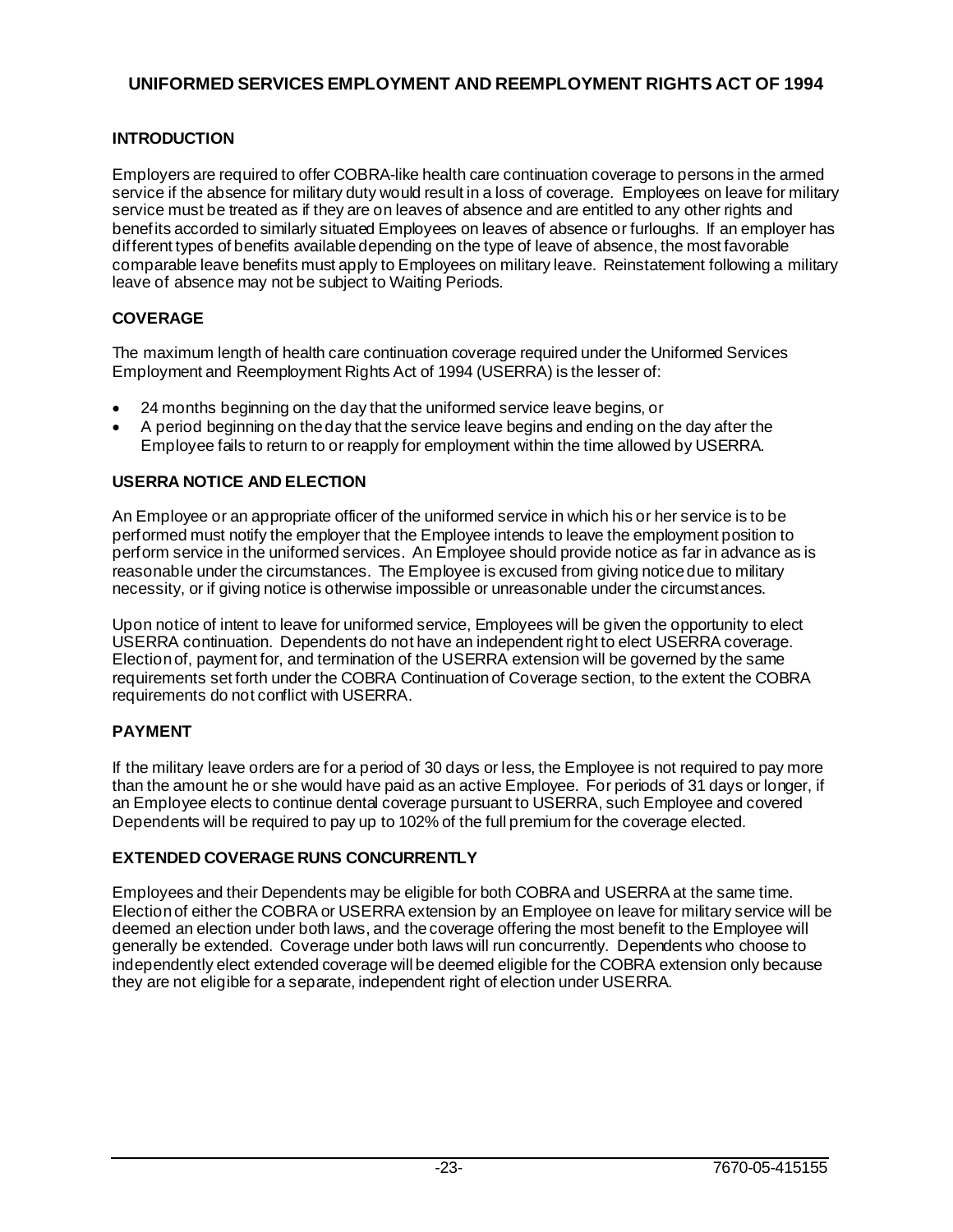# **PROVIDER NETWORK**

The word **"Network"** means an organization that has contracted with various providers to provide dental care services to Covered Persons at a Negotiated Rate. Providers who participate in a Network have agreed to accept the Negotiated Rates as payment in full, including any portion of the fees that the Covered Person must pay due to the Deductible, Plan Participation amounts, or other out-of-pocket expenses. The allowable charges used in the calculation of the payable benefit to participating providers will be determined by the Negotiated Rates in the network contract. A provider who does not participate in a Network may bill Covered Persons for additional fees over and above what the Plan pays.

Knowing to which Network a provider belongs will help a Covered Person determine how much he or she will need to pay for certain services. To obtain the highest level of benefits under this Plan, Covered Persons should receive services from in-network providers; however, this Plan does not limit a Covered Person's right to choose his or her own provider of dental care at his or her own expense if a dental expense is not a Covered Expense under this Plan, or is subject to a limitation or exclusion.

A provider may enter into an agreement to provide only certain covered dental services, but not all covered dental services, or to be a Network provider for only some products. In this case, the provider will be a Network provider for the covered dental services and products included in the participation agreement, and a non-Network provider for other covered health services and products. The participation status of providers may change from time to time.

To find out to which Network a provider belongs, please refer to the Provider Directory, or call the toll-free number that is listed on the back of the Plan's identification card. The participation status of providers may change from time to time.

The preferred provider organization is UnitedHealthcare Dental.

# **PROVIDER DIRECTORY INFORMATION**

Each covered Employee, COBRA participant, and Child or guardian of a Child who is considered an alternate recipient under a Qualified Medical Child Support Order will automatically be given or electronically provided a separate document, at no cost, that lists the participating Network providers for this Plan. The Employee should share this document with other covered individuals in his or her household. If a covered spouse or Dependent wants a separate provider list, he or she may make a written request to the Plan Administrator. The Plan Administrator may make a reasonable charge to cover the cost of furnishing complete copies to the spouse or other covered Dependents.

Information on participating providers can also be accessed at the following website:

[www.umr.com](http://www.umr.com/)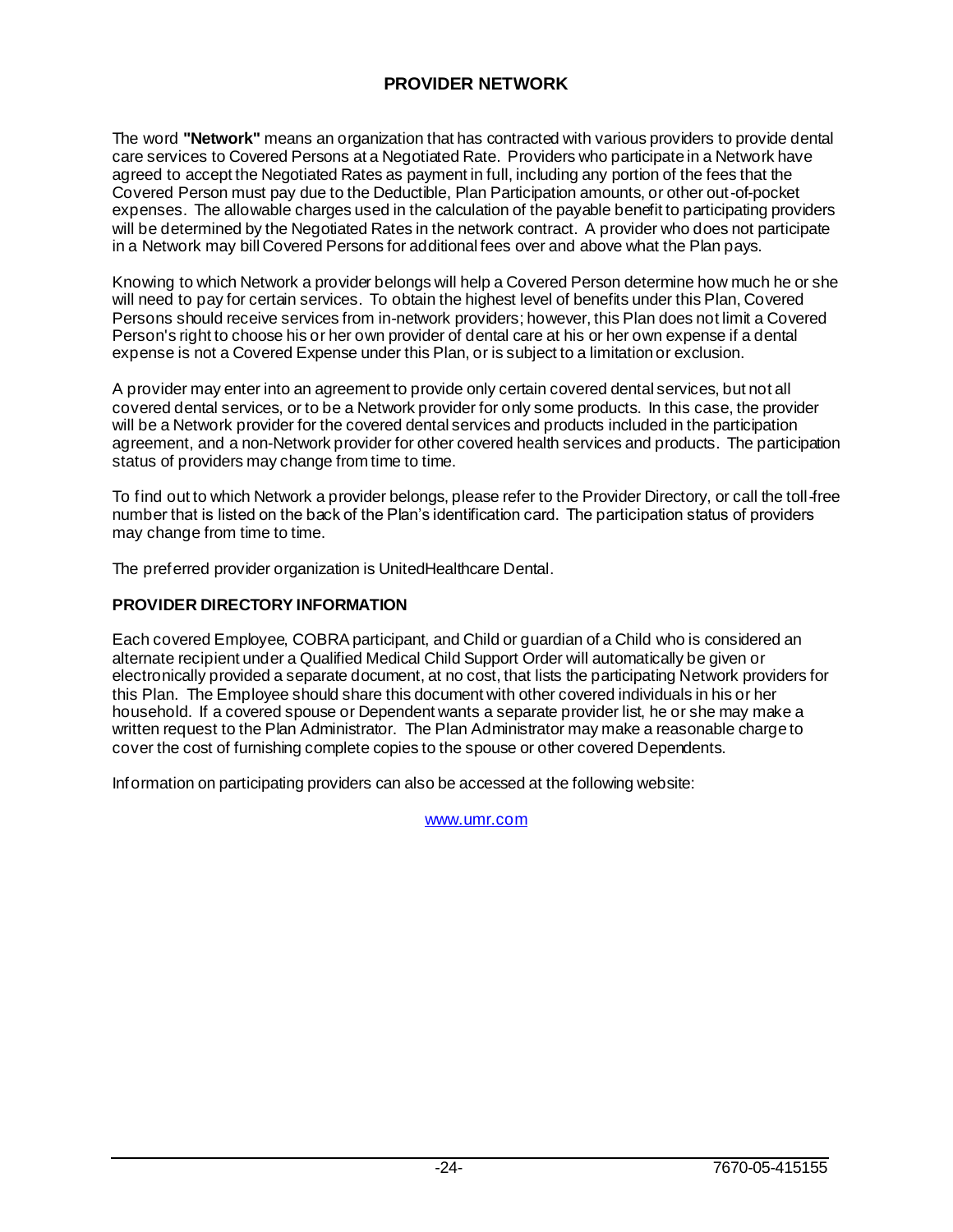# **PRE-TREATMENT ESTIMATE OF BENEFITS**

One of the advantages of this dental Plan is that it enables a Covered Person to see the amount payable by the Plan prior to having the Dentist begin any extensive treatment. Through this process, Covered Persons can prevent any misunderstandings as to what is covered by the Plan. A Covered Person can accurately estimate what he or she will owe the Dentist. This procedure is known as "Pre-Treatment Estimate of Benefits." Here is how the process works:

Usually, before beginning any extensive treatment, the Covered Person will be advised as to what the Dentist intends to do. This plan of action is referred to as the Treatment Plan. The Dentist will submit the Treatment Plan to UMR prior to performing the services. UMR will then notify the Covered Person and the Dentist, in advance, regarding what benefits are payable under this Plan, and how much the Covered Person will be responsible for paying.

Obtaining a Pre-Treatment Estimate of Benefits is recommended whenever a Dentist's estimated charge is \$200 or more. This feature is not mandatory; however, dental care can be expensive. A Covered Person may want to have an idea of how much this Plan will pay before agreeing to have the treatment performed.

Note: The Pre-Treatment Estimate of Benefits is not a guarantee of payment and is valid for 12 months after the notice date. Benefits are payable if coverage is in effect on the date the services are performed (subject to all Plan provisions) and if the claim is submitted to the Plan within the timely filing period. If additional procedures are performed, the claim will be reviewed in its entirety.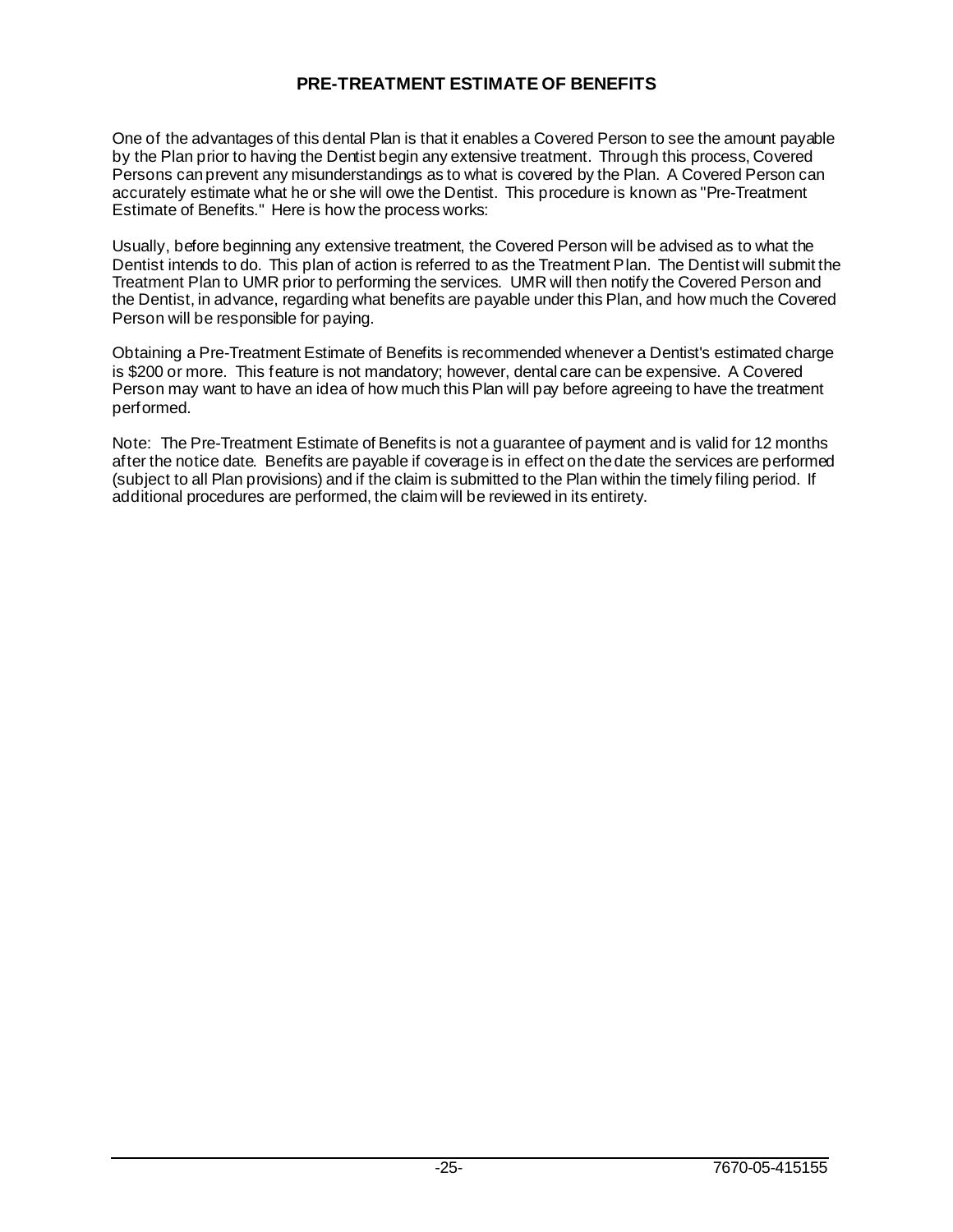# **COVERED EXPENSES**

The Plan will pay for the following Covered Expenses Incurred by a Covered Person, subject to any Deductibles, Plan Participation amounts, maximums, or limits shown on the Schedule of Benefits, and to all other provisions as stated in this SPD. Benefits are based on the Usual and Customary charge, fee schedule, or Negotiated Rate. Any procedure that is not specifically listed as covered is excluded.

#### **General Overview:**

This Plan provides dental benefits under several categories of dental services. Within each category, there are a number of subcategories of covered services.

### **PREVENTIVE SERVICES**

- Cleanings (routine prophylaxis) limited to two per calendar year.
- Topical fluoride treatments covered for Dependent Children under the age of 18 only. Limited to one treatment per calendar year. A cleaning performed with a fluoride treatment is a separate dental service.
- Space maintainers fixed appliances to maintain a space created by the premature loss of a primary tooth or teeth.
- Sealants covered for Dependent Children under the age of 16 only. Limited to permanent molar teeth only once every 36 consecutive months. Not covered for primary teeth.

#### **DIAGNOSTIC SERVICES**

- Oral exams limited to two per calendar year.
- Full-mouth X-rays limited to one every 36 consecutive months, unless necessary due to an Injury, combined with panoramic / panorex X-rays.
- Panoramic / panorex X-rays limited to one every 36 consecutive months, unless necessary due to an Injury, combined with full-mouth X-rays.
- Bitewing X-rays limited to two visits per year.
- Ancillary emergency oral exams and palliative treatment for relief of dental pain.
- X-rays all other dental X-rays when Medically Necessary as part of the treatment of a Covered Expense.

#### **BASIC SERVICES**

- Restorative fillings amalgam, silicate, acrylic, synthetic porcelain, and composite fillings.
- Preformed stainless steel crowns limited to Dependent Children with deciduous primary teeth only.
- Endodontics root canal treatments, root canal fillings, pulp vitality tests, and other related procedures.
- Periodontics debridement and exams, and other related procedures necessary to treat a disease of the supporting tissues of the teeth. Periodontal splinting is not a covered expense.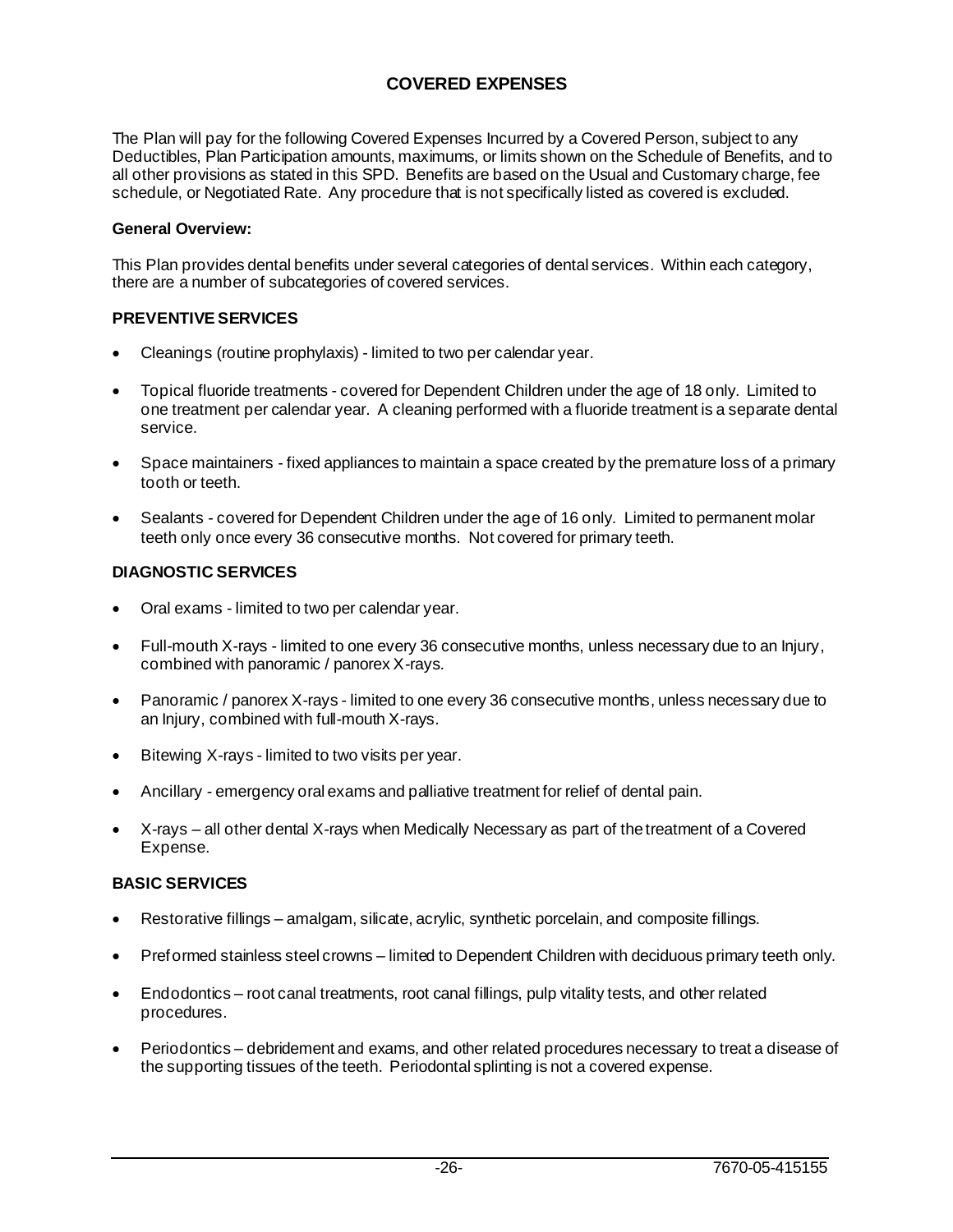- Periodontal maintenance limited to one treatment every three consecutive months.
- Occlusal guard (only in conjunction with periodontal surgery or bruxism limited to one every five years).
- Occlusal adjustment (only in conjunction with periodontal surgery or bruxism limited to four quadrants per Treatment Plan - limited to once every 24 consecutive months).
- Oral surgery non-impacted extractions and other oral surgery including preoperative and postoperative care.
- Local anesthesia.
- General anesthesia when administered by a Dentist due to oral or dental surgery when Medically Necessary.
- Rebase procedures for denture or bridges limited to one every 36 consecutive months. Not covered during the first six months after initial placement.
- Reline procedures for dentures or bridges limited to one every 12 consecutive months. Not covered during the first six months after initial placement.

# **MAJOR SERVICES**

- Inlays or onlays.
- Crowns.
- Implants and implant-related services.
- Installation of removable or fixed bridgework.
- Installation of partial and complete dentures, including six-month post-installation care.

# **Limitations for Major Restorative Services**

Replacement of an implant, abutment, retainer or denture is limited to once every five years.

Replacement of an inlay, onlay, or crown will be covered only if the appliance was installed at least five years prior to its replacement. This provision will not apply if replacement is due to an Accidental Injury that occurred while You were covered under this Plan. This provision will not apply if replacement is required due to the involvement of an additional tooth surface.

Replacement of a bridge or denture will be covered only if the appliance was installed at least five years prior to its replacement. This provision will not apply if:

- Replacement is Medically Necessary due to the placement of an initial opposing full denture;
- Replacement is Medically Necessary due to the extraction of additional natural teeth. Such extraction must leave the bridge or partial denture unserviceable;
- The bridge or denture is damaged beyond repair while in the oral cavity. The Injury must occur while You are covered under this Plan; or
- The existing denture is a temporary denture, placed while You were covered under this Plan. Replacement by a permanent denture must be required and performed within 12 months of the date the temporary denture was placed.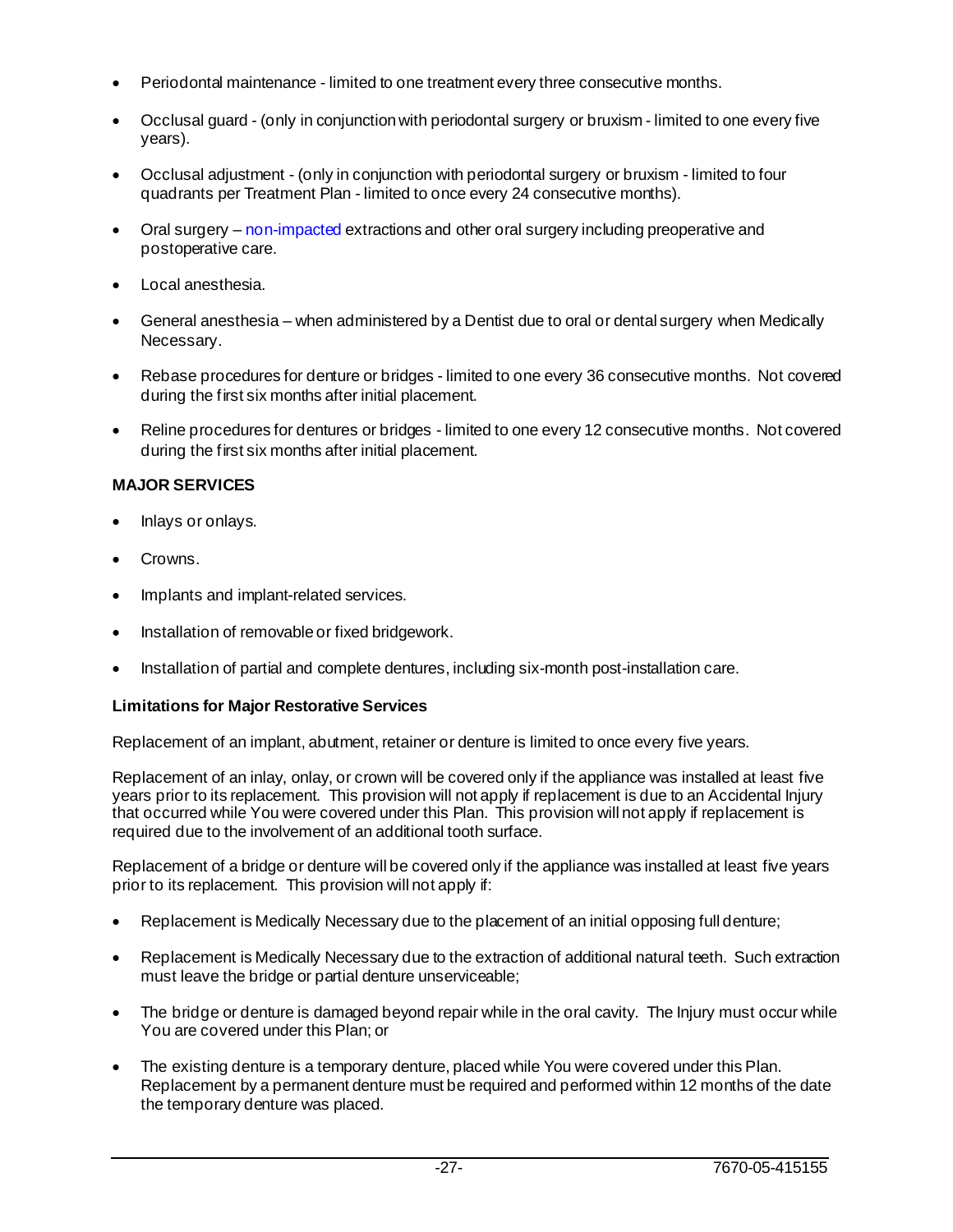Expenses Incurred for prosthodontic services performed on teeth other than permanent teeth are not covered.

Expenses Incurred at any time to replace a bridge or denture that meets, or can be made to meet, commonly held dental standards of functional acceptability are not covered.

The initial installation of a bridge or denture, replacing natural teeth that were extracted prior to Your effective date, is not covered. Such installation will be covered if Medically Necessary due to the loss or extraction of additional natural teeth after Your effective date.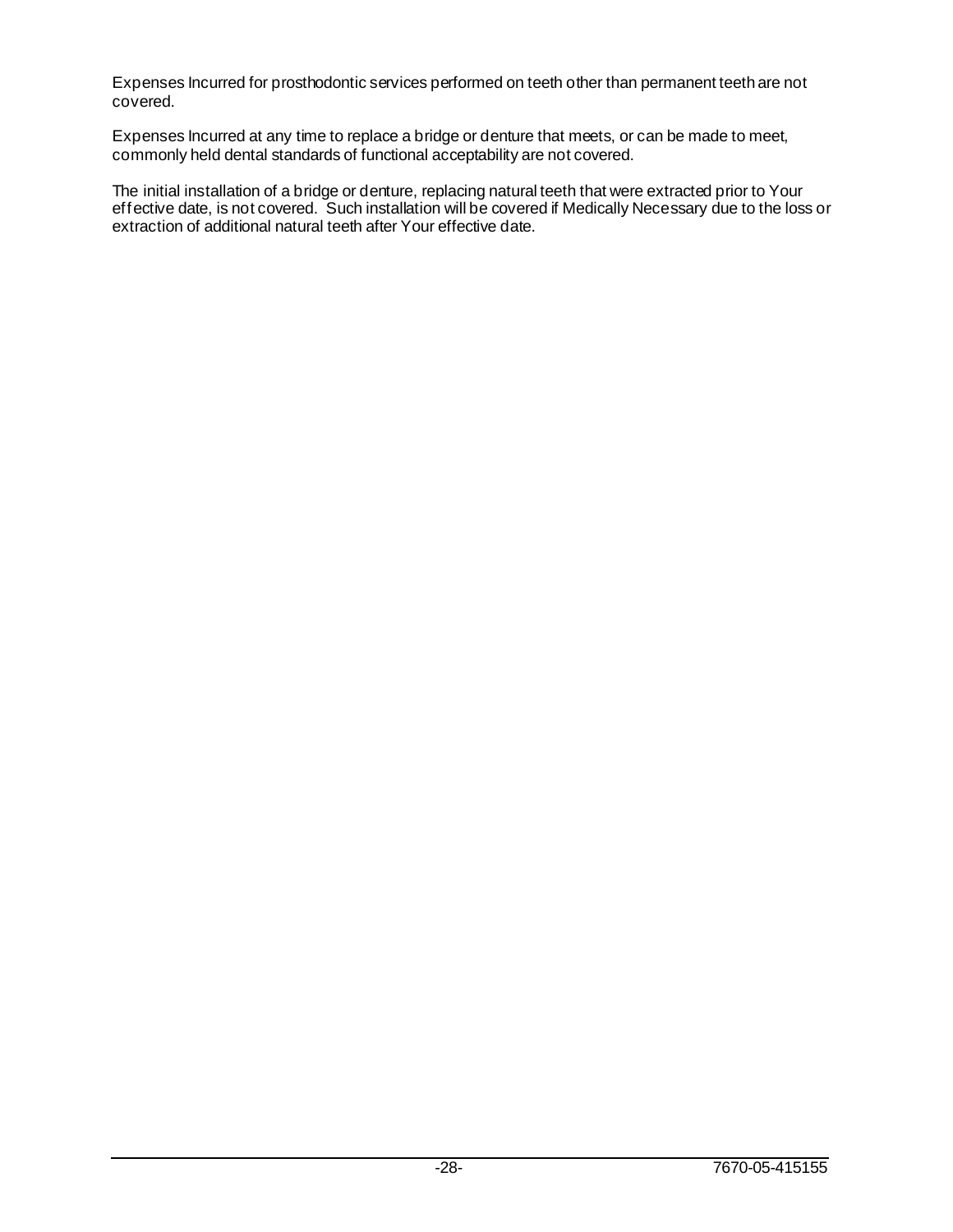# **ORTHODONTIC BENEFITS PROVISION**

The Plan will pay Covered Expenses for Orthodontic Procedures. This benefit is subject to Medical Necessity and all other Plan provisions.

With respect to each Covered Person, the Lifetime Maximum Benefit payable under this provision for all covered orthodontic expenses will not exceed the orthodontic Maximum Benefit shown in the Schedule of Benefits.

## **DEPENDENT CHILD LIMITATION**

This provision applies only to an eligible Dependent Child who is age 18 or under on the date the Orthodontic Procedure begins. This provision does not apply to You or Your spouse. Benefits will terminate under this provision for a Dependent Child on the date such Child turns age 19.

# **ORTHODONTIC PROCEDURE**

**Orthodontic Procedure** means movement of teeth by means of active appliances to correct the position of maloccluded or malpositioned teeth. Orthodontic Procedure includes minor treatment to control harmful habits and diagnostic services (casts, consultations, exams, X-rays, and related photos taken by the Dentist).

# **ORTHODONTIC TREATMENT PLAN**

The Treatment Plan is a Dentist's report, on a form satisfactory to the Plan, that:

- Provides a classification of the malocclusion;
- Recommends and describes necessary treatment by Orthodontic Procedures;
- Estimates the duration over which treatment will be completed;
- Estimates the total charge for such treatment; and
- Is accompanied by cephalometric X-rays, study models, and such other supporting evidence as the Plan may reasonably require.

### **COVERED ORTHODONTIC EXPENSES**

In order to be payable, orthodontic treatment must be needed for one or more of the following conditions:

- Overbite or overjet of at least four millimeters; or
- Upper and lower arches in either protrusive or retrusive relation of at least one cusp; or
- Cross-bite; or
- An arch length difference of more than four millimeters in either the upper or lower arch.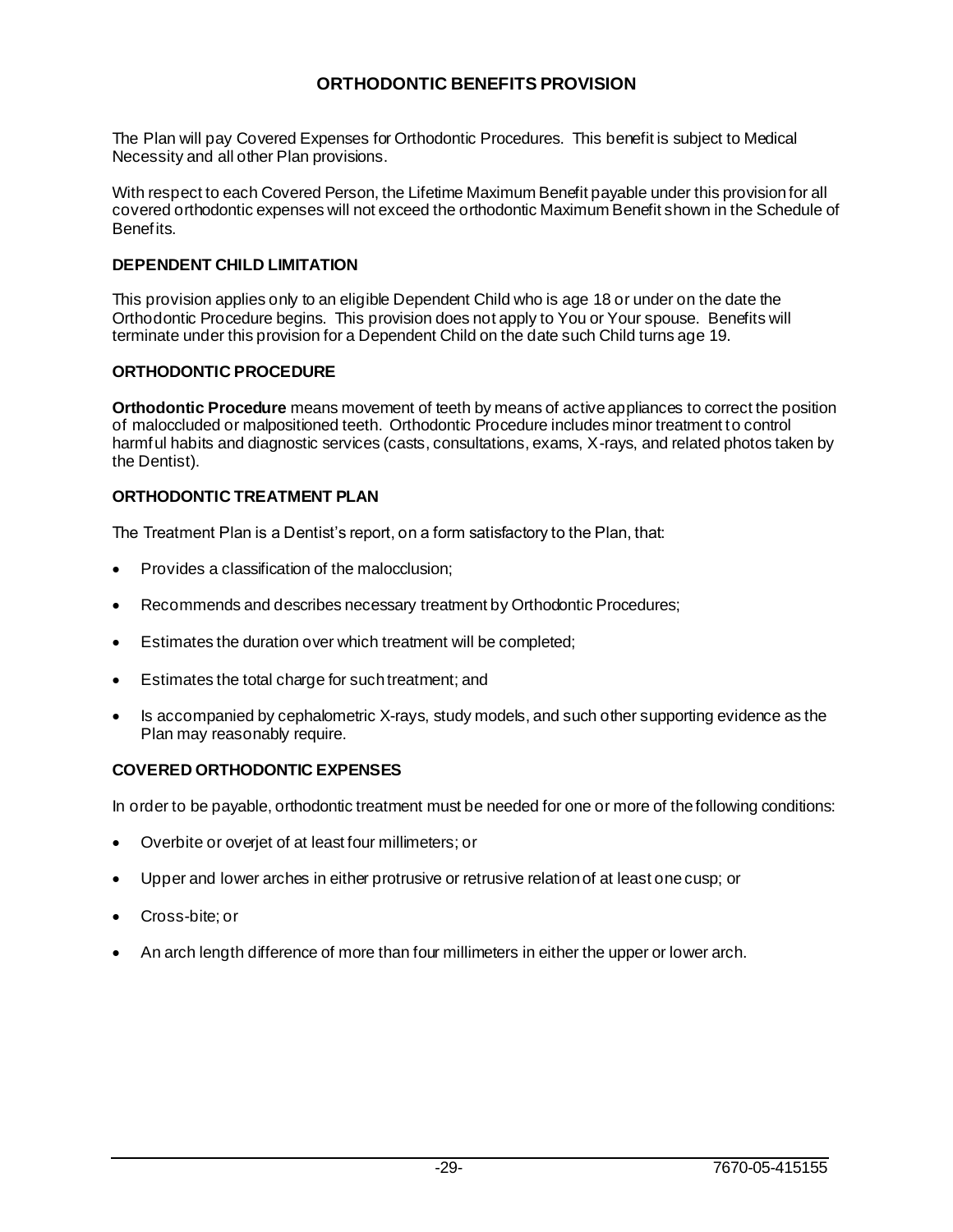# **COORDINATION OF BENEFITS**

Coordination of Benefits (COB) applies whenever a Covered Person has dental coverage under more than one Plan, as defined below. It does not, however, apply to prescription benefits. The purpose of coordinating benefits is to help Covered Persons pay for Covered Expenses, but not to result in total benefits that are greater than the Covered Expenses Incurred.

The order of benefit determination rules determine which plan will pay first (which is the Primary Plan). The Primary Plan pays without regard to the possibility that another plan may cover some expenses. A Secondary Plan pays for Covered Expenses after the Primary Plan has processed the claim, and will reduce the benefits it pays so that the total payment between the Primary Plan and the Secondary Plan does not exceed the Covered Expenses Incurred. Up to total of 100% of charges Incurred may be paid between the plans.

The Plan will coordinate benefits with the following types of medical or dental plans:

- Group dental plans, whether insured or self-insured.
- Group health plans, whether insured or self-insured.
- Specified disease policies.
- Foreign policies care coverage.
- Medical coverage related to dental care under group or individual automobile policies (including nofault policies). See the order of benefit determination rules (below).
- Medicare or other governmental benefits, as permitted by law, not including Medicaid. See below.

However, this Plan does not coordinate benefits with individual health or dental plans.

Each contract for coverage is considered a separate plan. If a plan has two parts and COB rules apply to only one of the two parts, each of the parts is treated as a separate plan. If a plan provides benefits in the form of services rather than cash payments, the reasonable cash value of each service rendered will be considered an allowable expense and a benefit paid.

When this Plan is secondary, and when not in conflict with a network contract requiring otherwise, covered charges will not include any amount that is not payable under the primary plan as a result of a contract between the primary plan and a provider of service in which such provider agrees to accept a reduced payment and not to bill the Covered Person for the difference between the provider's contracted amount and the provider's regular billed charge.

### **ORDER OF BENEFIT DETERMINATION RULES**

The first of the following rules that apply to a Covered Person's situation is the rule that will apply:

- The plan that has no coordination of benefits provision is considered primary.
- When medical payments related to dental care are available under motor vehicle insurance (including no-fault policies), this Plan will always be considered secondary regardless of the individual's election under Personal Injury Protection (PIP) coverage with the auto carrier.
- If an individual is covered under one plan as a dependent and another plan as an employee, member, or subscriber, the plan that covers the person as an employee, member, or subscriber (that is, other than as a dependent) is considered primary. This does not apply to COBRA participants. See continuation coverage below. The Primary Plan must pay benefits without regard to the possibility that another plan may cover some expenses. This Plan will deem any employee plan beneficiary to be eligible for primary benefits from his or her employer's benefit plan.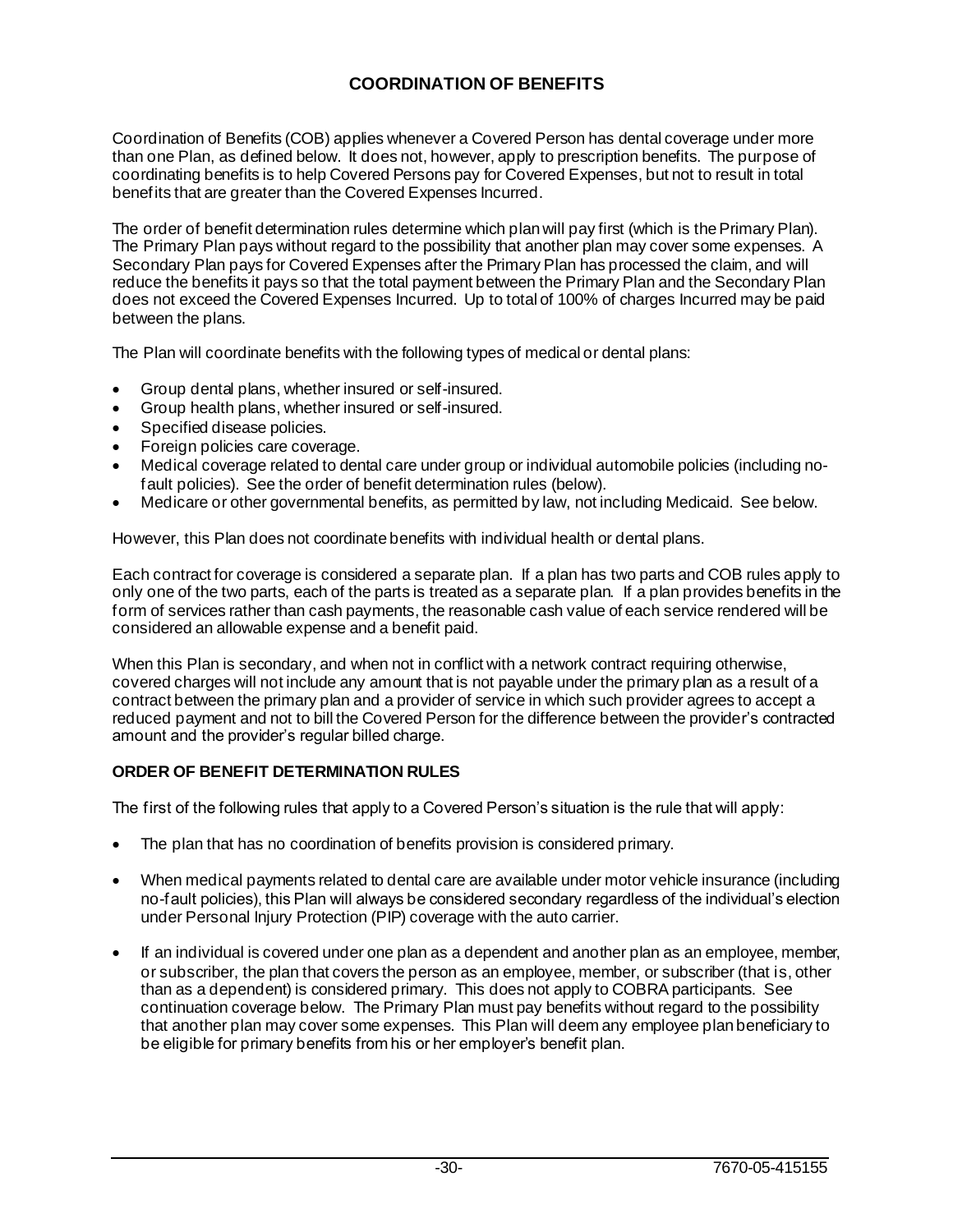- The plan that covers a person as a dependent is generally secondary. The plan that covers a person as a dependent is primary only when both plans agree that COBRA or state continuation coverage should always pay secondary when the person who elected COBRA is covered by another plan as a dependent. See continuation coverage below.
- If an individual is covered under a spouse's plan and also under his or her parent's plan, the Primary Plan is the plan that has covered the person for the longer period of time. In the event the dependent child's coverage under the spouse's plan began on the same date as the dependent child's coverage under either or both parent's plans, the plan of the parent or spouse whose birthday falls earlier in the calendar year is the Primary Plan. If the parents and/or spouse have the same birthday, the plan that has covered the parent or spouse for the longer period of time is the Primary Plan.
- If one or more plans cover the same person as a dependent child:
	- $\triangleright$  The Primary Plan is the plan of the parent whose birthday is earlier in the year if:
		- − The parents are married; or
		- − The parents are not separated (whether or not they have been married); or
		- − A court decree awards joint custody without specifying that one party has the responsibility to provide dental care coverage.

If both parents have the same birthday, the plan that has covered either of the parents the longest is primary.

- $\triangleright$  If the specific terms of a court decree state that one of the parents is responsible for the child's dental care expenses or dental care coverage and the plan of that parent has actual knowledge of those terms, that plan is primary. This rule applies to claim determination periods or plan years starting after the plan is given notice of the court decree.
- $\triangleright$  If the parents are not married and reside separately, or are divorced or legally separated (whether or not they have ever been married), the order of benefits is:
	- − The plan of the custodial parent;
	- − The plan of the spouse of the custodial parent;
	- − The plan of the non-custodial parent; and then
	- − The plan of the spouse of the non-custodial parent.
- Active or Inactive Employee: If an individual is covered under one plan as an active employee (or dependent of an active employee), and is also covered under another plan as a retired or laid-off employee (or dependent of a retired or laid-off employee), the plan that covers the person as an active employee (or dependent of an active employee) will be primary. This rule does not apply if the rule in the third paragraph (above) can determine the order of benefits. If the other plan does not have this rule, this rule is ignored.
- Continuation Coverage Under COBRA or State Law: If a person has elected continuation of coverage under COBRA or state law and also has coverage under another plan, the continuation coverage is secondary. This is true even if the person is enrolled in another plan as a dependent. If the two plans do not agree on the order of benefits, this rule is ignored. This rule does not apply if one of the first four bullets above applies.
- Longer or Shorter Length of Coverage: The plan that has covered the person as an employee, member, subscriber, or retiree the longest is primary.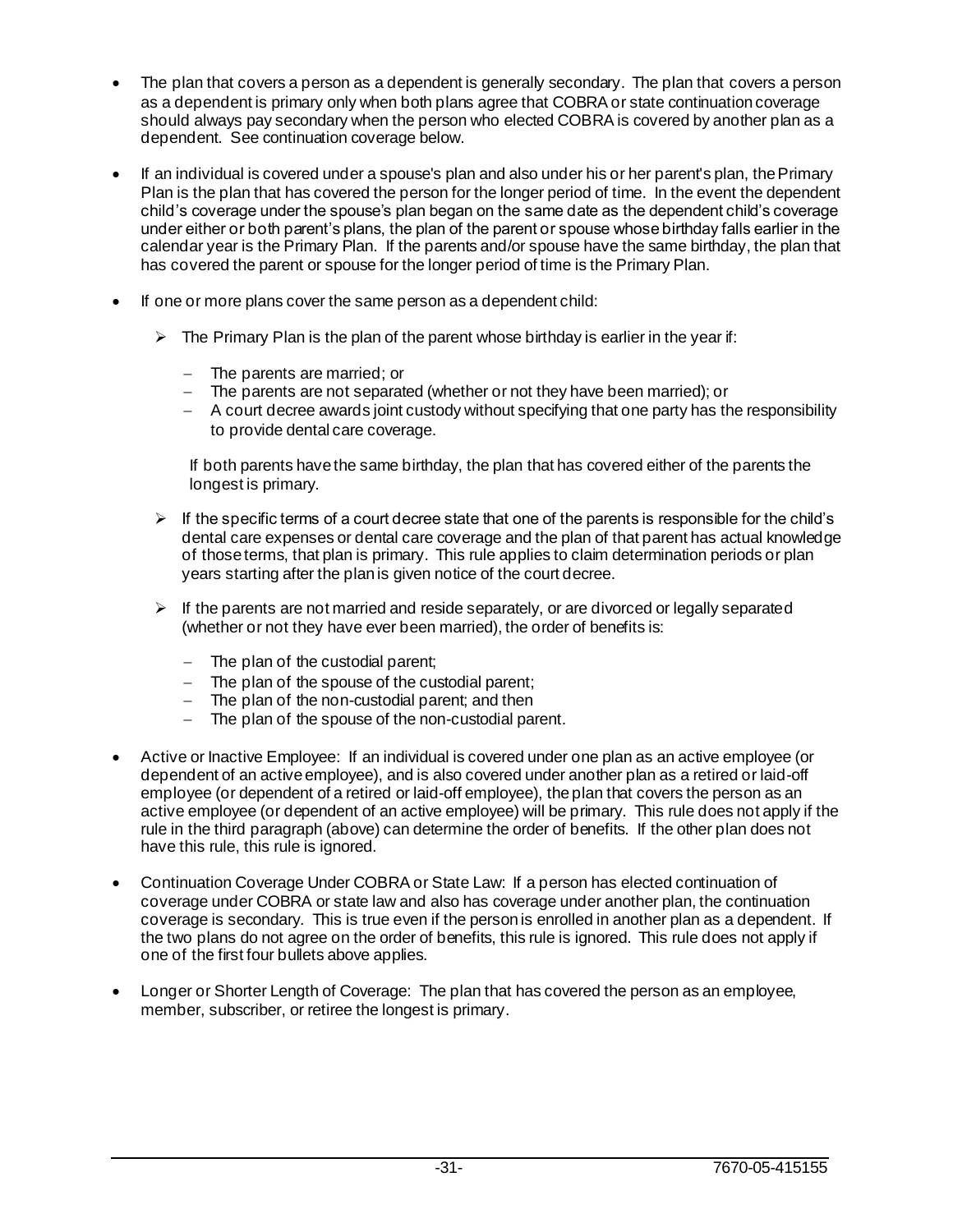- If an active employee is on leave due to active duty in the military in excess of 30 days, the plan that covers the person as an active employee, member, or subscriber is considered primary.
- If the above rules do not determine the Primary Plan, the Covered Expenses may be shared equally between the plans. This Plan will not pay more than it would have paid had it been primary.

# **TRICARE**

If an eligible Employee is on active military duty, TRICARE is the only coverage available to that Employee. Benefits are not coordinated with the Employee's dental insurance plan.

In all instances where an eligible Employee is also a TRICARE beneficiary, TRICARE will pay secondary to this employer-provided Plan.

# **RIGHT TO RECEIVE AND RELEASE NEEDED INFORMATION**

Certain facts about dental care coverage and services are needed to apply these COB rules and to determine benefits payable under this Plan and other plans. The Plan may obtain the information it needs from or provide such information to other organizations or persons for the purpose of applying those rules and determining benefits payable under this Plan and other plans covering the person claiming benefits. The Plan need not tell, or obtain the consent of, any person to do this. However, if the Plan needs assistance in obtaining the necessary information, each person claiming benefits under this Plan must provide the Plan any information it needs to apply those rules and determine benefits payable.

# **REIMBURSEMENT TO THIRD PARTY ORGANIZATION**

A payment made under another plan may include an amount that should have been paid under this Plan. If it does, the Plan may pay that amount to the organization that made that payment. That amount will then be treated as if it were a benefit paid under this Plan. The Plan will not have to pay that amount again.

# **RIGHT OF RECOVERY**

If the amount of the payments made by the Plan is more than the Plan should have paid under this COB provision, the Plan may recover the excess from one or more of the persons it paid or for whom the Plan has paid, or from any other person or organization that may be responsible for the benefits or services provided for the Covered Person.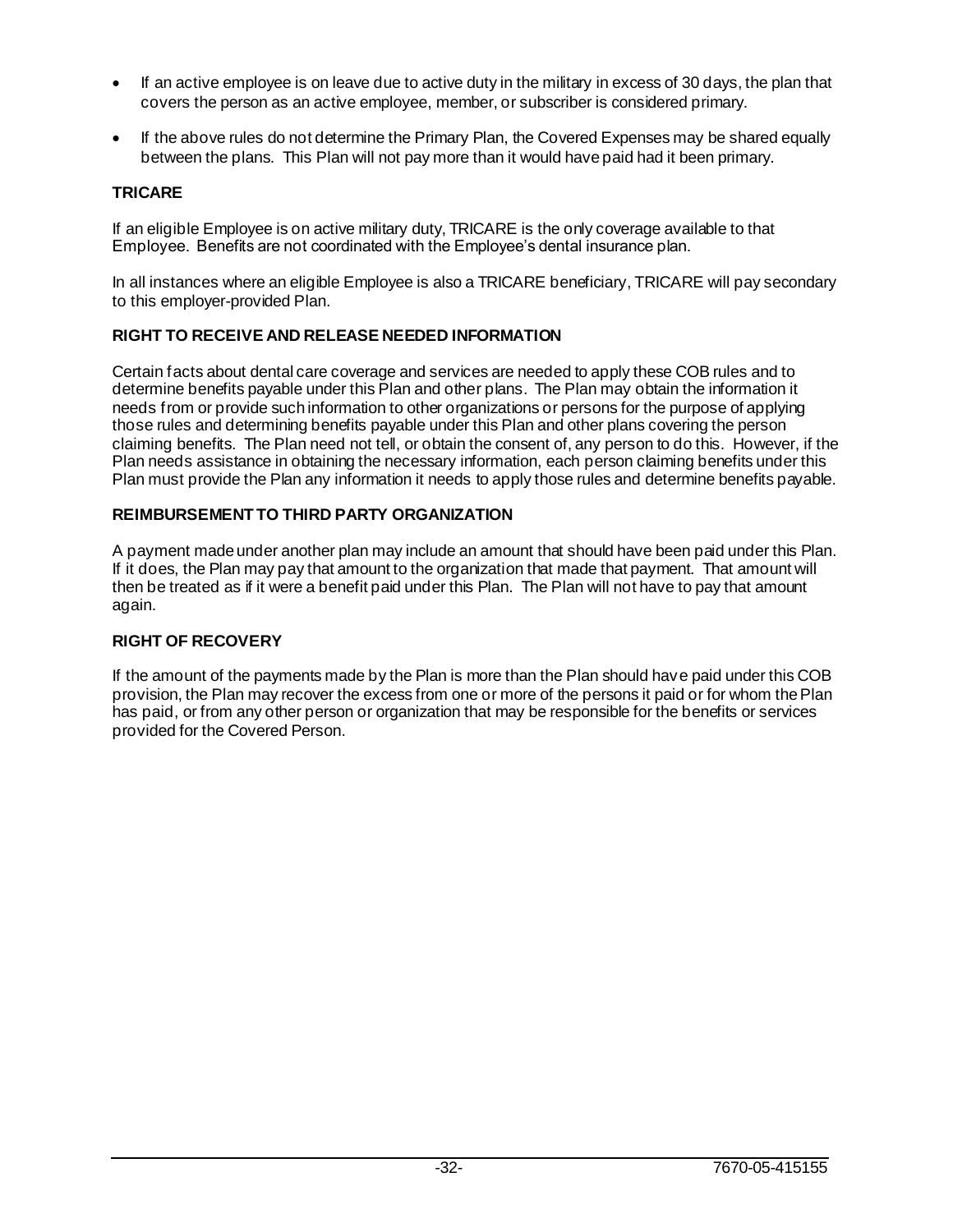# **RIGHT OF SUBROGATION, REIMBURSEMENT AND OFFSET**

The Plan has a right to subrogation and reimbursement. References to "You" or "Your" in this Right of Subrogation, Reimbursement, and Offset section include You, Your estate, Your heirs, and Your beneficiaries unless otherwise stated.

Subrogation applies when the Plan has paid benefits on Your behalf for an Illness or Injury for which any third party is allegedly responsible. The right to subrogation means that the Plan is substituted to and will succeed to any and all legal claims that You may be entitled to pursue against any third party for the benefits that the Plan has paid that are related to the Illness or Injury for which any third party is considered responsible.

The right to reimbursement means that if it is alleged that any third party caused or is responsible for an Illness or Injury for which You receive a settlement, judgment, or other recovery from any third party, You must use those proceeds to fully return to the Plan 100% of any benefits You receive. The right of reimbursement will apply to any benefits received at any time until the rights are extinguished, resolved, or waived in writing.

The following persons and entities are considered third parties:

- A person or entity alleged to have caused You to suffer an Illness, Injury, or damages, or who is legally responsible for the Illness, Injury, or damages.
- Any insurer or other indemnifier of any person or entity alleged to have caused or who caused the Illness, Injury, or damages.
- The Plan Sponsor in a Workers' Compensation case or other matter alleging liability.
- Any person or entity who is or may be obligated to provide benefits or payments to You, including benefits or payments for underinsured or uninsured motorist protection, no-fault or traditional auto insurance, medical payment coverage (auto, homeowners', or otherwise), Workers' Compensation coverage, other insurance carriers, or third party administrators.
- Any person or entity against whom You may have any claim for professional and/or legal malpractice arising out of or connected to an Illness or Injury You allege or could have alleged were the responsibility of any third party.
- Any person or entity that is liable for payment to You on any equitable or legal theory.

You agree as follows:

- You will cooperate with the Plan in protecting the Plan's legal and equitable rights to subrogation and reimbursement in a timely manner, including, but not limited to:
	- $\triangleright$  Notifying the Plan, in writing, of any potential legal claim(s) You may have against any third party for acts that caused benefits to be paid or become payable.
	- $\triangleright$  Providing any relevant information requested by the Plan.
	- $\triangleright$  Signing and/or delivering such documents as the Plan or our agents reasonably request to secure the subrogation and reimbursement claim.
	- ➢ Responding to requests for information about any accident or Injuries.
	- $\triangleright$  Making court appearances.
	- ➢ Obtaining our consent or our agents' consent before releasing any party from liability or payment of medical expenses.
	- $\triangleright$  Complying with the terms of this section.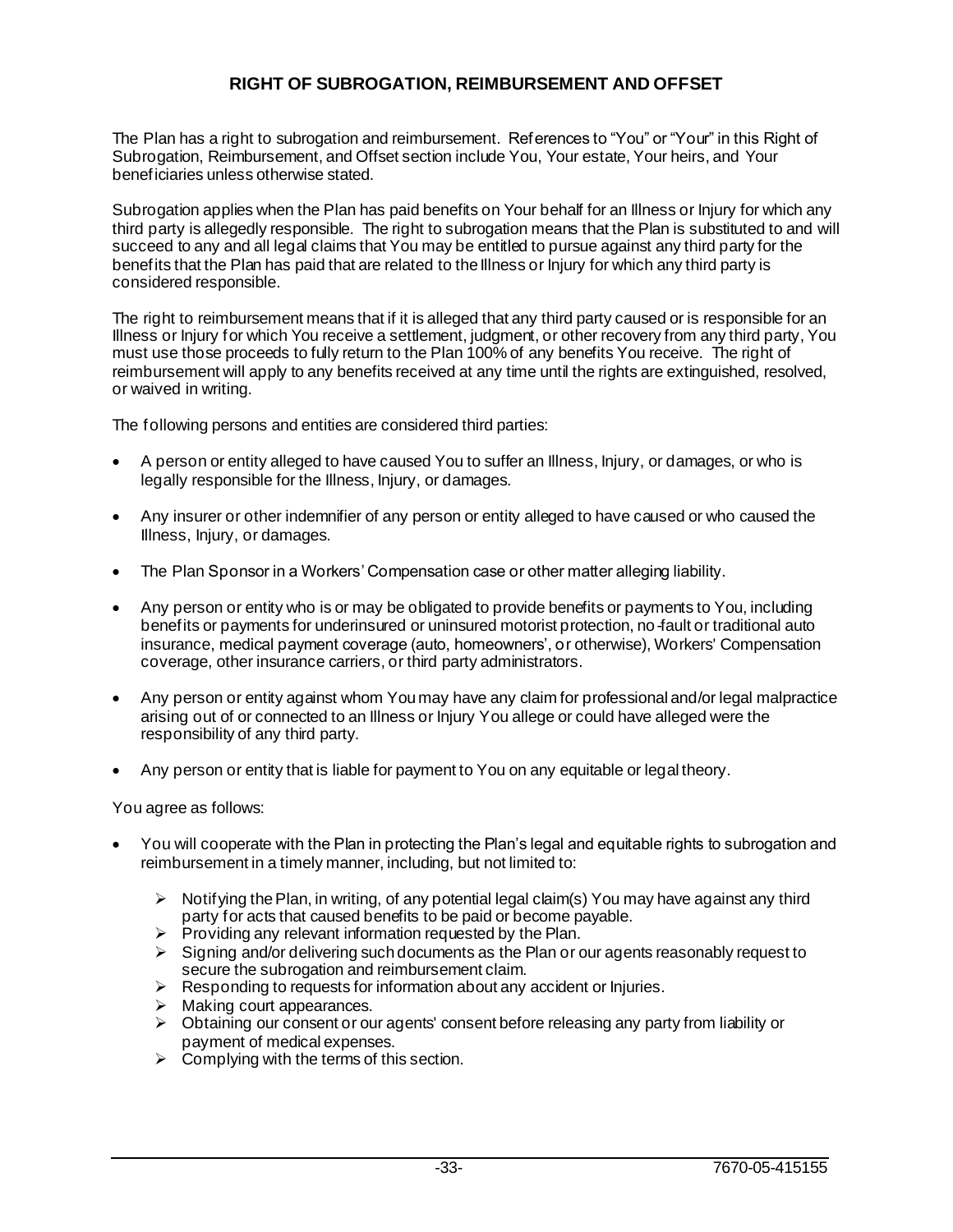Your failure to cooperate with the Plan is considered a breach of contract. As such, the Plan has the right to terminate or deny future benefits, take legal action against You, and/or set off from any future benefits the value of benefits the Plan has paid relating to any Illness or Injury alleged to have been caused or caused by any third party to the extent not recovered by the Plan due to You or Your representative not cooperating with the Plan. If the Plan incurs attorneys' fees and costs in order to collect third party settlement funds held by You or Your representative, the Plan has the right to recover those fees and costs from You. You will also be required to pay interest on any amounts You hold that should have been returned to the Plan.

- The Plan has a first priority right to receive payment on any claim against any third party before You receive payment from that third party. Further, our first priority right to payment is superior to any and all claims, debts, or liens asserted by any medical providers, including, but not limited to, Hospitals or Emergency treatment facilities, that assert a right to payment from funds payable from or recovered from an allegedly responsible third party and/or insurance carrier.
- The Plan's subrogation and reimbursement rights apply to full and partial settlements, judgments, or other recoveries paid or payable to You, Your representative, Your estate, Your heirs, or Your beneficiaries, no matter how those proceeds are captioned or characterized. Payments include, but are not limited to, economic, non-economic, pecuniary, consortium, punitive, and any other alleged damages. The Plan is not required to help You to pursue Your claim for damages or personal Injuries and no amount of associated costs, including attorneys' fees, will be deducted from our recovery without the Plan's express written consent. No so-called "fund doctrine" or "common-fund doctrine" or "attorney's fund doctrine" will defeat this right.
- Regardless of whether You have been fully compensated or made whole, the Plan may collect from You the proceeds of any full or partial recovery that You or Your legal representative obtain, whether in the form of a settlement (either before or after any determination of liability) or judgment, no matter how those proceeds are captioned or characterized. Proceeds from which the Plan may collect include, but are not limited to, economic, non-economic, and punitive damages. No "collateral source" rule, any "made-whole doctrine" or "make-whole doctrine," claim of unjust enrichment, nor any other equitable limitation will limit our subrogation and reimbursement rights.
- Benefits paid by the Plan may also be considered to be benefits advanced.
- If You receive any payment from any party as a result of Illness or Injury, and the Plan alleges some or all of those funds are due and owed to the Plan, You and/or Your representative will hold those funds in trust, either in a separate bank account in Your name or in Your representative's trust account.
- By participating in and accepting benefits from the Plan, You agree that:
	- $\triangleright$  Any amounts recovered by You from any third party constitute Plan assets (to the extent of the amount of Plan benefits provided on behalf of the Covered Person);
	- $\triangleright$  You and Your representative will be fiduciaries of the Plan with respect to such amounts; and
	- ➢ You will be liable for and agree to pay any costs and fees (including reasonable attorneys' fees) Incurred by the Plan to enforce its reimbursement rights.
- The Plan's rights to recovery will not be reduced due to Your own alleged negligence.
- By participating in and accepting benefits from the Plan, You agree to assign to the Plan any benefits, claims, or rights of recovery You have under any automobile policy (including no-fault benefits, Personal Injury Protection benefits, and/or medical payment benefits), under other coverage, or against any third party, to the full extent of the benefits the Plan has paid for the Illness or Injury. By agreeing to provide this assignment in exchange for participating in and accepting benefits, You acknowledge and recognize the Plan's right to assert, pursue, and recover on any such claim, whether or not You choose to pursue the claim, and You agree to this assignment voluntarily.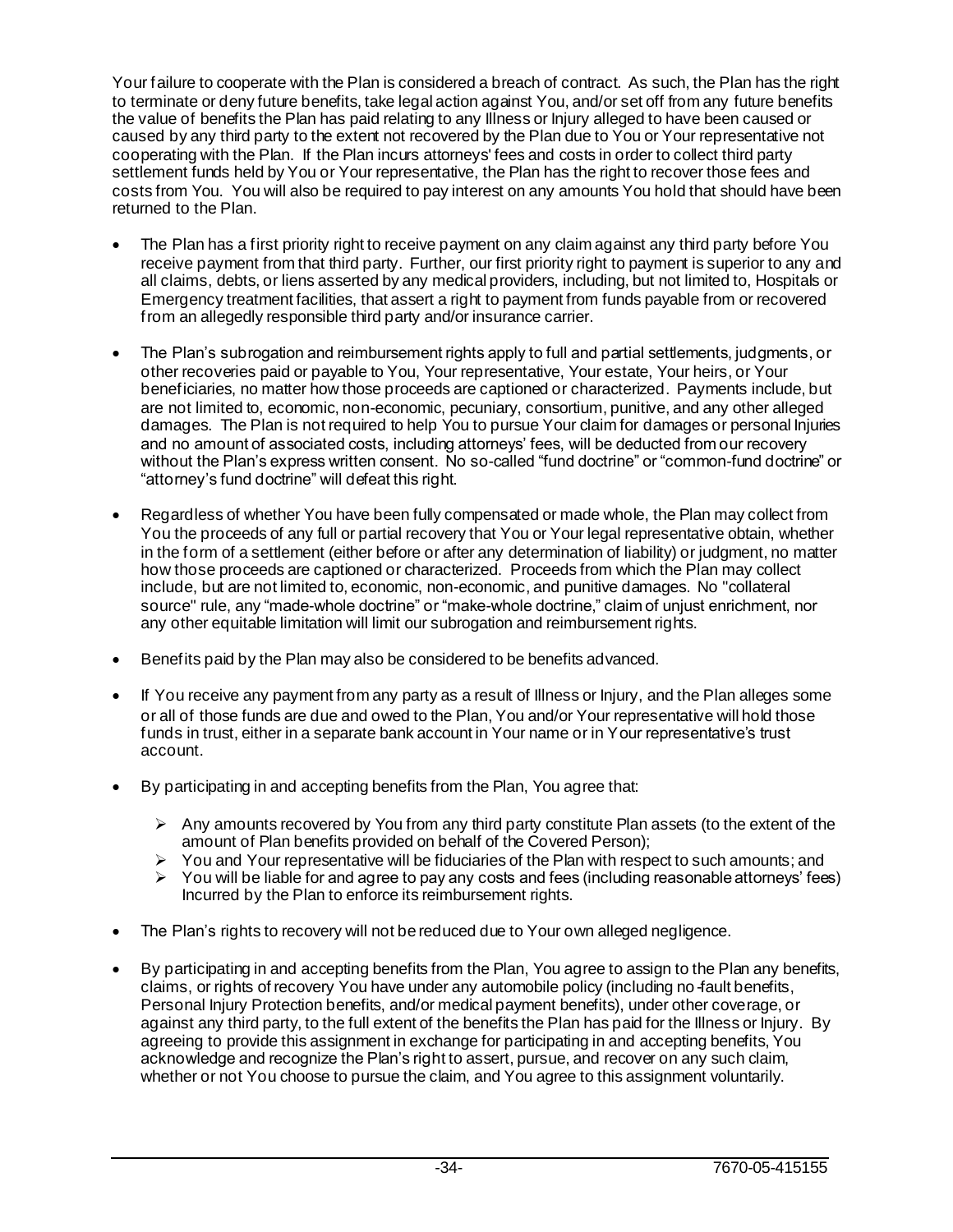- Upon the Plan's request, You will assign to the Plan all rights of recovery against third parties, to the extent of the Covered Expenses the Plan has paid for the Illness or Injury.
- The Plan may, at its option, take necessary and appropriate action to preserve the Plan's rights under these provisions, including, but not limited to, providing or exchanging medical payment information with an insurer, the insurer's legal representative, or other third party; and filing suit in Your name or Your estate's name, which does not obligate the Plan in any way to pay You part of any recovery the Plan might obtain.
- You may not accept any settlement that does not fully reimburse the Plan, without its written approval.
- The Plan has the authority and discretion to resolve all disputes regarding the interpretation of the language stated herein.
- In the case of Your death, giving rise to any wrongful death or survival claim, the provisions of this section apply to Your estate, the personal representative of Your estate, and Your heirs or beneficiaries. In the case of Your death, the Plan's right of reimbursement and right of subrogation will apply if a claim can be brought on behalf of You or Your estate that can include a claim for past medical expenses or damages. The obligation to reimburse the Plan is not extinguished by a release of claims or settlement agreement of any kind.
- No allocation of damages, settlement funds, or any other recovery, by You, Your estate, the personal representative of Your estate, Your heirs, Your beneficiaries, or any other person or party will be valid if it does not reimburse the Plan for 100% of its interest unless the Plan provides written consent to the allocation.
- The provisions of this section apply to the parents, guardian, or other representative of a Dependent Child who incurs an Illness or Injury caused by any third party. If a parent or guardian may bring a claim for damages arising out of a minor's Illness or Injury, the terms of this subrogation and reimbursement clause will apply to that claim.
- If any third party causes or is alleged to have caused You to suffer an Illness or Injury while You are covered under this Plan, the provisions of this section continue to apply, even after You are no longer covered.
- In the event that You do not abide by the terms of the Plan pertaining to reimbursement, the Plan may terminate benefits to You, Your Dependents, or the subscriber; deny future benefits; take legal action against You; and/or set off from any future benefits the value of benefits the Plan has paid relating to any Illness or Injury alleged to have been caused or caused by any third party to the extent not recovered by the Plan due to Your failure to abide by the terms of the Plan. If the Plan incurs attorneys' fees and costs in order to collect third party settlement funds held by You or Your representative, the Plan has the right to recover those fees and costs from You. You will also be required to pay interest on any amounts You hold that should have been returned to the Plan.
- The Plan and all administrators administering the terms and conditions of the Plan's subrogation and reimbursement rights have such powers and duties as are necessary to discharge its duties and functions, including the exercise of its discretionary authority to (1) construe and enforce the terms of the Plan's subrogation and reimbursement rights and (2) make determinations with respect to the subrogation amounts and reimbursements owed to the Plan.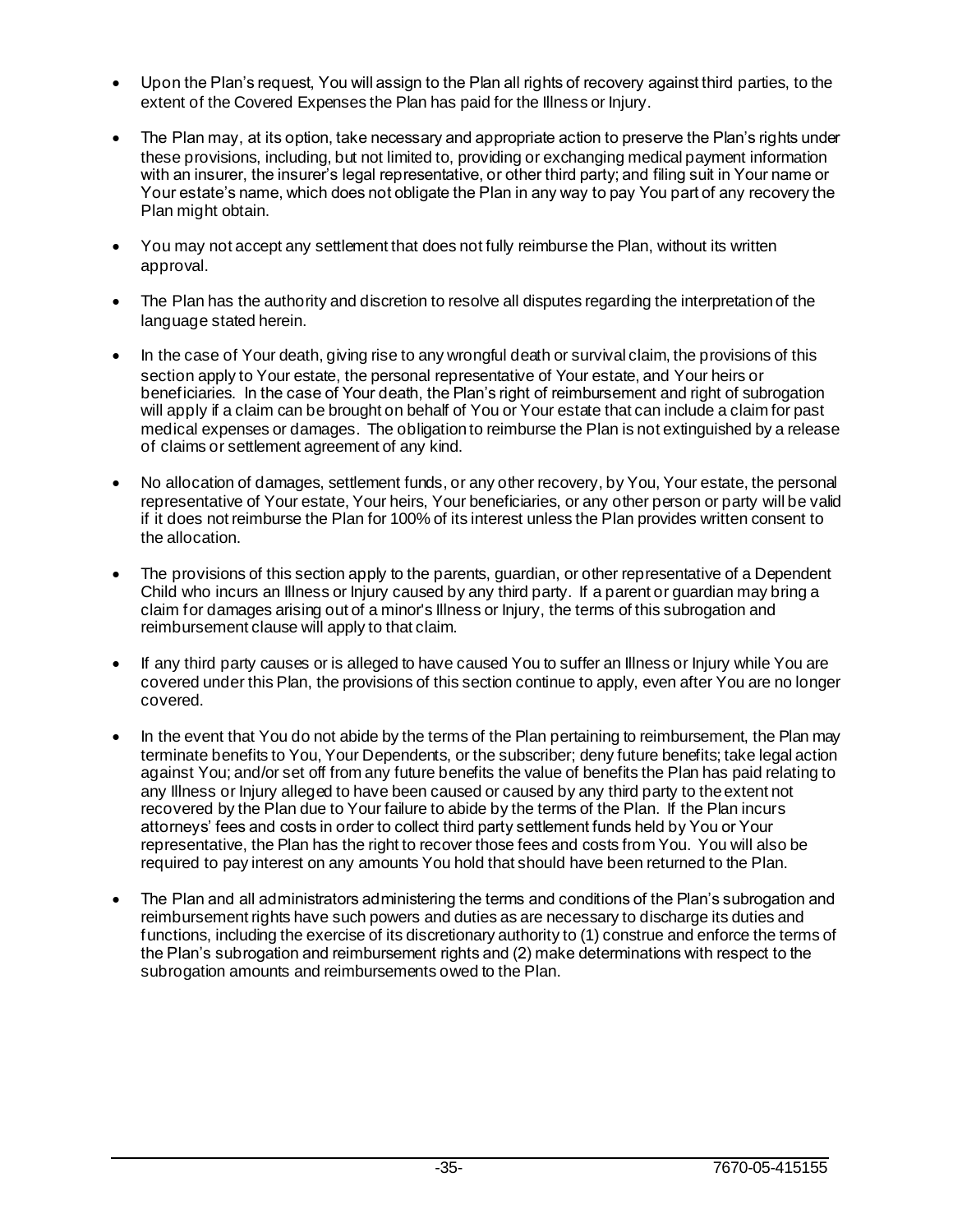# **GENERAL EXCLUSIONS**

The Plan does not pay for expenses Incurred for the following, even if deemed to be Medically Necessary, unless otherwise stated below. The Plan does not apply exclusions to treatment listed in this SPD as covered dental benefits based upon the source of the Injury when the Plan has information that the Injury is due to a medical condition (including both physical and mental health conditions) or domestic violence.

- 1. **Acts of War:** Illness or Injury caused or contributed to by international armed conflict, hostile acts of foreign enemies, invasion, or war or acts of war, whether declared or undeclared.
- 2. **Appointments Missed:** Appointments the Covered Person did not attend.
- 3. **Athletic Mouth Guards.**
- 4. **Before Effective Date and After Termination:** Services, supplies, or expenses Incurred before coverage begins or after coverage ends under this Plan.
- 5. **Cosmetic:** Services or treatment for cosmetic purposes as determined by the Plan, including, but not limited to bleaching. This exclusion does not apply to Accidental Dental Injury or to orthodontic services.
- 6. **Criminal Activity:** Illness or Injury resulting from taking part in the commission of an assault or battery (or a similar crime against a person) for which the individual is charged or a felony for which the individual is charged.

# 7. **Denture Duplication.**

- 8. **Duplicate Services and Charges or Inappropriate Billing** including the preparation of medical or dental reports and itemized bills.
- 9. **Excess Charges:** Charges or the portion thereof that are in excess of the Usual and Customary charge, the Negotiated Rate, or the fee schedule.
- 10. **Experimental or Investigational, or Unproven:** Services, supplies, medicines, treatment, facilities, or equipment that the Plan determines are Experimental, Investigational, or Unproven, including administrative services associated with Experimental, Investigational, or Unproven treatment.
- 11. **Fractures:** Treatment of fractures not including teeth or alveolar processes.

### 12. **Interest and Legal Fees**.

- 13. **Medications,** whether prescription or over-the-counter, other than those administered while in the Dentist's office as part of treatment.
- 14. **Military:** A military-related Illness of or Injury to a Covered Person on active military duty, unless payment is legally required.
- 15. **Multiple Surgical and Periodontal Procedures** in the same area. Benefits will be limited to the most extensive and inclusive procedure.

### 16. **Myofunctional Therapy.**

17. **Not Medically Necessary:** Services, supplies, treatment, facilities, or equipment that the Plan determines are not Medically Necessary.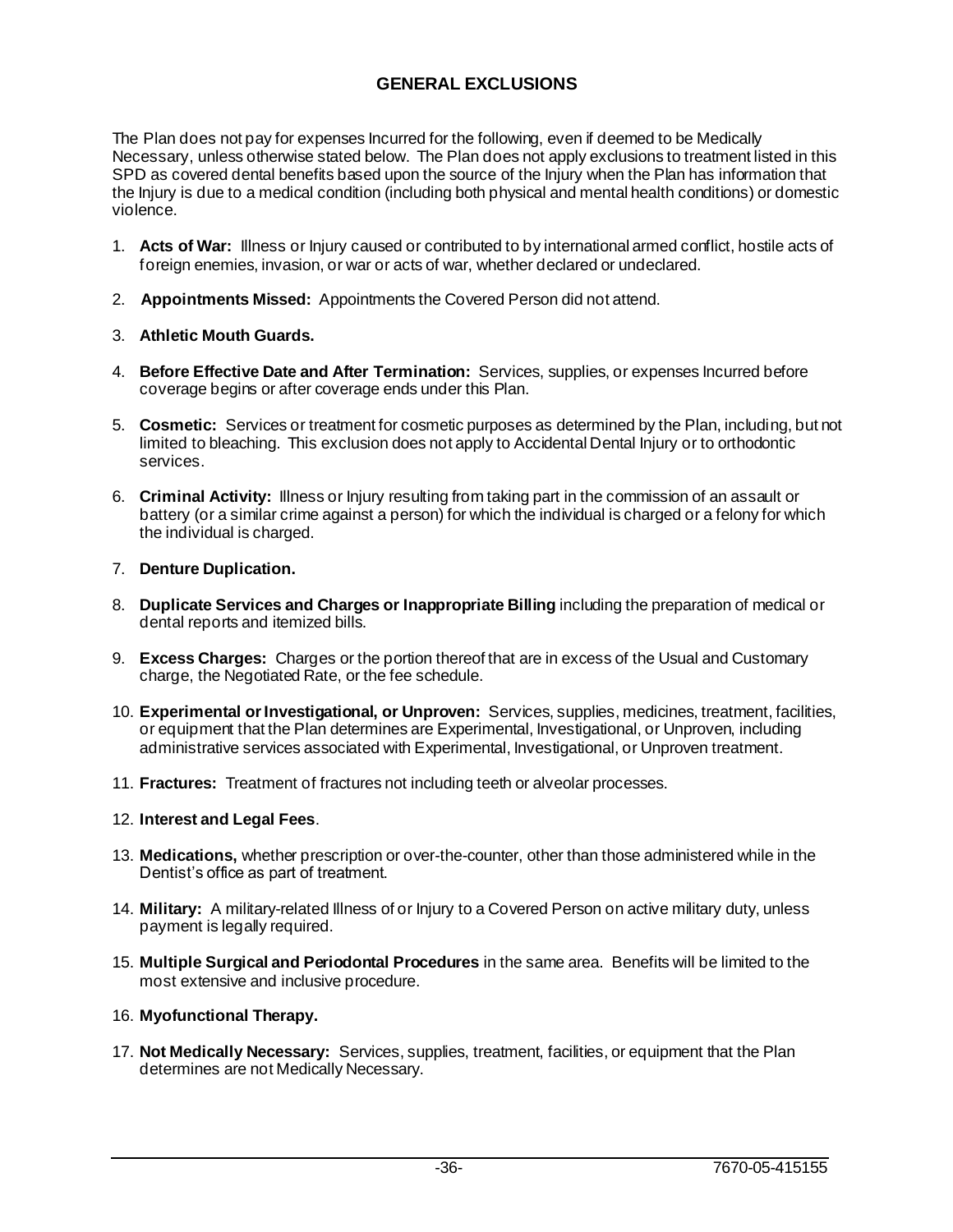- 18. **Orthodontic Services,** unless covered elsewhere in this document.
- 19. **Orthognathic Surgery,** unless covered elsewhere in this document.
- 20. **Preventive Control Programs** including oral hygiene instruction; plaque control; dietary planning; lab tests; anaerobic culture, except in connection with periodontal disease; sensitivity testing; and bite registrations.
- 21. **Professionally Recognized Standards:** Procedures that are not necessary and that do not meet professionally-recognized standards of care.
- 22. **Programs** for oral hygiene or plaque control.
- 23. **Replacement** of lost, missing, or stolen appliances regardless of any other provision of this Plan.
- 24. **Services At No Charge or Cost:** Services for which the Covered Person would not be obligated to pay in the absence of this Plan or that are available to the Covered Person at no cost, or for which the Plan has no legal obligation to pay, except for care provided in a facility of the uniformed services as per Title 32 of the National Defense Code, or as required by law.
- 25. **Services Not Furnished By a Dentist or Dental Hygienist** who is acting under a Dentist's supervision and direction, except for X-rays ordered by a Dentist.
- 26. **Services Provided By a Close Relative.** See the Glossary of Terms section of this SPD for a definition of "Close Relative."
- 27. **Splints** unless necessary as the result of an Accidental Injury.
- 28. **Supplies** for plaque control or oral hygiene that can be purchased over-the-counter.
- 29. **Treatment** for the purpose of altering vertical dimension, restoring occlusion, splinting, or replacing tooth structure lost as a result of abrasion, attrition, or erosion, unless covered elsewhere in this document.
- 30. **Treatment of Disturbances** of the temporomandibular joint, craniomandibular dysfunctions, myofascial pain syndrome, or any other disorder of the joint linking the jaw to the skull and the associated muscles. This exclusion also pertains to temporomandibular joint radiographs.
- 31. **Workers' Compensation:** An Illness or Injury arising out of, or in the course of, any employment for wage or profit, including self-employment, for which the Covered Person was entitled to benefits under any Workers' Compensation, U.S. Longshoremen and Harbor Workers' or other occupational disease legislation, policy, or contract, whether or not such policy or contract is actually in force. If You are an Employee with a second job or if You are covered as a Dependent under this Plan and You are self-employed or employed by an employer that does not provide dental benefits, Your claims may not be covered by the dental plan. You will need to have other dental benefits to provide for Your dental care in the event that You are hurt on the job. In most cases, workers' compensation insurance will cover Your costs, but if You do not have such coverage You may end up with no coverage at all.

#### **Benefits not specifically included in the Covered Expenses section of this document are considered excluded.**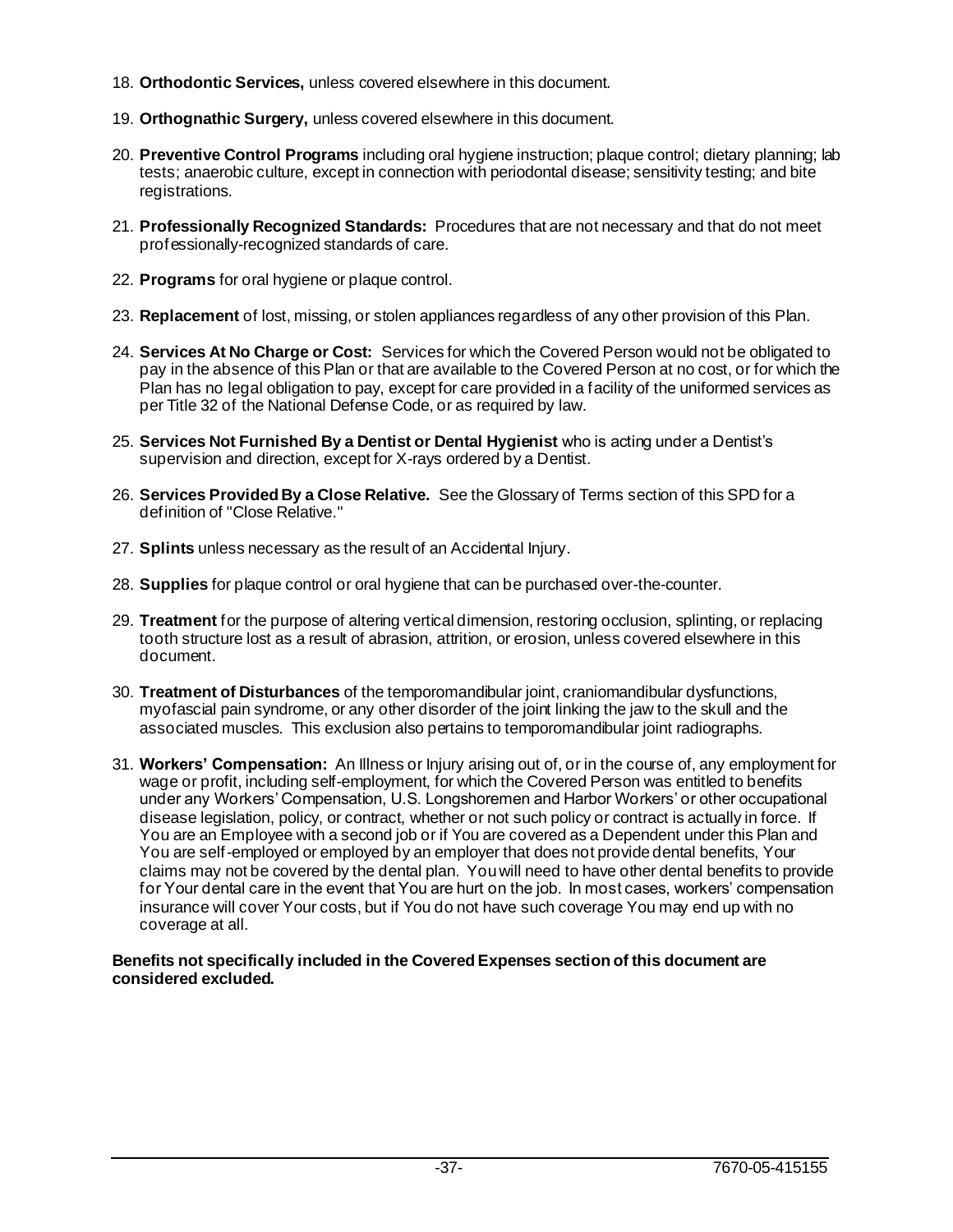# **CLAIMS AND APPEAL PROCEDURES**

# **REASONABLE AND CONSISTENT CLAIMS PROCEDURES**

The Plan's claims procedures are designed to ensure and verify that claim determinations are made in accordance with the Plan documents. The Plan provisions will be applied consistently with respect to similarly situated individuals.

## **PERSONAL REPRESENTATIVE**

**Personal Representative** means a person (or provider) who may contact the Plan on the Covered Person's behalf to help with claims, appeals, or other benefit issues. A minor Dependent must have the signature of a parent or Legal Guardian in order to appoint a third party as a Personal Representative.

If a Covered Person chooses to use a Personal Representative, the Covered Person must submit proper documentation to the Plan stating the following: the name of the Personal Representative, the date and duration of the appointment, and any other pertinent information. In addition, the Covered Person must agree to grant his or her Personal Representative access to his or her Protected Health Information. The Covered Person should contact the Claim Administrator to obtain the proper forms. All forms must be signed by the Covered Person in order to be considered official.

#### **PROCEDURES FOR SUBMITTING CLAIMS**

Most providers will accept assignment and coordinate payment directly with the Plan on the Covered Person's behalf. If the provider will not accept assignment or coordinate payment directly with the Plan, the Covered Person will need to send the claim to the Plan within the timelines outlined below in order to receive reimbursement. The address for submitting dental claims is on the back of the group dental identification card.

A Covered Person who receives services in a country other than the United States is responsible for ensuring the provider is paid. If the provider will not coordinate payment directly with the Plan, the Covered Person will need to pay the claim up front and then submit the claim to the Plan for reimbursement. The Plan will reimburse the Covered Person for any covered amount in U.S. currency. The reimbursed amount will be based on the U.S. equivalency rate that is in effect on the date the Covered Person paid the claim, or on the date of service if the paid date is not known.

A complete claim must be submitted in writing and should include the following information:

- Covered Person's/patient's ID number, name, sex, date of birth, address, and relationship to Employee
- Authorized signature from the Covered Person
- Diagnosis
- Date of service
- Place of service
- Procedures, services, or supplies (narrative description)
- Charges for each listed service
- Number of days or units
- Patient's account number (if applicable)
- Total billed charges
- Provider's billing name, address, and telephone number
- Provider's Taxpayer Identification Number (TIN)
- Signature of provider
- **Billing provider**
- Any information on other insurance (if applicable)
- Whether the patient's condition is related to employment, an auto Accident, or another Accident (if applicable)
- Assignment of benefits (if applicable)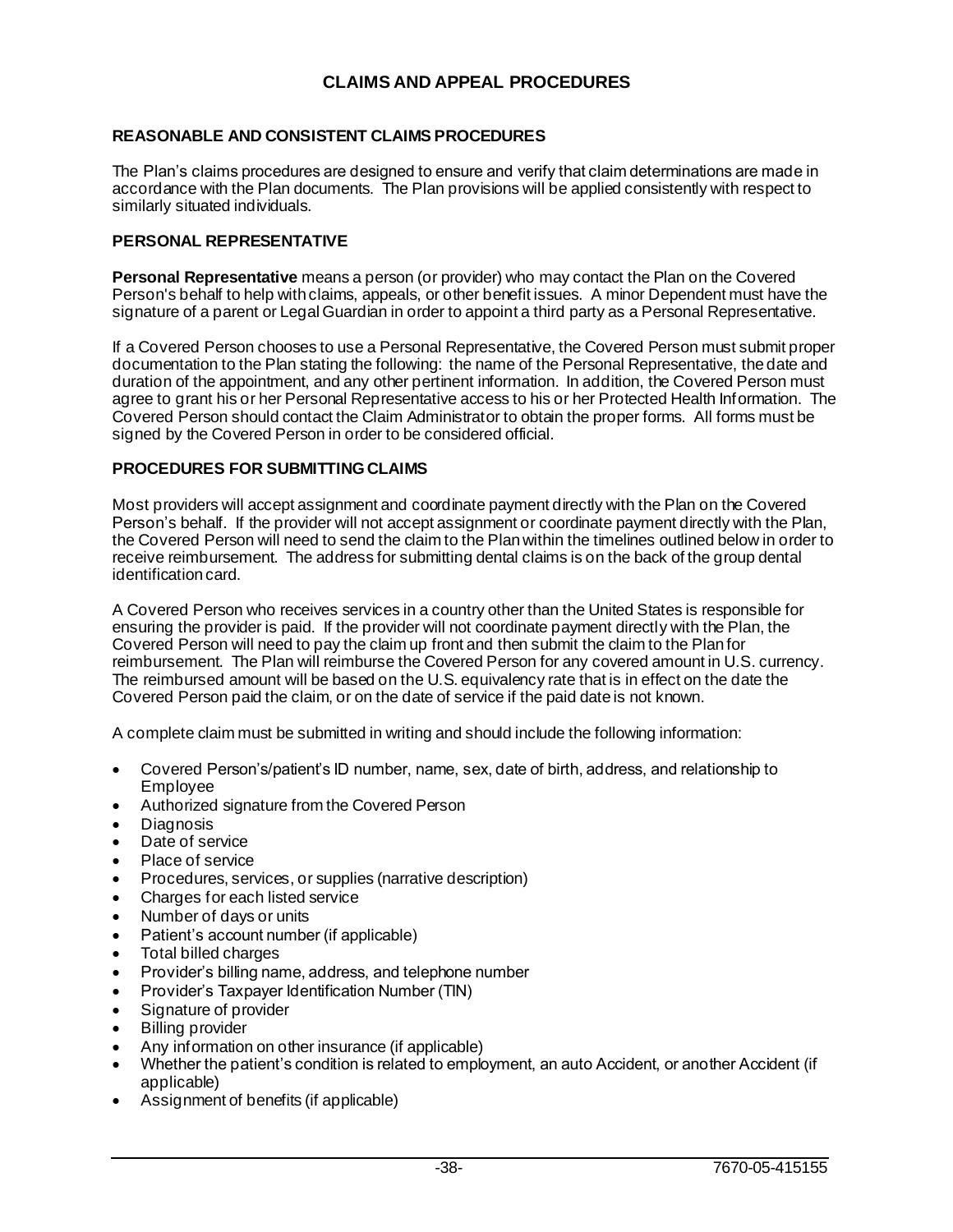# **TIMELY FILING**

Covered Persons are responsible for ensuring that complete claims are submitted to the Third Party Administrator as soon as possible after services are received, but no later than 12 months from the date of service. If Medicare or Medicaid paid as primary in error, the timely filing requirement may be increased to three years from the date of service. A Veterans Administration Hospital has six years from the date of service to submit the claim. A complete claim means that the Plan has all the information that is necessary in order to process the claim. Claims received after the timely filing period will not be allowed.

# **HOW DENTAL BENEFITS ARE CALCULATED**

When UMR receives a claim for a service that has been provided to a Covered Person, it will determine if the service is a covered benefit under this group dental Plan. If the service is not a covered benefit, the claim will be denied and the Covered Person will be responsible for paying the provider for these costs. If the service is a covered benefit, UMR will establish the allowable payment amount for that service, in accordance with the provisions of this SPD.

Claims for covered benefits are paid according to the billed charges, a Negotiated Rate, or based on the Usual and Customary amounts, minus any Deductible, Plan Participation rate, Co-pay, or penalties that the Covered Person is responsible for paying.

**Negotiated Rate:** On occasion, UMR will negotiate a payment rate with a provider for a particular covered service. The Negotiated Rate is what the Plan will pay to the provider, minus any Deductible, Plan Participation rate, or penalties that the Covered Person is responsible for paying. If a network contract is in place, the network contract determines the Plan's Negotiated Rate.

**Usual And Customary (U&C)** is the amount that is usually charged by dental care providers in the same geographical area (or greater area, if necessary) for the same services, treatment or materials. An industry fee file is used to determine U&C fee allowances. The U&C level is at the 90th percentile of MDR. As it relates to charges made by a network provider, the term "Usual and Customary" means the Negotiated Rate as contractually agreed to by the provider and network (see above)

# **NOTIFICATION OF BENEFIT DETERMINATION**

If a claim is submitted by a Covered Person or a provider on behalf of a Covered Person, the Covered Person will receive an Explanation of Benefits (EOB) form that will explain how much the Plan paid toward the claim, and how much of the claim is the Covered Person's responsibility due to cost-sharing obligations, non-covered benefits, penalties, or other Plan provisions. Please check the information on each EOB form to make sure the services charged were actually received from the provider and that the information appears to be correct. If You have any questions or concerns about the EOB form, call the Plan at the number listed on the EOB form or on the back of the group dental identification card. The provider will receive a similar form for each claim that is submitted.

### **TIMELINES FOR INITIAL BENEFIT DETERMINATION**

UMR will process claims within the following timelines, although a Covered Person may voluntarily extend these timelines:

Post-Service Claims: Claims will be processed within 30 calendar days, but the Plan may have an additional 15-day extension when necessary for reasons beyond the control of the Plan, if written notice is provided to the Covered Person within the original 30-day period.

A claim is considered to be filed when the claim for benefits has been submitted to UMR for formal consideration under the terms of this Plan.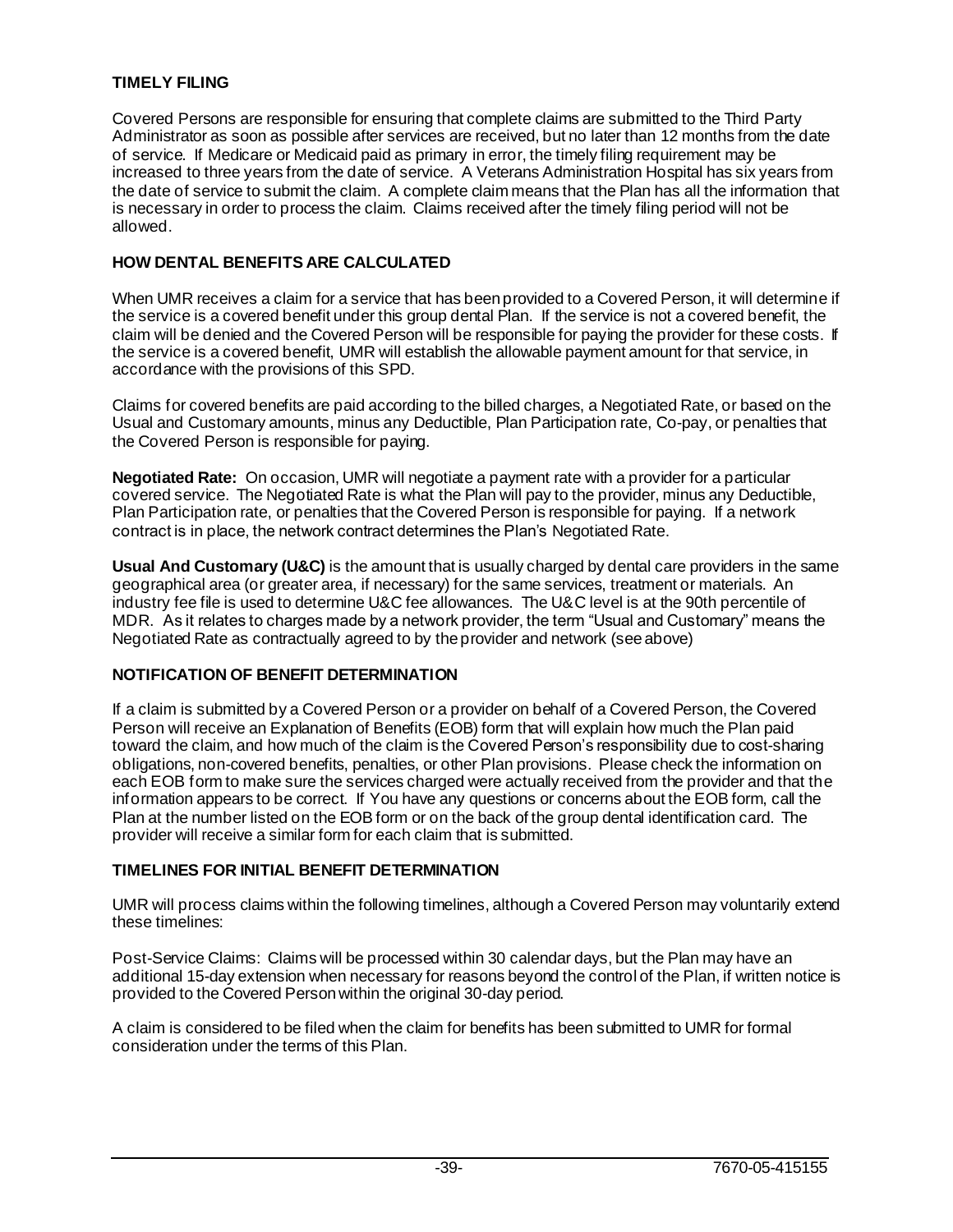# **CIRCUMSTANCES CAUSING LOSS OR DENIAL OF PLAN BENEFITS**

Claims may be denied for any of the following reasons:

- Termination of Your employment.
- A Covered Person's loss of eligibility for coverage under the dental Plan.
- Charges are Incurred prior to the Covered Person's Effective Date or following termination of coverage.
- A Covered Person reached the Maximum Benefit under this Plan.
- Amendment of the group dental Plan.
- Termination of the group dental Plan.
- The Employee, Dependent, or provider did not respond to a request for additional information needed to process the claim or appeal.
- Application of Coordination of Benefits.
- Enforcement of subrogation.
- Services are not a covered benefit under this Plan.
- Services are not considered Medically Necessary.
- Misuse of the Plan identification card or other fraud.
- Failure to pay premiums if required.
- The Employee or Dependent is responsible for charges due to Deductible, Plan Participation obligations, or penalties.
- Application of the Usual and Customary fee limits, the fee schedule, or Negotiated Rates.
- Incomplete or inaccurate claim submission.
- Procedures are considered Experimental, Investigational, or Unproven.
- Other reasons as stated elsewhere in this SPD.

# **ADVERSE BENEFIT DETERMINATION (DENIED CLAIMS)**

**Adverse Benefit Determination** means a denial, reduction, or termination of a benefit, or a failure to provide or make payment, in whole or in part, for a benefit. It also includes any such denial, reduction, termination, or failure to provide or make payment that is based on a determination that the Covered Person is no longer eligible to participate in the Plan.

If a claim is being denied, in whole or in part, and the Covered Person will owe any amount to the provider, the Covered Person will receive an initial claim denial notice, usually referred to as an Explanation of Benefits (EOB) form, within the timelines described above. The EOB form will:

- Explain the specific reasons for the denial.
- Provide a specific reference to pertinent Plan provisions on which the denial was based.
- Provide a description of any material or information that is necessary for the Covered Person to perfect the claim, along with an explanation of why such material or information is necessary, if applicable.
- Provide appropriate information as to the steps the Covered Person may take to submit the claim for appeal (review).

If an internal rule or guideline was relied upon, or if the denial was based on Medical Necessity or Experimental, Investigational, or Unproven treatment, the Plan will notify the Covered Person of that fact. The Covered Person has the right to request a copy of the rule/guideline or clinical criteria that were relied upon, and such information will be provided free of charge.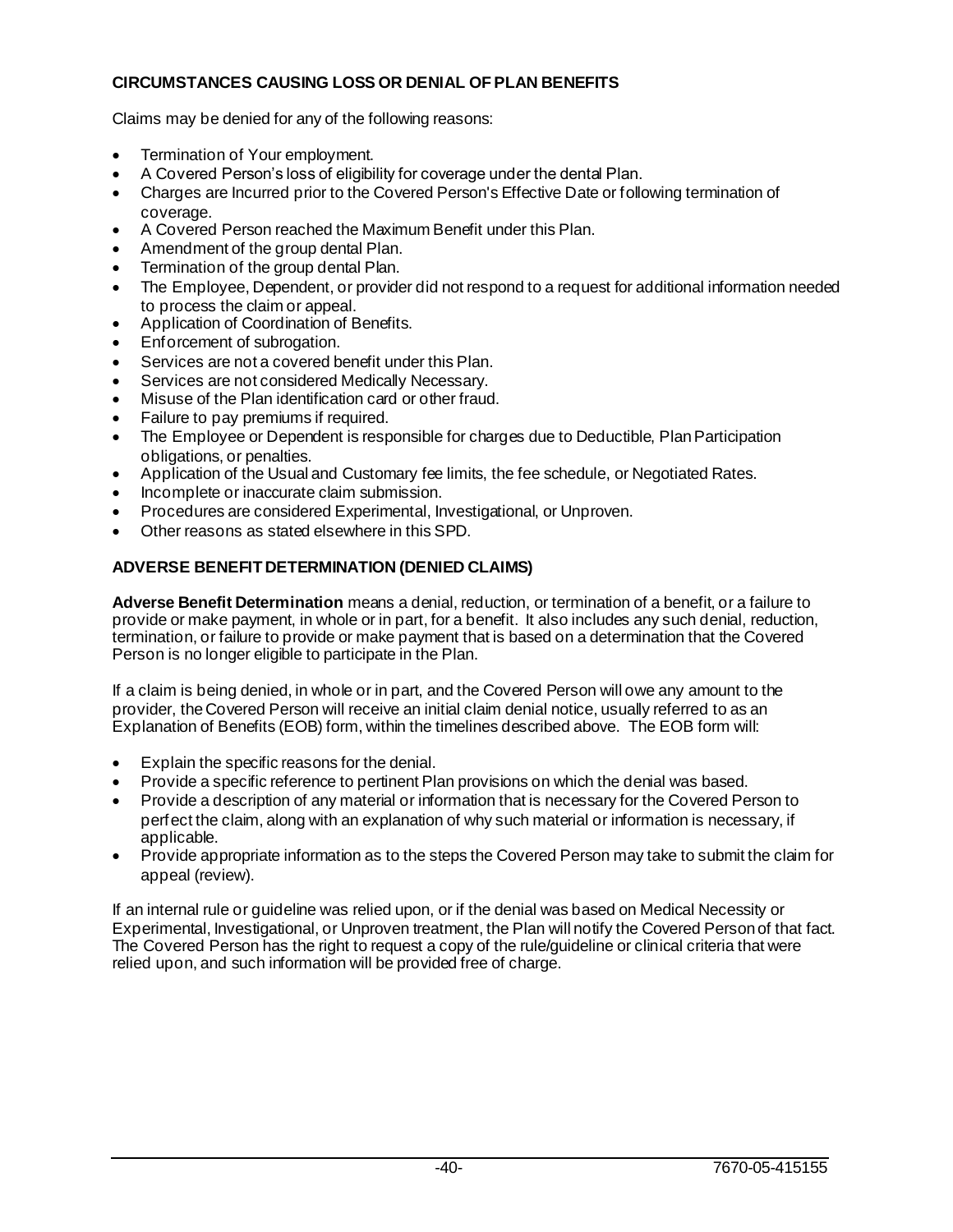# **APPEALS PROCEDURE FOR ADVERSE BENEFIT DETERMINATIONS**

If a Covered Person disagrees with the denial of a claim the Covered Person or his or her Personal Representative may request that the Plan review its initial determination by submitting a written request to the Plan as described below. An appeal filed by a provider on the Covered Person's behalf is not considered an appeal under the Plan unless the provider is a Personal Representative.

**First Level of Appeal:** This is a **mandatory** appeal level. The Covered Person must exhaust the following internal procedures before taking any outside legal action.

- The Covered Person must file the appeal within 180 days of the date he or she received the EOB form from the Plan showing that the claim was denied. The Plan will assume the Covered Person received the EOB form seven days after the Plan mailed the EOB form.
- The Covered Person or his or her Personal Representative will be allowed reasonable access to review or copy pertinent documents, at no charge.
- The Covered Person may submit written comments, documents, records, and other information related to the claim to explain why he or she believes the denial should be overturned. This information should be submitted at the same time the written request for a review is submitted.
- The Covered Person has the right to submit evidence that his or her claim is due to the existence of a physical or mental medical condition or domestic violence, under applicable federal nondiscrimination rules.
- The review will take into account all comments, documents, records, and other information submitted that relates to the claim. This will include comments, documents, records, and other information that either were not submitted previously or were not considered in the initial benefit decision. The review will be conducted by individuals who were not involved in the original denial decision and are not under the supervision of the person who originally denied the claim.
- If the benefit denial was based, in whole or in part, on a dental judgment, the Plan will consult with a dental care professional with training and experience in the relevant dental field. This dental care professional may not have been involved in the original denial decision and may not be supervised by the dental care professional who was involved. If the Plan has consulted with dental or vocational experts in connection with the claim, these experts will be identified upon the Covered Person's request, regardless of whether or not the Plan relies on their advice in making any benefit determinations.
- After the claim has been reviewed, the Covered Person will receive written notification letting him or her know if the claim is being approved or denied. The notification will provide the Covered Person with the information outlined under the "Adverse Benefit Determination" section above.

**Second Level of Appeal:** This is a **voluntary** appeal level. The Covered Person is not required to follow this internal procedure before taking outside legal action.

- A Covered Person who is not satisfied with the decision following the first appeal has the right to appeal the denial a second time.
- The Covered Person or his or her Personal Representative must submit a written request for a second review within 60 calendar days following the date he or she received the Plan's decision regarding the first appeal. The Plan will assume the Covered Person received the determination letter regarding the first appeal seven days after the Plan sent the determination letter.
- The Covered Person may submit written comments, documents, records, and other pertinent information to explain why he or she believes the denial should be overturned. This information should be submitted at the same time the written request for a second review is submitted.
- The Covered Person has the right to submit evidence that his or her claim is due to the existence of a physical or mental medical condition or domestic violence, under applicable federal nondiscrimination rules.
- The second review will take into account all comments, documents, records, and other information submitted that relates to the claim that either were not submitted previously or were not considered in the initial benefit decision. The review will be conducted by individuals who were not involved in the original denial decision or the first appeal, and are not under the supervision of those individuals.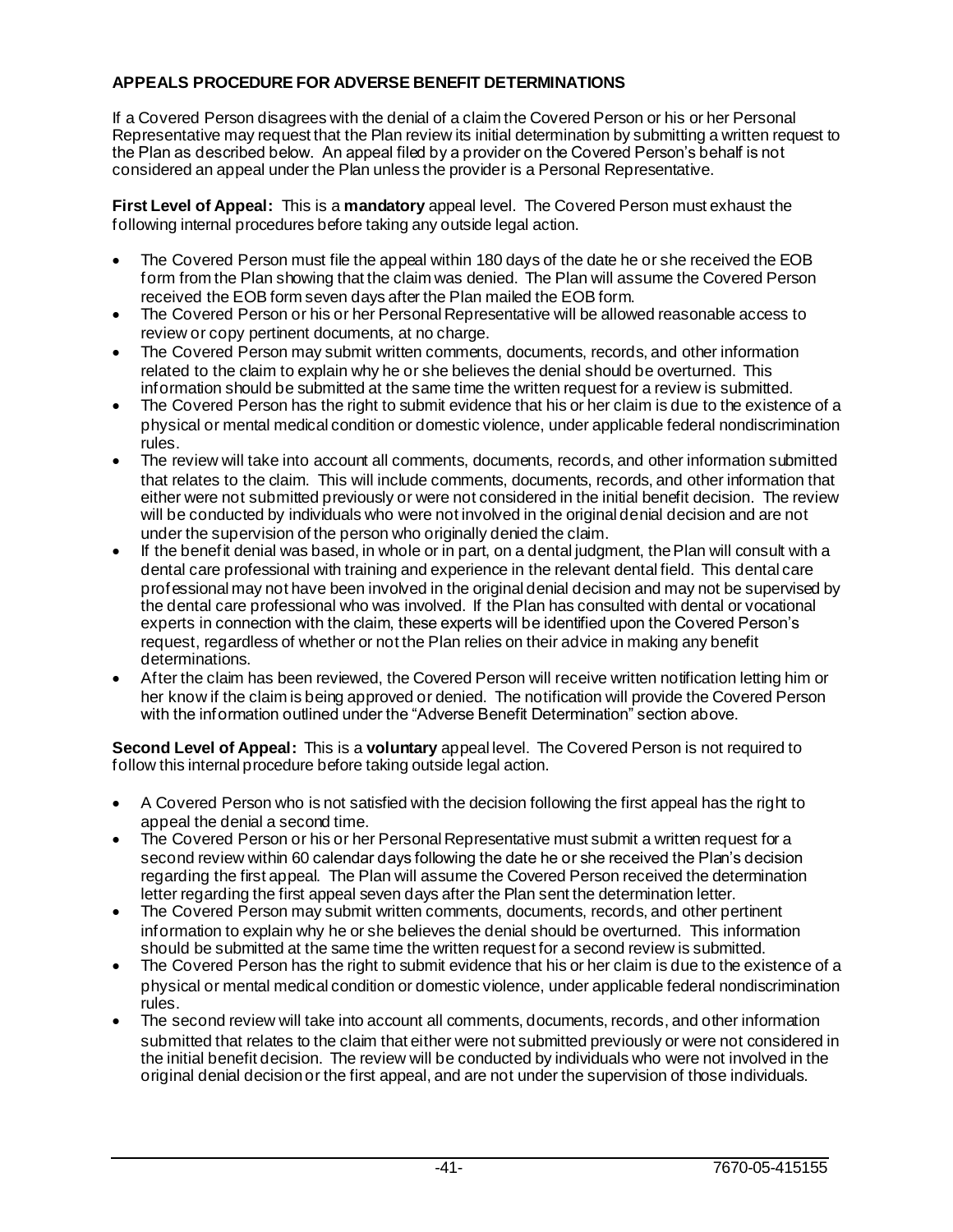- If the benefit denial was based, in whole or in part, on a dental judgment, the Plan will consult with a dental care professional with training and experience in the relevant dental field. This dental care professional may not have been involved in the original denial decision or first appeal, and may not be supervised by the dental care professional who was involved. If the Plan has consulted with dental or vocational experts in connection with the claim, these experts will be identified upon the Covered Person's request, regardless of whether or not the Plan relies on their advice in making any benefit determinations.
- After the claim has been reviewed, the Covered Person will receive written notification letting him or her know if the claim is being approved or denied. The notification will provide the Covered Person with the information outlined under the "Adverse Benefit Determination" section above.

Regarding the above voluntary appeal level, the Plan agrees that any statutory limitations that are applicable to pursuing the claim in court will be put on hold during the period of this voluntary appeal process. The voluntary appeal process is available only after the Covered Person has followed the mandatory appeal level as required above. This Plan also agrees that it will not charge the Covered Person a fee for going through the voluntary appeal process, and it will not assert a failure to exhaust administrative remedies if a Covered Person elects to pursue a claim in court before following this voluntary appeal process. A Covered Person's decision about whether to submit a benefit dispute through this voluntary appeal level will have no effect on his or her rights to any other benefits under the Plan. If You have any questions regarding the voluntary level of appeal, including applicable rules, a Covered Person's right to representation (i.e., to appoint a Personal Representative), or other details, please contact the Plan.

#### **Appeals should be sent within the prescribed time period as stated above to the following address(es).**

Note: Appeal Request forms are available a[t www.umr.com](http://www.umr.com/) to assist You in providing all the recommended information to ensure a full and fair review of Your Adverse Benefit Determination. You are not required to use this form.

Send dental appeals to: UMR CLAIMS APPEAL UNIT PO BOX 30546 SALT LAKE CITY UT 84130-0546

# **TIME PERIODS FOR MAKING DECISIONS ON APPEALS**

After reviewing a claim that has been appealed, the Plan will notify the Covered Person of its decision within the following timeframes, although Covered Persons may voluntarily extend these timelines. In addition, if any new or additional evidence is relied upon or generated during the determination of the appeal, the Plan will provide such evidence to You free of charge and sufficiently in advance of the due date of the response to the Adverse Benefit Determination. If such evidence is received at a point in the process where the Plan is unable to provide You with a reasonable opportunity to respond prior to the end of the period stated below, the time period will be tolled to allow You a reasonable opportunity to respond to the new or additional evidence.

# **URGENT CLAIM APPEALS THAT REQUIRE IMMEDIATE ACTION**

A request by a Covered Person or his or her authorized representative for the review and reconsideration of coverage that requires notification or approval prior to receiving medical care may be considered an urgent claim appeal. Urgent claim appeals must meet one or both of the following criteria in order to be considered urgent in nature:

- A delay in treatment could seriously jeopardize life or health or the ability to regain maximum functionality.
- In the opinion of a physician with knowledge of the medical condition, a delay in treatment could cause severe pain that cannot be adequately managed without the care or treatment that is the subject of the claim.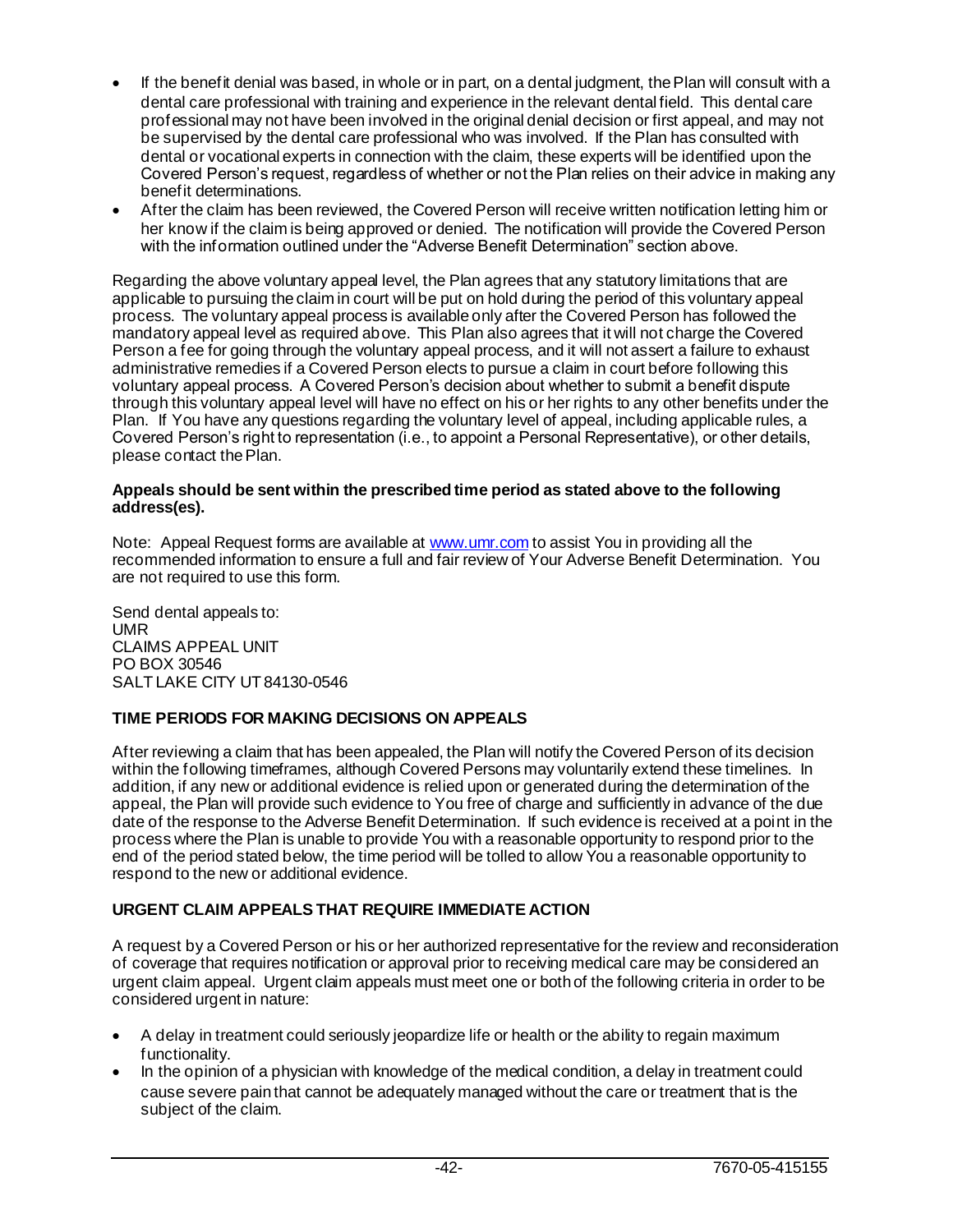UMR must respond to the urgent claim appeal request as soon as possible, taking into account the medical exigencies, but no later than 72 hours after receiving the request for review.

The timelines below will apply only to the mandatory appeal level. The voluntary appeal level will not be subject to specific timelines.

Post-Service Claims: Within a reasonable period of time, but no later than 60 calendar days after the Plan receives the request for review.

# **RIGHT TO EXTERNAL REVIEW**

If, after exhausting Your internal appeals, You are not satisfied with the final determination, You may choose to participate in the external review program. This program applies only if the Adverse Benefit Determination involves:

- Clinical reasons;
- The exclusions for Experimental, Investigational, or Unproven services;
- Other requirements of applicable law.

This external review program offers an independent review process to review the denial of a requested service or procedure (other than a pre-determination of benefits) or the denial of payment for a service or procedure. The process is available at no charge to You after You have exhausted the appeals process identified above and You receive a decision that is unfavorable, or if UMR or Your employer fails to respond to Your appeal within the timelines stated above.

You may request an independent review of the Adverse Benefit Determination. Neither You nor UMR nor Your employer will have an opportunity to meet with the reviewer or otherwise participate in the reviewer's decision. If You wish to pursue an external review, please send a written request as indicated below.

UMR EXTERNAL REVIEW APPEAL UNIT PO BOX 8048 WAUSAU WI 54402-8048

Your written request should include: (1) Your specific request for an external review; (2) the Employee's name, address, and member ID number; (3) Your designated representative's name and address, if applicable; (4) a description of the service that was denied; and (5) any new, relevant information that was not provided during the internal appeal. You will be provided more information about the external review process at the time we receive Your request.

Any requests for an independent review must be made within four months of the date You receive the Adverse Benefit Determination. You or an authorized designated representative may request an independent review by contacting the toll-free number on Your ID card or by sending a written request to the address on Your ID card.

The independent review will be performed by an independent physician, or by a physician who is qualified to decide whether the requested service or procedure is a qualified dental care expense under the Plan. The Independent Review Organization (IRO) has been contracted by UMR and has no material affiliation or interest with UMR or Your employer. UMR will choose the IRO based on a rotating list of approved IROs.

In certain cases, the independent review may be performed by a panel of physicians, as deemed appropriate by the IRO.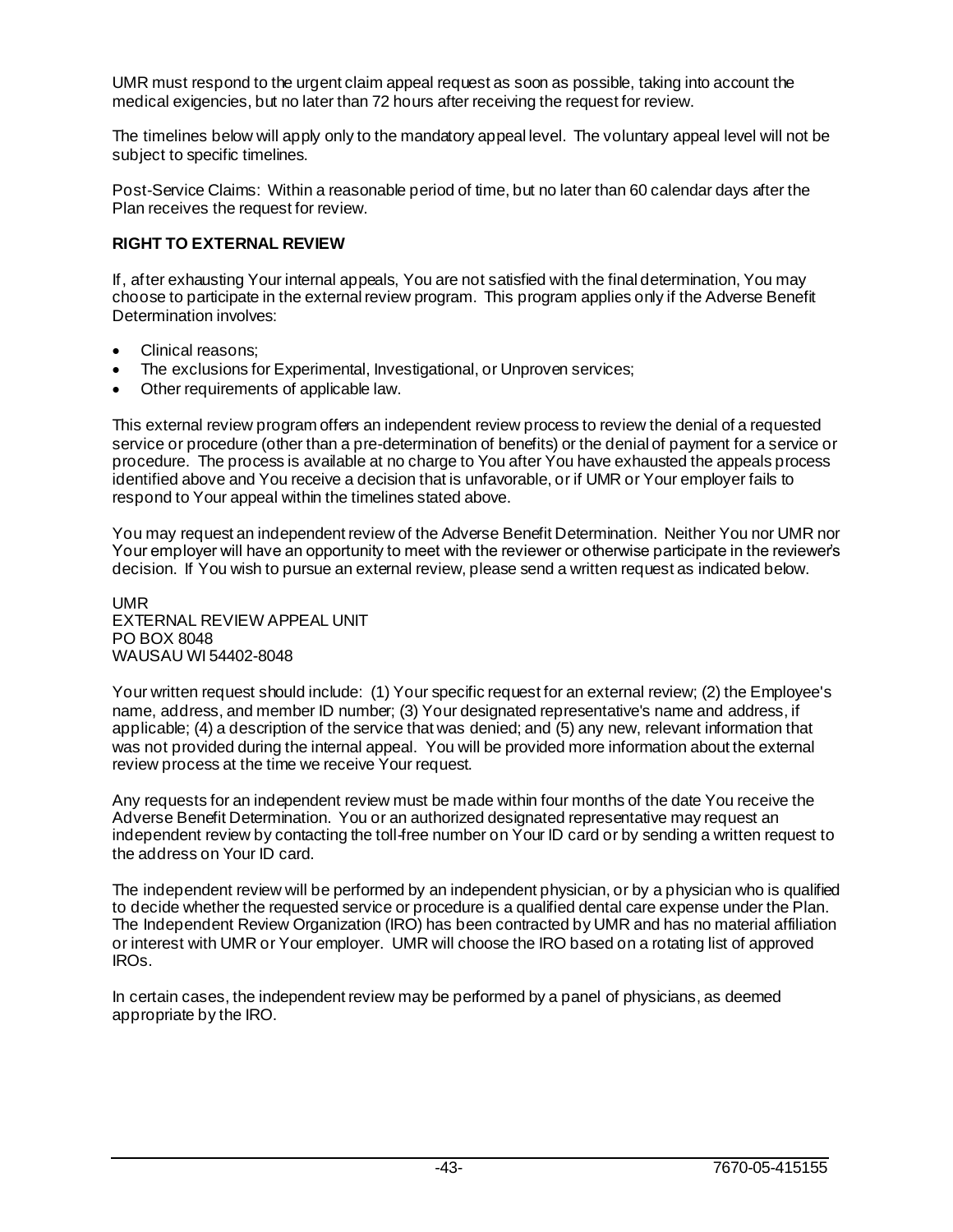Within applicable timeframes of UMR's receipt of a request for independent review, the request will be forwarded to the IRO, together with:

- All relevant medical or dental records;
- All other documents relied upon by UMR and/or Your employer in making a decision on the case; and
- All other information or evidence that You or Your physician has already submitted to UMR or Your employer.

If there is any information or evidence that was not previously provided and that You or Your physician wishes to submit in support of the request, You may include this information with the request for an independent review, and UMR will include it with the documents forwarded to the IRO. A decision will be made within applicable timeframes. If the reviewer needs additional information in order to make a decision, this time period may be extended. The independent review process will be expedited if You meet the criteria for an expedited external review as defined by applicable law.

The reviewer's decision will be in writing and will include the clinical basis for the determination. The IRO will provide You and UMR and/or Your employer with the reviewer's decision, a description of the qualifications of the reviewer, and any other information deemed appropriate by the organization and/or required by applicable law.

If the final independent decision is to approve payment or referral, the Plan will accept the decision and provide benefits for such service or procedure in accordance with the terms and conditions of the Plan. If the final independent review decision is that payment or referral will not be made, the Plan will not be obligated to provide benefits for the service or procedure.

You may contact the claims administrator at the toll-free number on Your ID card for more information regarding Your external appeal rights and the independent review process.

# **RIGHT TO REQUEST OVERPAYMENTS**

The Plan reserves the right to recover any payments made by the Plan that were:

- Made in error; or
- Made after the date the person's coverage should have been terminated under this Plan; or
- Made to any Covered Person or any party on a Covered Person's behalf where the Plan Sponsor determines the payment to the Covered Person or any party is greater than the amount payable under this Plan.

The Plan has the right to recover against Covered Persons if the Plan has paid them or any other party on their behalf.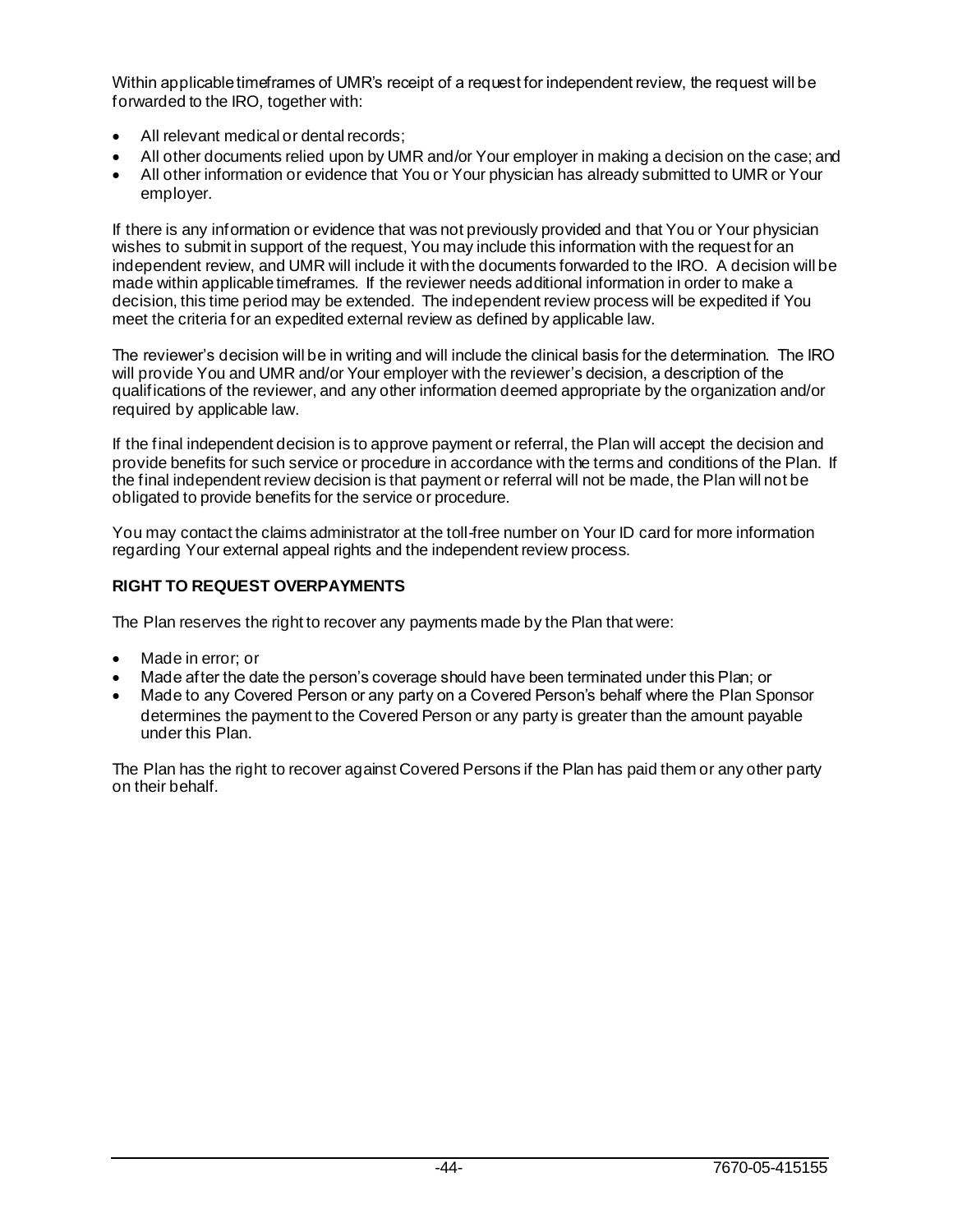# **FRAUD**

Fraud is a crime for which an individual may be prosecuted. Any Covered Person who willfully and knowingly engages in an activity intended to defraud the Plan is guilty of fraud. The Plan will utilize all means necessary to support fraud detection and investigation. It is a crime for a Covered Person to file a claim containing any false, incomplete, or misleading information with intent to injure, defraud, or deceive the Plan. In addition, it is a fraudulent act when a Covered Person willfully and knowingly fails to notify the Plan regarding an event that affects eligibility for a Covered Person. Notification requirements are outlined in this SPD and other Plan materials. Please read them carefully and refer to all Plan materials that You receive (e.g., COBRA notices). A few examples of events that require Plan notification are divorce, a Dependent aging out of the Plan, and enrollment in other group health coverage while on COBRA. (Please note that the examples listed are not all-inclusive.)

These actions will result in denial of the Covered Person's claim or in termination of the Covered Person's coverage under the Plan, and are subject to prosecution and punishment to the full extent under state and/or federal law.

Each Covered Person must:

- File accurate claims. If someone else, such as the Covered Person's spouse or another family member, files claims on the Covered Person's behalf, the Covered Person should review the claim form before signing it;
- Review the Explanation of Benefits (EOB) form. The Covered Person should make certain that benefits have been paid correctly based on his or her knowledge of the expenses Incurred and the services rendered;
- Never allow another person to seek dental treatment under his or her identity. If the Covered Person's Plan identification card is lost, the Covered Person should report the loss to the Plan immediately;
- Provide complete and accurate information on claim forms and any other forms. He or she should answer all questions to the best of his or her knowledge; and
- Notify the Plan when an event occurs that affects a Covered Person's eligibility.

In order to maintain the integrity of this Plan, each Covered Person is encouraged to notify the Plan whenever a provider:

- Bills for services or treatment that have never been received; or
- Asks a Covered Person to sign a blank claim form; or
- Asks a Covered Person to undergo tests that the Covered Person feels are not needed.

Covered Persons concerned about any of the charges that appear on a bill or EOB form, or who know of or suspect any illegal activity, should call the toll-free hotline at 1-800-356-5803. All calls are strictly confidential.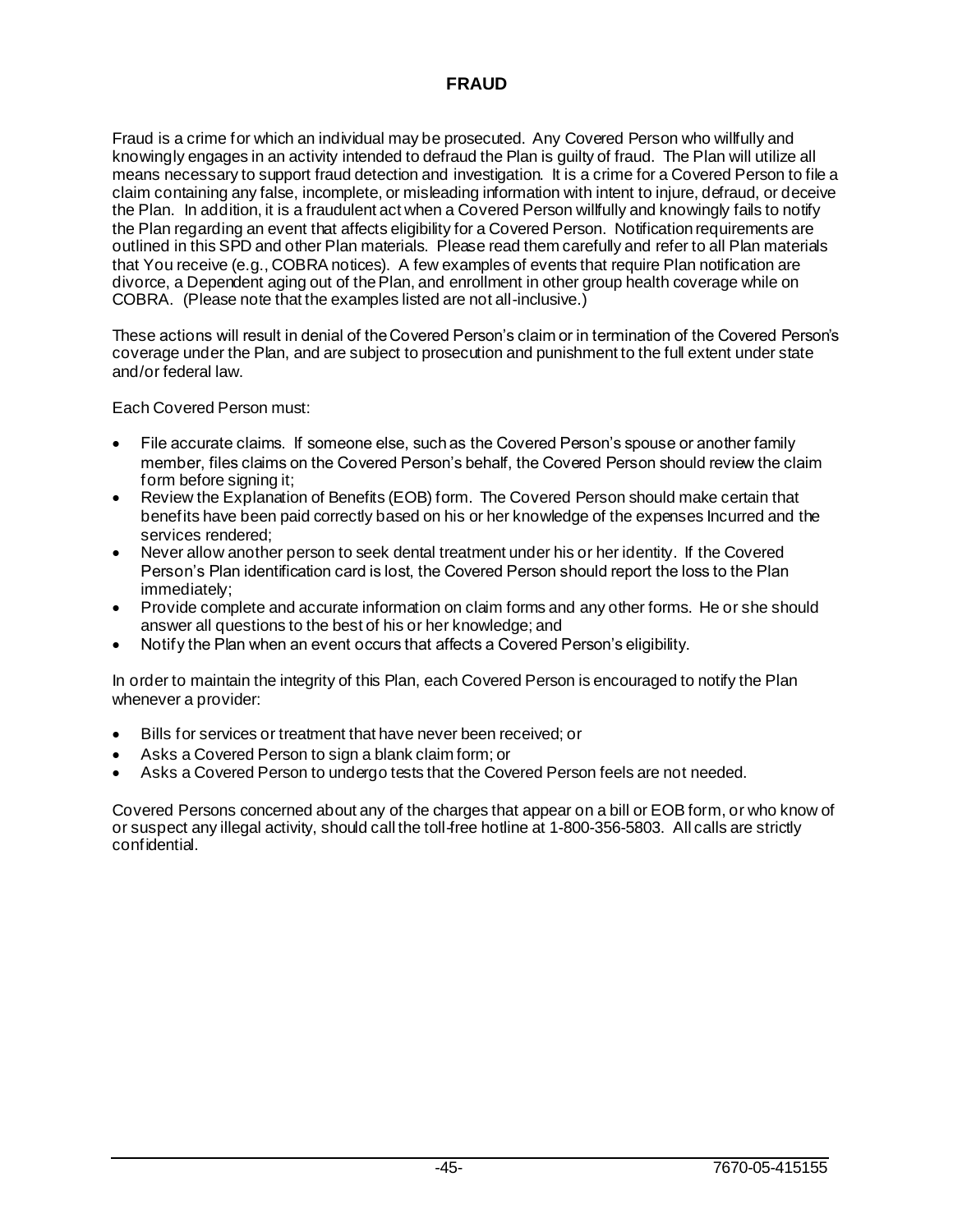# **OTHER FEDERAL PROVISIONS**

# **FAMILY AND MEDICAL LEAVE ACT (FMLA)**

If an Employee is on a family or medical leave of absence that meets the eligibility requirements under the Family and Medical Leave Act of 1993 (FMLA), his or her employer will continue coverage under this Plan in accordance with state and federal FMLA regulations, provided the following conditions are met:

- Contributions are paid; and
- The Employee has a written, approved leave from the employer.

Coverage will be continued for up to the greater of:

- The leave period required by the FMLA and any amendment; or
- The leave period required by applicable state law.

An Employee may choose not to retain group health coverage during an FMLA leave. When the Employee returns to work following the FMLA leave, the Employee's coverage will usually be restored to the level the Employee would have had if the FMLA leave had not been taken. For more information, please contact Your Human Resources or Personnel office.

# **QUALIFIED MEDICAL CHILD SUPPORT ORDERS PROVISION**

A Dependent Child will become covered as of the date specified in a judgment, decree, or order issued by a court of competent jurisdiction or through a state administrative process.

The order must clearly identify all of the following:

- The name and last known mailing address of the participant;
- The name and last known mailing address of each alternate recipient (or official state or political designee for the alternate recipient);
- A reasonable description of the type of coverage to be provided to the Child or the manner in which such coverage is to be determined; and
- The period to which the order applies.

Please contact the Plan Administrator to request a copy, at no charge, of the written procedures that the Plan uses when administering Qualified Medical Child Support Orders.

### **This group dental Plan also complies with the provisions of the:**

• TRICARE Prohibition Against Incentives and Nondiscrimination Requirements amendments.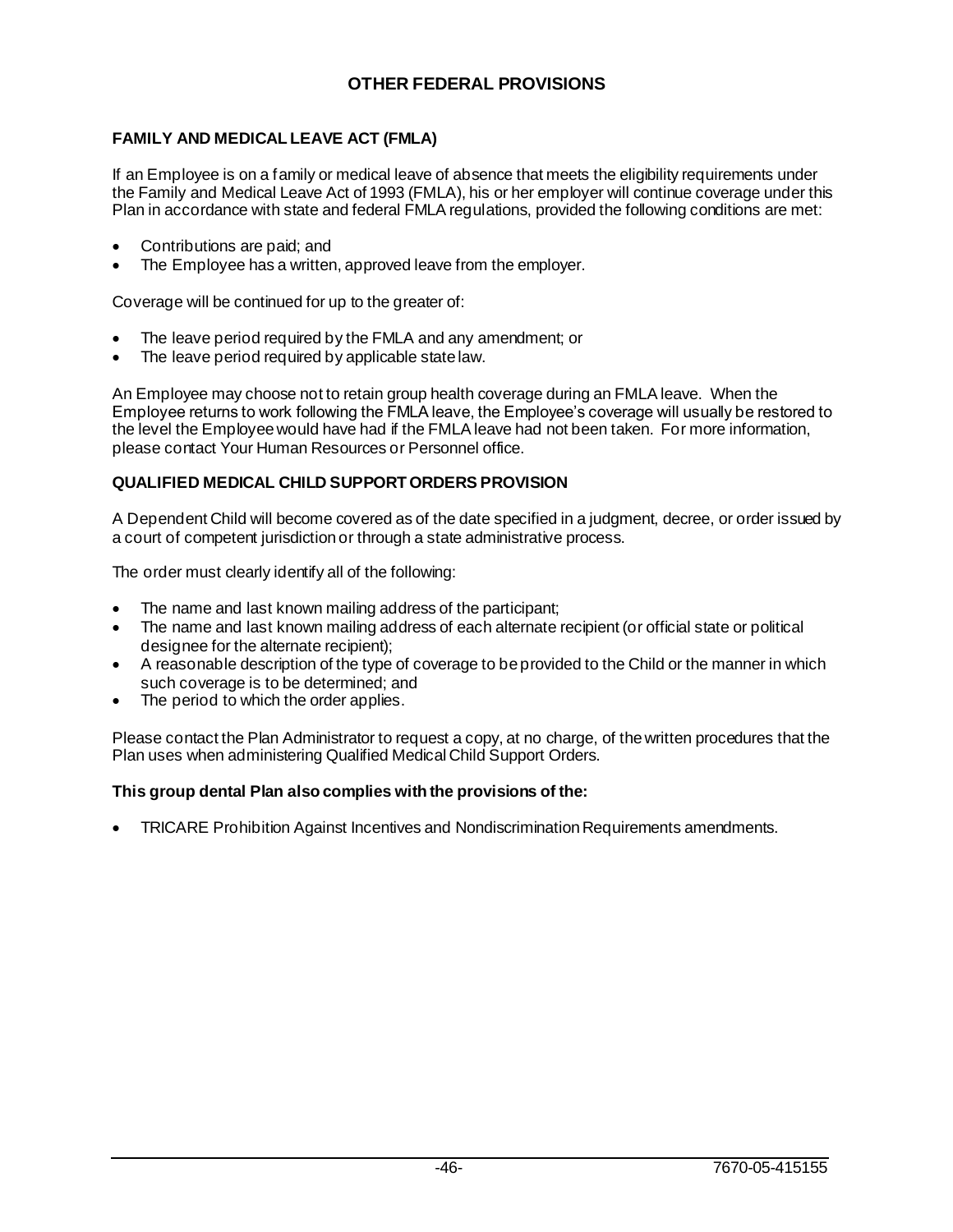# **HIPAA ADMINISTRATIVE SIMPLIFICATION MEDICAL PRIVACY AND SECURITY PROVISION**

### **USE AND DISCLOSURE OF PROTECTED HEALTH INFORMATION UNDER HIPAA PRIVACY AND SECURITY REGULATIONS**

This Plan will Use a Covered Person's Protected Health Information (PHI) to the extent of and in accordance with the Uses and Disclosures permitted by the Health Insurance Portability and Accountability Act of 1996 (HIPAA). Specifically, this Plan will Use and Disclose a Covered Person's PHI for purposes related to health care Treatment, Payment for health care, and Health Care Operations. Additionally, this Plan will Use and Disclose a Covered Person's PHI as required by law and as permitted by authorization. This section establishes the terms under which the Plan may share a Covered Person's PHI with the Plan Sponsor, and limits the Uses and Disclosures that the Plan Sponsor may make of a Covered Person's PHI.

This Plan will Disclose a Covered Person's PHI to the Plan Sponsor only to the extent necessary for the purposes of the administrative functions of Treatment, Payment for health care, or Health Care Operations.

The Plan Sponsor will Use and/or Disclose a Covered Person's PHI only to the extent necessary for the administrative functions of Treatment, Payment for health care, or Health Care Operations that it performs on behalf of this Plan.

This Plan agrees that it will Disclose a Covered Person's PHI to the Plan Sponsor only upon receipt of a certification from the Plan Sponsor that the terms of this section have been adopted and that the Plan Sponsor agrees to abide by these terms.

The Plan Sponsor is subject to all of the following restrictions that apply to the Use and Disclosure of a Covered Person's PHI:

- The Plan Sponsor will Use and Disclose a Covered Person's PHI (including Electronic PHI) only for Plan Administrative Functions, as required by law or as permitted under the HIPAA regulations. This Plan's Notice of Privacy Practices also contains more information about permitted Uses and Disclosures of PHI under HIPAA;
- The Plan Sponsor will implement administrative, physical, and technical safeguards that reasonably and appropriately protect the confidentiality, integrity, and availability of the Electronic PHI that it creates, receives, maintains, or transmits on behalf of the Plan;
- The Plan Sponsor will require each of its subcontractors or agents to whom the Plan Sponsor may provide a Covered Person's PHI to agree to the same restrictions and conditions imposed on the Plan Sponsor with regard to a Covered Person's PHI;
- The Plan Sponsor will ensure that each of its subcontractors or agents to whom the Plan Sponsor may provide Electronic PHI agree to implement reasonable and appropriate security measures to protect Electronic PHI;
- The Plan Sponsor will not Use or Disclose PHI for employment-related actions and decisions or in connection with any other of the Plan Sponsor's benefits or Employee benefit plans;
- The Plan Sponsor will promptly report to this Plan any breach or impermissible or improper Use or Disclosure of PHI not authorized by the Plan documents;
- The Plan Sponsor will report to the Plan any breach or security incident with respect to Electronic PHI of which the Plan Sponsor becomes aware;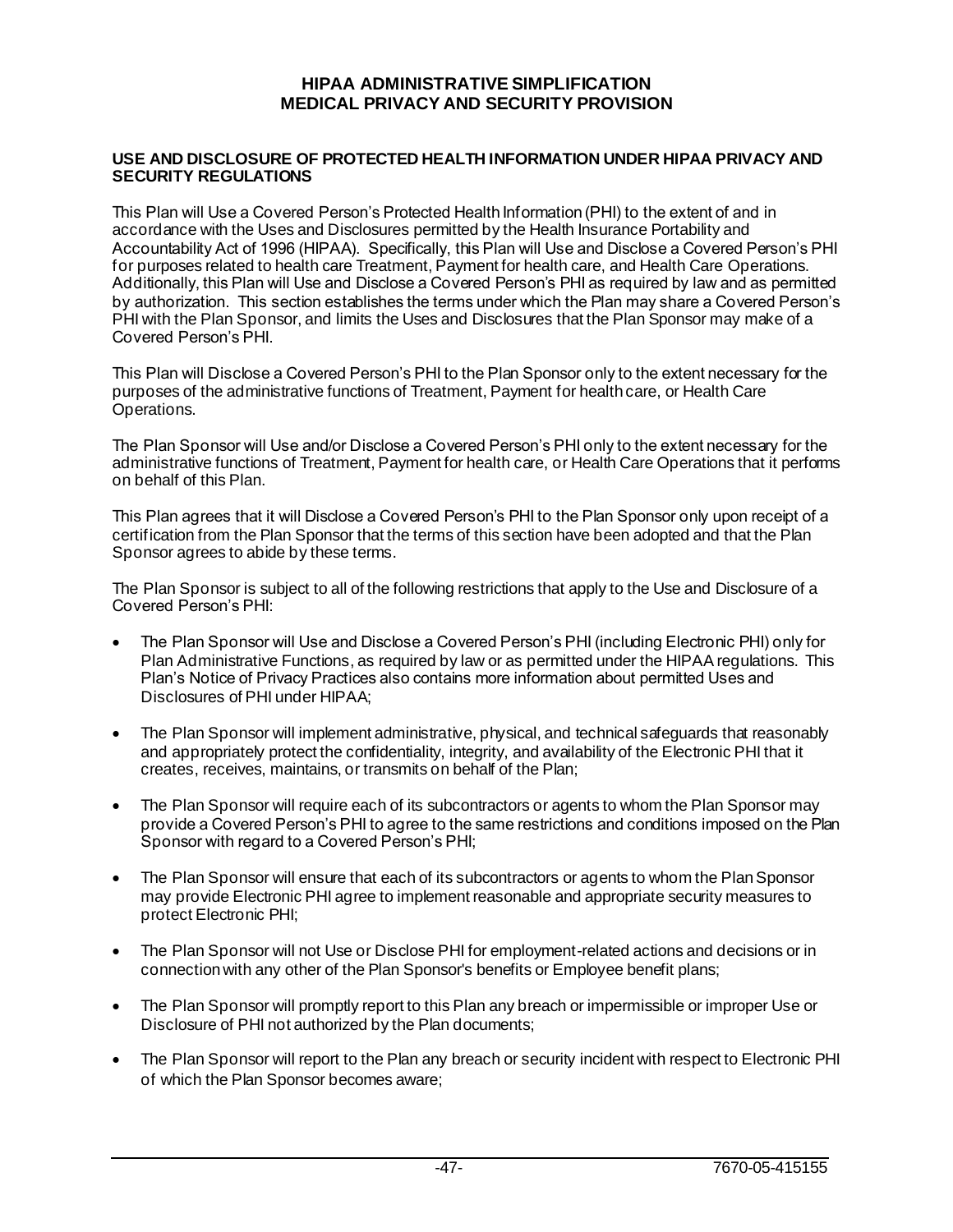- The Plan Sponsor and the Plan will not Use genetic information for underwriting purposes. For example, underwriting purposes will include determining eligibility, coverage, or payment under the Plan, with the exception of determining medical appropriateness of a treatment;
- The Plan Sponsor will allow a Covered Person or this Plan to inspect and copy any PHI about the Covered Person contained in the Designated Record Set that is in the Plan Sponsor's custody or control. The HIPAA Privacy Regulations set forth the rules that the Covered Person and the Plan must follow and also sets forth exceptions;
- The Plan Sponsor will amend or correct, or make available to the Plan to amend or correct, any portion of the Covered Person's PHI contained in the Designated Record Set to the extent permitted or required under the HIPAA Privacy Regulations;
- The Plan Sponsor will keep a Disclosure log for certain types of Disclosures set forth in the HIPAA Regulations. Each Covered Person has the right to see the Disclosure log. The Plan Sponsor does not have to maintain a log if Disclosures are for certain Plan-related purposes such as Payment of benefits or Health Care Operations;
- The Plan Sponsor will make its internal practices, books, and records related to the Use and Disclosure of a Covered Person's PHI available to this Plan and to the Department of Health and Human Services or its designee for the purpose of determining this Plan's compliance with HIPAA;
- The Plan Sponsor must, if feasible, return to this Plan or destroy all of a Covered Person's PHI that the Plan Sponsor received from or on behalf of this Plan when the Plan Sponsor no longer needs the Covered Person's PHI to administer this Plan. This includes all copies in any form, including any compilations derived from the PHI. If return or destruction is not feasible, the Plan Sponsor agrees to restrict and limit further Uses and Disclosures to the purposes that make the return or destruction infeasible;
- The Plan Sponsor will provide that adequate separation exists between this Plan and the Plan Sponsor so that a Covered Person's PHI (including Electronic PHI) will be used only for the purpose of Plan administration; and
- The Plan Sponsor will use reasonable efforts to request only the minimum necessary type and amount of a Covered Person's PHI to carry out functions for which the information is requested.

The following Employees, classes of Employees, or other workforce members under the control of the Plan Sponsor may be given access to a Covered Person's PHI for Plan Administrative Functions that the Plan Sponsor performs on behalf of the Plan as set forth in this section:

Senior Director of Human Resources and Human Resources Specialist

This list includes every Employee, class of Employees or other workforce members under the control of the Plan Sponsor who may receive a Covered Person's PHI. If any of these Employees or workforce members Use or Disclose a Covered Person's PHI in violation of the terms set forth in this section, the Employees or workforce members will be subject to disciplinary action and sanctions, including the possibility of termination of employment. If the Plan Sponsor becomes aware of any such violation, the Plan Sponsor will promptly report the violation to this Plan and will cooperate with the Plan to correct the violation, to impose the appropriate sanctions, and to mitigate any harmful effects to the Covered Person.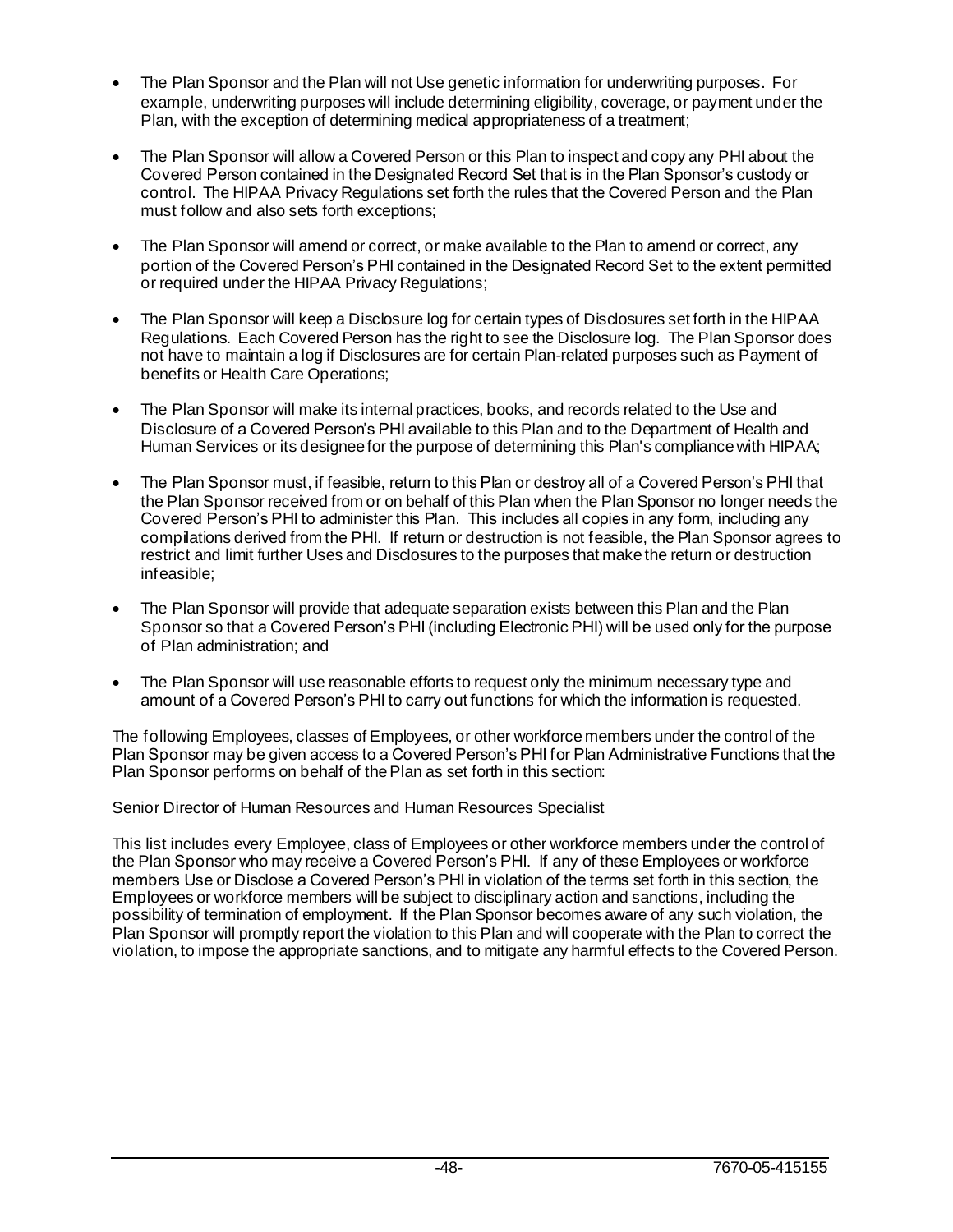# **DEFINITIONS**

**Administrative Simplification** is the section of the law that addresses electronic transactions, privacy, and security. The goals are to:

- Improve efficiency and effectiveness of the health care system;
- Standardize electronic data interchange of certain administrative transactions;
- Safeguard security and privacy of Protected Health Information;
- Improve efficiency to compile/analyze data, audit, and detect fraud; and
- Improve the Medicare and Medicaid programs.

**Business Associate (BA) in relationship to a Covered Entity (CE)** means a person to whom the CE Discloses Protected Health Information (PHI) so that a person may carry out, assist with the performance of, or perform a function or activity for the CE. This includes contractors or other persons who receive PHI from the CE (or from another business partner of the CE) for the purposes described in the previous sentence, including lawyers, auditors, consultants, Third Party Administrators, health care clearinghouses, data processing firms, billing firms, and other Covered Entities. This excludes persons who are within the CE's workforce.

**Covered Entity (CE)** is one of the following: a health plan, a health care clearinghouse, or a health care provider who transmits any health information in connection with a transaction covered by this law.

**Designated Record Set** means a set of records maintained by or for a Covered Entity that includes a Covered Person's PHI. This includes medical or dental records, billing records, enrollment records, Payment records, claims adjudication records, and case management record systems maintained by or for this Plan. This also includes records used to make decisions about Covered Persons. This record set must be maintained for a minimum of six years.

**Disclose or Disclosure** is the release or divulgence of information by an entity to persons or organizations outside that entity.

**Electronic Protected Health Information (Electronic PHI)** is Individually Identifiable Health Information that is transmitted by electronic media or maintained in electronic media. It is a subset of Protected Health Information.

**Health Care Operations** are general administrative and business functions necessary for the CE to remain a viable business. These activities include:

- Conducting quality assessment and improvement activities;
- Reviewing the competence or qualifications and accrediting/licensing of health care professional plans;
- Evaluating health care professional and health plan performance;
- Training future health care professionals;
- Insurance activities related to the renewal of a contract for insurance;
- Conducting or arranging for medical (or dental) review and auditing services;
- Compiling and analyzing information in anticipation of or for use in a civil or criminal legal proceeding;
- Population-based activities related to improving health or reducing health care costs, protocol development, case management, and care coordination;
- Contacting of health care providers and patients with information about Treatment alternatives and related functions that do not entail direct patient care; and
- Activities related to the creation, renewal, or replacement of a contract for health insurance or health benefits, as well as ceding, securing, or placing a contract for reinsurance of risk related to claims for health care (including stop-loss and excess of loss insurance).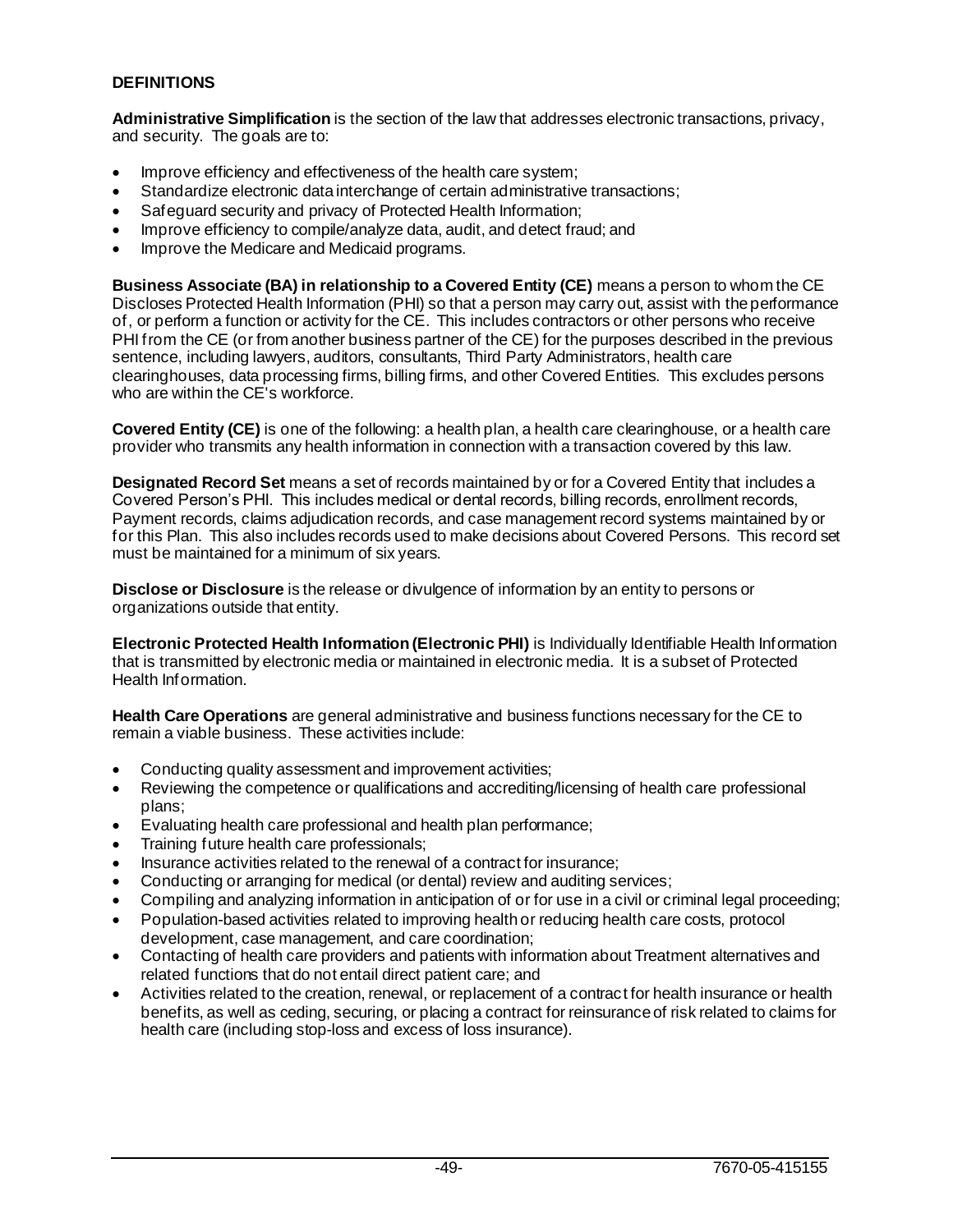**Individually Identifiable Health Information** is information that is a subset of health information, including demographic information collected from a Covered Person, and that:

- Is created by or received from a Covered Entity;
- Relates to the past, present, or future physical or mental health condition of a Covered Person, the provision of health care, or the past, present, or future Payment for the provision of health care; and
- Identifies the Covered Person, or there is reasonable basis to believe the information can be used to identify the Covered Person.

**Payment** means the activities of the health plan or a Business Associate, including the actual Payment under the policy or contract; and a health care provider or its Business Associate that obtains reimbursement for the provision of health care.

**Plan Administrative Functions** means administrative functions of Payment or Health Care Operations performed by the Plan Sponsor on behalf of the Plan, including quality assurance, claims processing, auditing, and monitoring.

**Plan Sponsor** means Your employer.

**Privacy Official** is the individual who provides oversight of compliance with all policies and procedures related to the protection of PHI and federal and state regulations related to a Covered Person's privacy.

**Protected Health Information (PHI)** is Individually Identifiable Health Information transmitted or maintained by a Covered Entity in written, electronic, or oral form. PHI includes Electronic PHI.

**Treatment** is the provision of health care by, or the coordination of health care (including health care management of the individual through risk assessment, case management, and disease management) among, health care providers; the referral of a patient from one provider to another; or the coordination of health care or other services among health care providers and third parties authorized by the health plan or the individual.

**Use** means, with respect to Individually Identifiable Health Information, the sharing, employment, application, utilization, examination, or analysis of such information within an entity that maintains such information.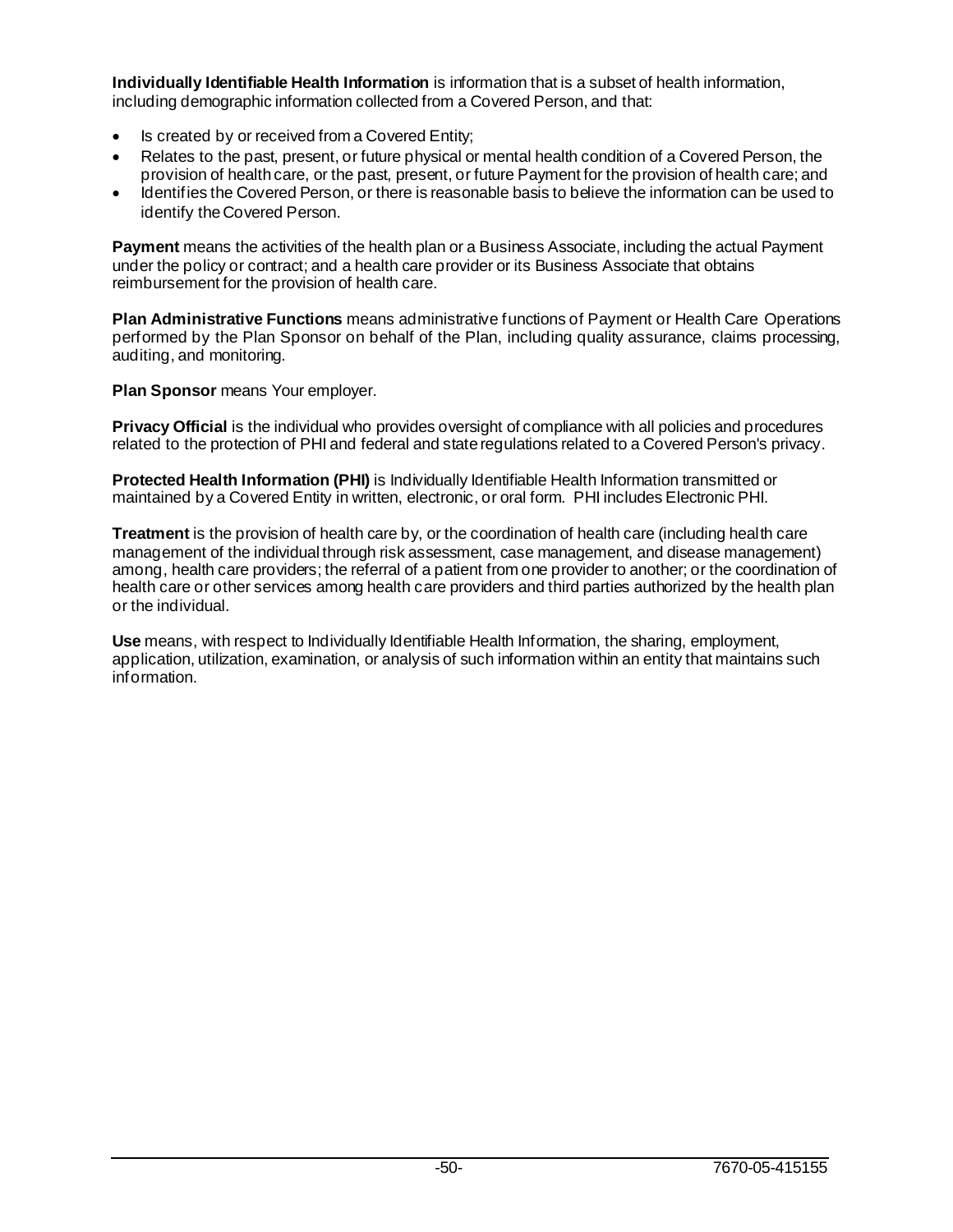# **PLAN AMENDMENT AND TERMINATION INFORMATION**

The Plan Sponsor fully intends to maintain this Plan indefinitely; however, the employer reserves the right to terminate, suspend, or amend this Plan at any time, in whole or in part, including making modifications to the benefits under this Plan. No person or entity has any authority to make any oral change or amendments to this Plan. No agent or representative of this Plan will have the authority to legally change the Plan terms or SPD or waive any of its provisions, either purposefully or inadvertently. If a misstatement affects the existence of coverage, the relevant facts will be used in determining whether coverage is in force under the terms of this Plan and in what amount. The Plan Administrator will provide written notice to Covered Persons within 60 days following the adopted formal action that makes material reduction of benefits to the Plan, or may, alternatively, furnish such notification through communications maintained by the Plan Sponsor or Plan Administrator at regular intervals of no greater than 90 days.

# **COVERED PERSON'S RIGHTS IF PLAN IS AMENDED OR TERMINATED**

If this Plan is amended, a Covered Person's rights are limited to Plan benefits in force at the time expenses are Incurred, whether or not the Covered Person has received written notification from the Plan Administrator that the Plan has been amended.

If this Plan is terminated, the rights of a Covered Person are limited to Covered Expenses Incurred before the Covered Person receives notice of termination. All claims Incurred prior to termination, but not submitted to either the Plan Sponsor or the Third Party Administrator within 75 days of the Effective Date of termination of this Plan due to bankruptcy, will be excluded from any benefit consideration.

The Plan will assume that the Covered Person receives the written amendment or termination letter from the Plan Administrator seven days after the letter is mailed to the Covered Person.

No person will become entitled to any vested rights under this Plan.

# **DISTRIBUTION OF ASSETS UPON TERMINATION OF PLAN**

Contact Your Human Resources or Personnel office for information regarding distribution of assets upon termination of Plan.

### **NO CONTRACT OF EMPLOYMENT**

This Plan is not intended to be, and may not be construed as, a contract of employment between any Covered Person and the employer.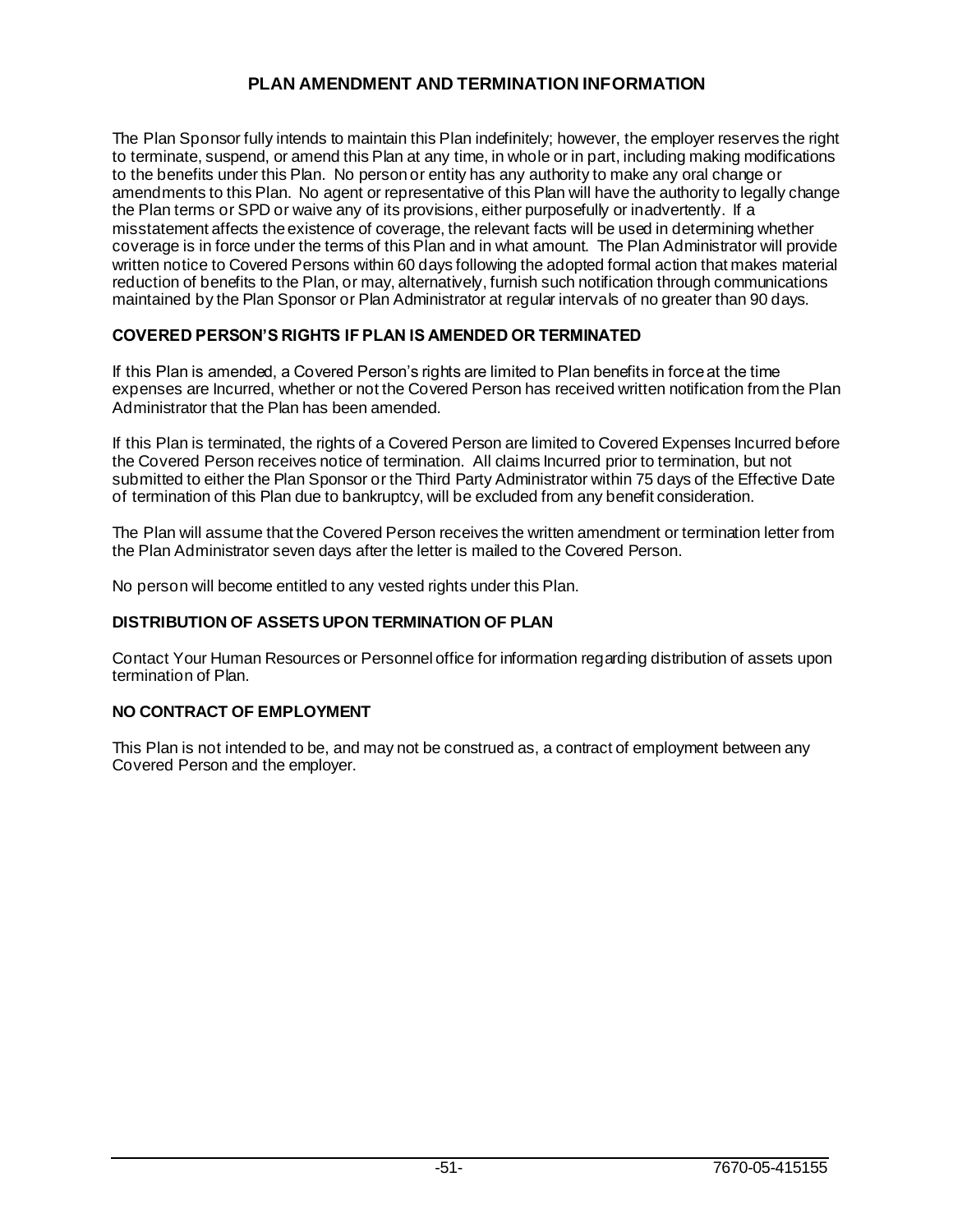# **GLOSSARY OF TERMS**

**Accidental Dental Injury / Injury** means damage to the mouth, teeth, and supporting tissues due directly to a blow from outside the mouth.

**Adverse Benefit Determination** means a denial, reduction, or termination of a benefit, or a failure to provide or make payment, in whole or in part, for a benefit. It also includes any such denial, reduction, termination, or failure to provide or make payment that is based on a determination that the Covered Person is no longer eligible to participate in the Plan.

**Calendar Year Maximum Benefit** means the maximum amount of covered benefits payable during a calendar year while a person is covered under this Plan. Once the Calendar Year Maximum Benefit is met, no further covered benefits will be available for the remainder of that calendar year.

**Child (Children)** means any of the following individuals with respect to an Employee: a natural biological Child; a stepchild; a legally adopted Child or a Child legally Placed for Adoption; a Child under the Employee's or spouse's Legal Guardianship; or a Child who is considered an alternate recipient under a Qualified Medical Child Support Order (even if the Child does not meet the definition of "Dependent").

**Close Relative** means a member of the immediate family. Immediate family includes the Employee, spouse, mother, father, grandmother, grandfather, stepparents, step-grandparents, siblings, stepsiblings, half-siblings, Children, stepchildren, and grandchildren.

**Co-pay** means the amount a Covered Person must pay each time certain covered services are provided, as outlined on the Schedule of Benefits, if applicable.

**COBRA** means Title X of the Consolidated Omnibus Budget Reconciliation Act of 1985, as amended from time to time, and applicable regulations. This law gives Covered Persons the right, under certain circumstances, to elect continuation coverage under the Plan when active coverage ends due to qualifying events.

**Common-Law Marriage** means a partnership whereby two adult individuals are considered married because they have lived together for a certain period of time, hold themselves to be married even without a license and a formal ceremony, and meet other applicable requirements of the state in which the Common-Law Marriage was established.

**Covered Expense** means any expense, or portion thereof, that is Incurred as a result of receiving a covered benefit under this Plan.

**Covered Person** means an Employee, Retiree or Dependent who is enrolled under this Plan.

**Deductible** means an amount of money paid once per Plan Year by the Covered Person (up to a family limit, if applicable) before any Covered Expenses are paid by the Plan. The Schedule of Benefits shows the amount of the applicable Deductible (if any) and the dental care benefits to which it applies.

**Dental Hygienist** means a person who is licensed to practice dental hygiene and who works under the supervision and direction of a Dentist.

**Dentist** means a person who is licensed to practice dentistry, and who is practicing within the scope of such license. The term also includes any physician who furnishes any dental services that such physician is licensed to perform.

**Dependent** – see the Eligibility and Enrollment section of this SPD.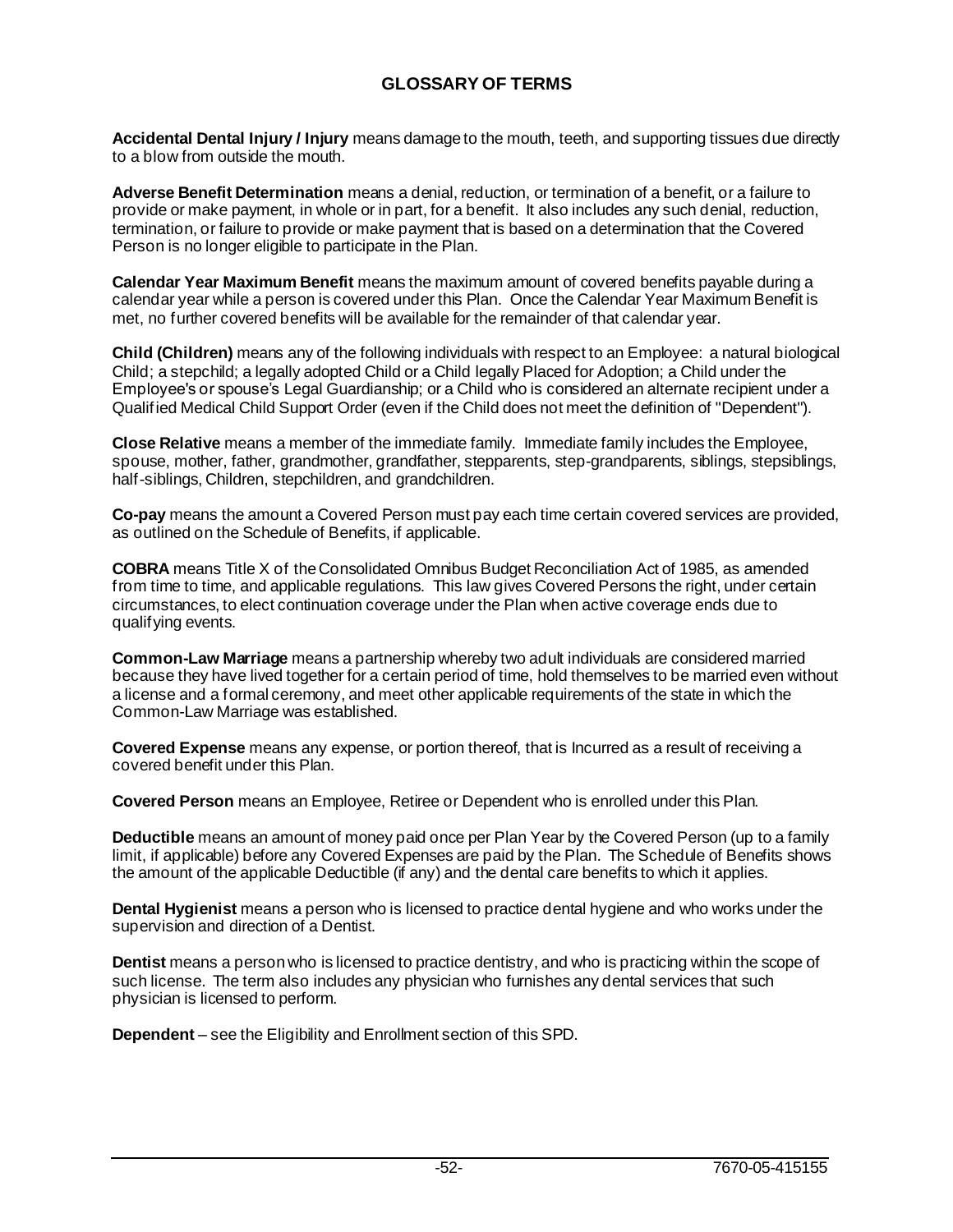**Domestic Partner / Domestic Partnership** means an unmarried person of the same or opposite sex with whom the covered Employee shares a committed relationship, who is jointly responsible for the other's welfare and financial obligations, who is at least 18 years of age, who is not related by blood, who maintains the same residence, and who is not married to or legally separated from anyone else.

**Effective Date** means the first day of coverage under this Plan as defined in this SPD. The Covered Person's Effective Date may or may not be the same as his or her Enrollment Date, as Enrollment Date is defined by the Plan.

**Emergency Dental Care** means care of a dental condition that is required unexpectedly and immediately because of an Injury or Illness.

**Employee** – see the Eligibility and Enrollment section of this SPD.

# **Enrollment Date** means:

- For anyone who applies for coverage when first eligible, the date that coverage begins.
- For anyone who enrolls under the Special Enrollment Provision, or for Late Enrollees, the first day coverage begins.

**Experimental, Investigational, or Unproven** means any drug, service, supply, care, or treatment that, at the time provided or sought to be provided, is not recognized as conforming to accepted medical practice or to be a safe, effective standard of medical practice for a particular condition. This includes, but is not limited to:

- Items within the research, Investigational, or Experimental stage of development or performed within or restricted to use in Phase I, II, or III clinical trials (unless identified as a covered service elsewhere);
- Items that do not have strong, research-based evidence to permit conclusions and/or clearly define long-term effects and impact on health outcomes (i.e., that have not yet been shown to be consistently effective for the diagnosis or treatment of the specific condition for which it is sought). Strong, research-based evidence is identified as peer-reviewed published data derived from multiple, large, human, randomized, controlled clinical trials OR at least one or more large, controlled, national, multi-center, population-based studies;
- Items based on anecdotal and Unproven evidence (literature consisting only of case studies or uncontrolled trials), i.e., items that lack scientific validity, but may be common practice within select practitioner groups even though safety and efficacy is not clearly established;
- Items that have been identified through research-based evidence to not be effective for a medical condition and/or to not have a beneficial effect on health outcomes.

Note: FDA and/or Medicare approval does not quarantee that a drug, supply, care, or treatment is accepted medical practice; however, lack of such approval will be a consideration in determining whether a drug, service, supply, care, or treatment is considered Experimental, Investigational, or Unproven. In assessing cancer care claims, sources such as the National Comprehensive Cancer Network (NCCN) Compendium, Clinical Practice Guidelines in Oncology<sup>TM</sup>, or National Cancer Institute (NCI) standard of care compendium guidelines, or similar material from other or successor organizations will be considered along with benefits provided under the Plan and any benefits required by law. Furthermore, off-label drug or device use (sought for outside FDA-approved indications) is subject to medical review for appropriateness based on prevailing peer-reviewed medical literature, published opinions and evaluations by national medical associations, consensus panels, technology evaluation bodies, and/or independent review organizations to evaluate the scientific quality of supporting evidence.

**FMLA** means the Family and Medical Leave Act of 1993, as amended.

**HIPAA** means the Health Insurance Portability and Accountability Act of 1996, as amended from time to time, and applicable regulations. This law gives special enrollment rights, prohibits discrimination, and protects privacy of protected health information, among other things.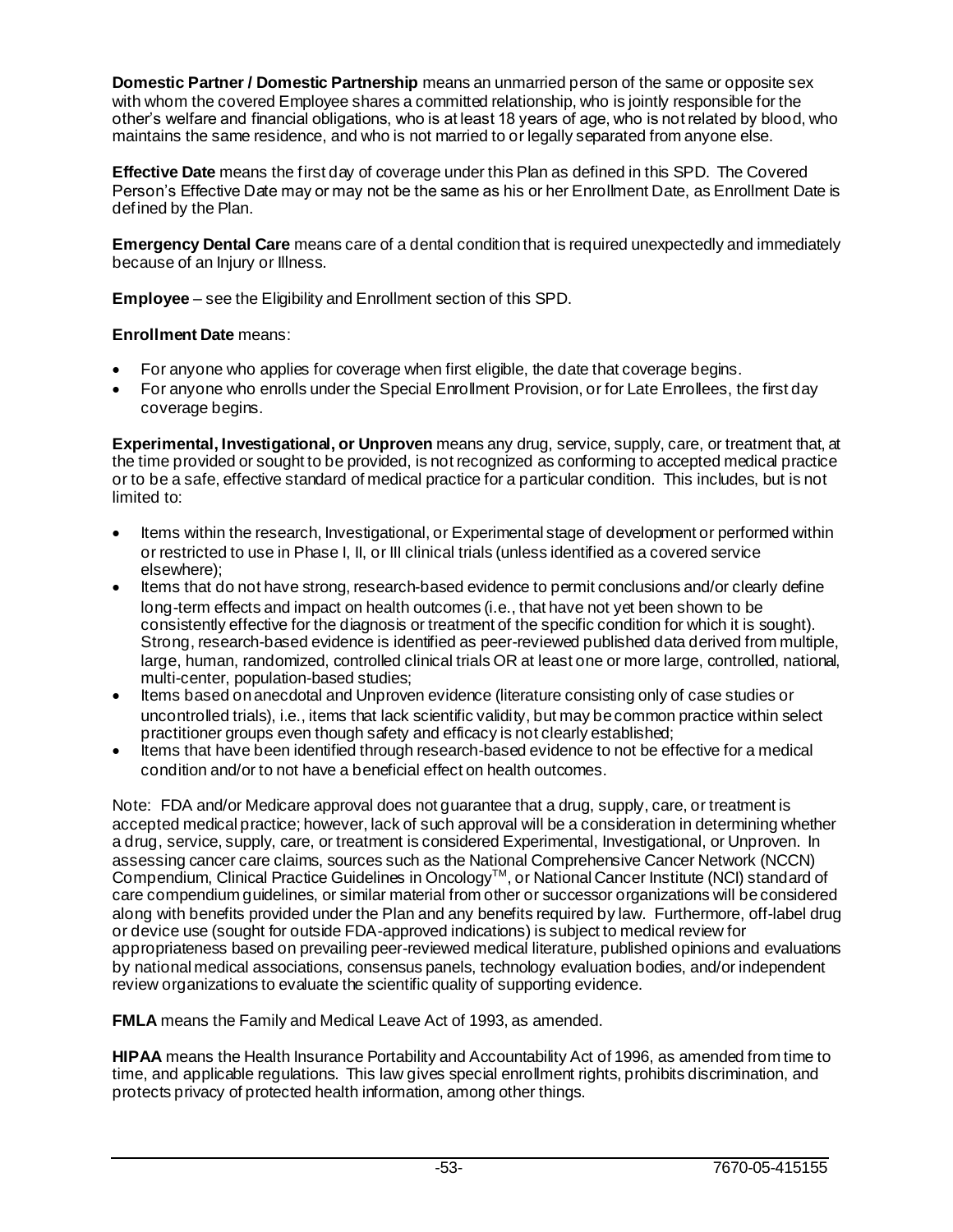**Illness** means a bodily disorder, disease, or physical sickness affecting the mouth, teeth, or gums.

**Incurred** means the date on which a service or treatment is given, a supply is received, or a facility is used, without regard to when the service, treatment, supply, or facility is billed, charged, or paid.

**Independent Contractor** means someone who signs an agreement with the employer as an Independent Contractor, or an entity or individual who performs services to or on behalf of the employer who is not an Employee or an officer of the employer, and who retains control over how work is completed. The employer who hires the Independent Contractor controls only the outcome of the work and not the performance of the hired service. Determination as to whether an individual or entity is an Independent Contractor will be made consistent with Section 530 of the Internal Revenue Code.

**Late Enrollee** means a person who enrolls under this Plan other than on:

- The earliest date on which coverage can become effective under the terms of this Plan; or
- A special Enrollment Date for the person as defined by HIPAA.

**Legal Guardianship / Legal Guardian** means an individual recognized by a court of law as having the duty of taking care of a person and managing the individual's property and rights.

**Maximum Benefit** means the maximum amount or the maximum number of days or treatments that are considered a Covered Expense by the Plan.

**Medically Necessary / Medical Necessity** means treatment, services, supplies, medicines, or facilities necessary and appropriate for the diagnosis, care, or treatment of an Illness or Injury that meet all of the following criteria as determined by the Plan:

- In accordance with *Generally Accepted Standards of Dental Practice*; and
- The health intervention is for the purpose of treating a dental condition; and
- It is the most appropriate supply or level of service, considering potential benefits and harm to the patient; and
- It is known to be effective in improving dental outcomes. For new interventions, effectiveness is determined by scientific evidence. For existing interventions, effectiveness is determined first by scientific evidence, then by professional standards, and finally by expert opinion; and
- It is cost-effective for a specific condition, compared to alternate interventions, including the option of no intervention. The term "cost-effective" does not necessarily mean for the lowest price; and
- It is not primarily for the convenience or preference of the Covered Person, of the Covered Person's family, or of any provider; and
- It is not Experimental, Investigational, cosmetic, or custodial in nature; and
- It is currently, or at the time the charges were Incurred, recognized as acceptable medical practice by the Plan.

The fact that a Dentist has performed, prescribed, recommended, ordered, or approved a service, Treatment Plan, supply, medicine, equipment, or facility, or the fact that such service is the only available procedure or treatment for a condition, does not, in itself, make the utilization of the service, Treatment Plan, supply, medicine, equipment, or facility Medically Necessary.

**Medicare** means the program of medical care benefits provided under Title XVIII of the Social Security Act, as amended.

**Negotiated Rate** means the amount that providers have contracted to accept as payment in full for Covered Expenses of the Plan.

**Pediatric Dental Services** means services provided to individuals under the age of 19.